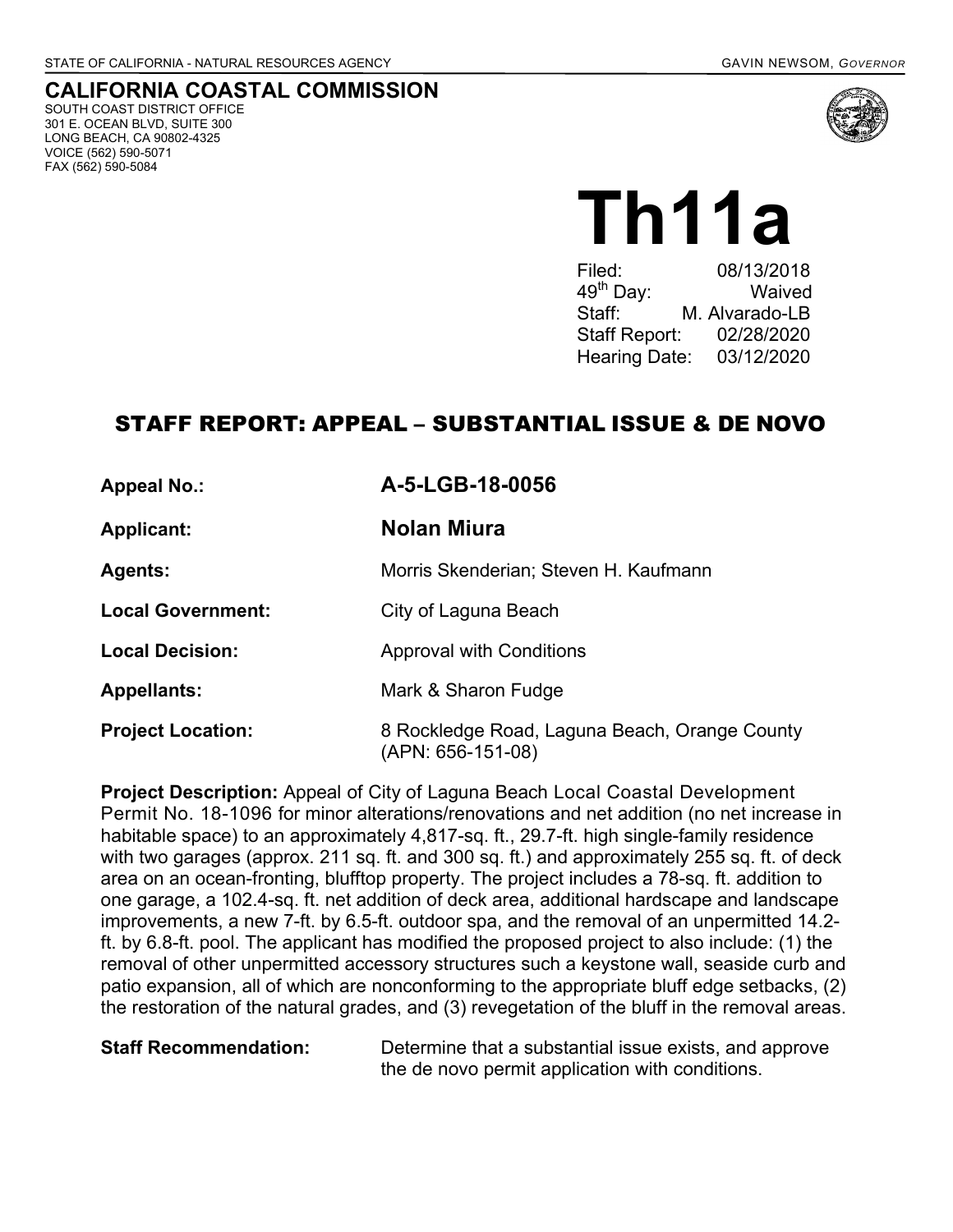**IMPORTANT HEARING PROCEDURE NOTE:** The Commission will not take public testimony during the "substantial issue" phase of the appeal hearing unless at least three Commissioners request it. If the Commission finds that the appeal raises a substantial issue, the "de novo" phase of the hearing will follow, during which the Commission will take public testimony.

## SUMMARY OF STAFF RECOMMENDATION

The City's action on Local CDP No. 18-1096 authorized alterations to a single-family residence and associated amenities located at 8 Rockledge Road in Laguna Beach. The work that was approved beyond the main structure included alterations to a garage and deck, the addition of an outdoor spa, additional hardscape and landscape improvements, and the removal of an unpermitted pool. The net effect of all of the work would result in the enlargement of the main structure but without any increase in habitable space. The subject site is a 10,828 sq. ft. ocean-fronting lot located on the blufftop.

Staff recommends that the Commission determine that a **substantial issue exists** with respect to the grounds on which appeal number A-5-LGB-18-0056 has been filed for the following reasons: the City's conclusion that the development is consistent with the provisions of the LCP regarding development on nonconforming structures and new development on an ocean-fronting blufftop or bluff face was not adequately supported by documents in the record file or the City's findings as stated in Local CDP No. 18-1096.

The primary issue raised is the locally approved CDP's consistency with LCP policies regarding development on an oceanfront and oceanfront bluff site. The proposed net addition of habitable space (no net increase) and proposed 78-square-foot addition to the garage will be setback at least approximately 68 feet from the bluff edge, and would conform to the minimum 25-foot oceanfront and oceanfront bluff edge setback for principle structures according to the City of Laguna Beach certified Local Coastal Program (LCP). The applicant is not proposing any work to an existing wall and patio that were constructed prior to the effective date of the Coastal Act (1977) and minimally encroach into the minimum 10-foot bluff edge setback established for accessory structures that do not require a structural foundation. However, all newly proposed accessory structures (e.g. landscape stone veneer wall, fence railing, stairway, deck additions) will conform to the minimum 10-foot bluff edge setback pursuant to the policies of the certified LCP. Additionally, the proposed development does not, at this time, appear to meet the definition of a major remodel, so as to trigger the requirement that pre-existing nonconforming oceanfront or oceanfront bluff structures be brought into conformity with the LCP set forth in Action 7.3.10 of the certified LUP. In any case, the applicant has modified the proposal to include the removal of an unpermitted expansion of the seaside keystone wall, curb, and patio that are also nonconforming to the appropriate bluff setbacks, and restoration of the bluff face.

Commission staff also recommends that, after a public hearing, the Commission **approve the de novo permit** with special conditions.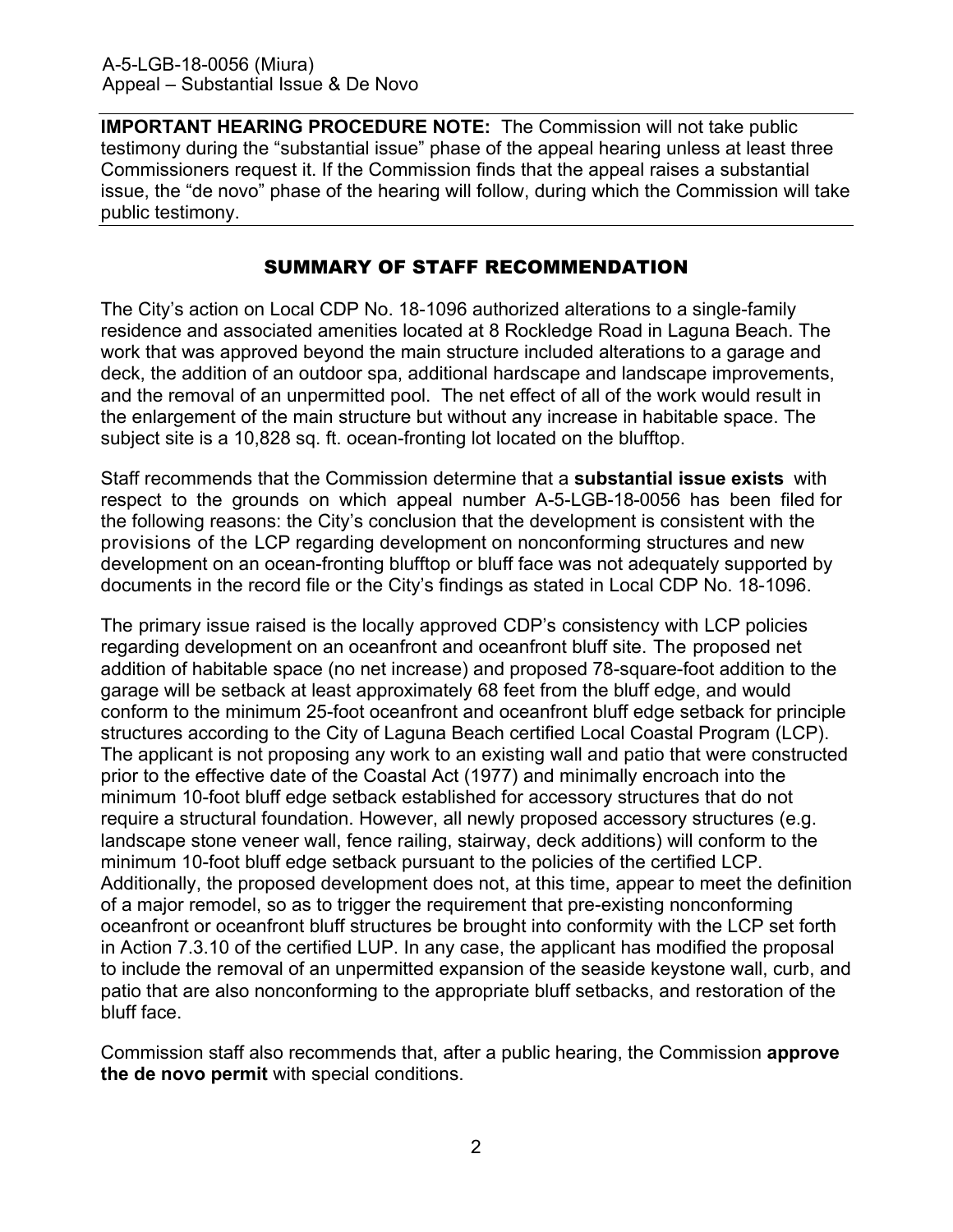Staff recommends approval of the de novo permit with **10 special conditions** that require the applicant to: **1)** submit final revised plans to alter the proposal as indicated and to guide the work; **2)** conform to erosion control requirements and geotechnical recommendations; **3)** implement construction best management practices; **4)** conform to landscape recommendations; **5)** submit a construction staging plan; **6)** comply with the conditions imposed by the local government; **7)** waive any rights to construct a future bluff/shoreline protective device to protect the development authorized by this permit**; 8)** assume the risks of development in a geologically hazardous area, waive any claim of damage or liability against the Commission, and indemnify the Commission against future claims; **9)** acknowledge that any future improvements to the structure authorized by this permit shall require a permit amendment or a new permit; and **10)** record a deed restriction against the property incorporating the special conditions of this permit as covenants, conditions and restrictions on the use and enjoyment of the property.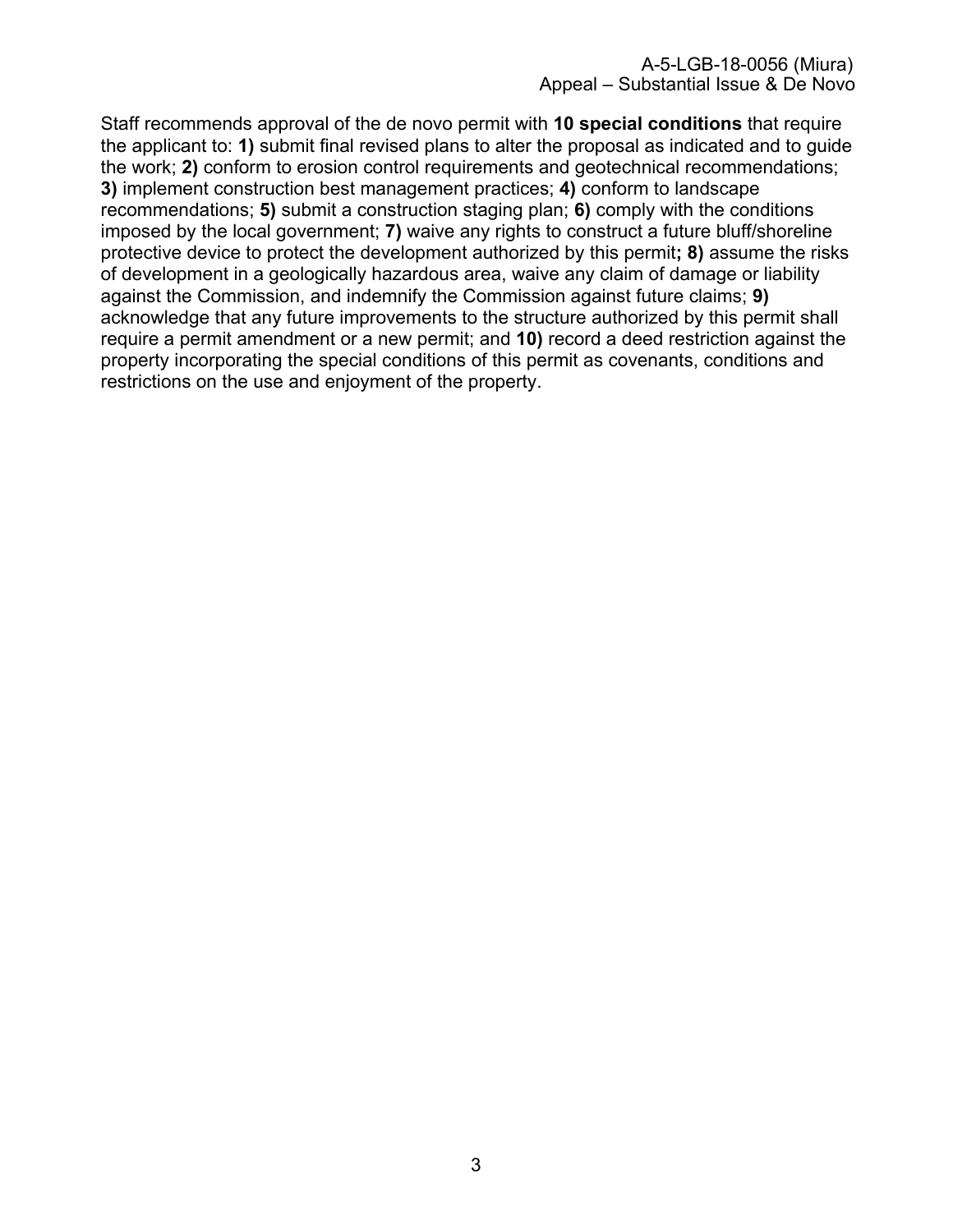# TABLE OF CONTENTS

|  |              | V. FINDINGS AND DECLARATIONS - SUBSTANTIAL ISSUE  8         |  |
|--|--------------|-------------------------------------------------------------|--|
|  |              |                                                             |  |
|  |              |                                                             |  |
|  |              | C. FACTORS TO BE CONSIDERED IN SUBSTANTIAL ISSUE ANALYSIS 9 |  |
|  | D.           |                                                             |  |
|  |              |                                                             |  |
|  |              |                                                             |  |
|  |              |                                                             |  |
|  |              |                                                             |  |
|  | A            |                                                             |  |
|  | Β.           |                                                             |  |
|  | $C_{\cdot}$  |                                                             |  |
|  | D.           |                                                             |  |
|  | E.<br>F.     |                                                             |  |
|  | G.           |                                                             |  |
|  | H.           |                                                             |  |
|  | $\mathbf{L}$ |                                                             |  |
|  | J.           |                                                             |  |
|  | Κ.           |                                                             |  |
|  |              |                                                             |  |

## [APPENDIX A – SUBSTANTIVE FILE DOCUMENTS ....................................48](#page-47-0)

## **EXHIBITS**

- Exhibit 1 Project Location
- Exhibit 2 Site Survey and Project Plans
- Exhibit 3 Bluff Restoration Preliminary Plan
- Exhibit 4 Appeal
- [Exhibit 5 City Resolution for local CDP No. 18.24 \(Local CDP No. 18-1096, Design](https://documents.coastal.ca.gov/reports/2020/3/Th11a/Th11a-3-2020-exhibits.pdf)  Review No. 18-1095)
- Exhibit 6 Memorandum, Dr. Joseph Street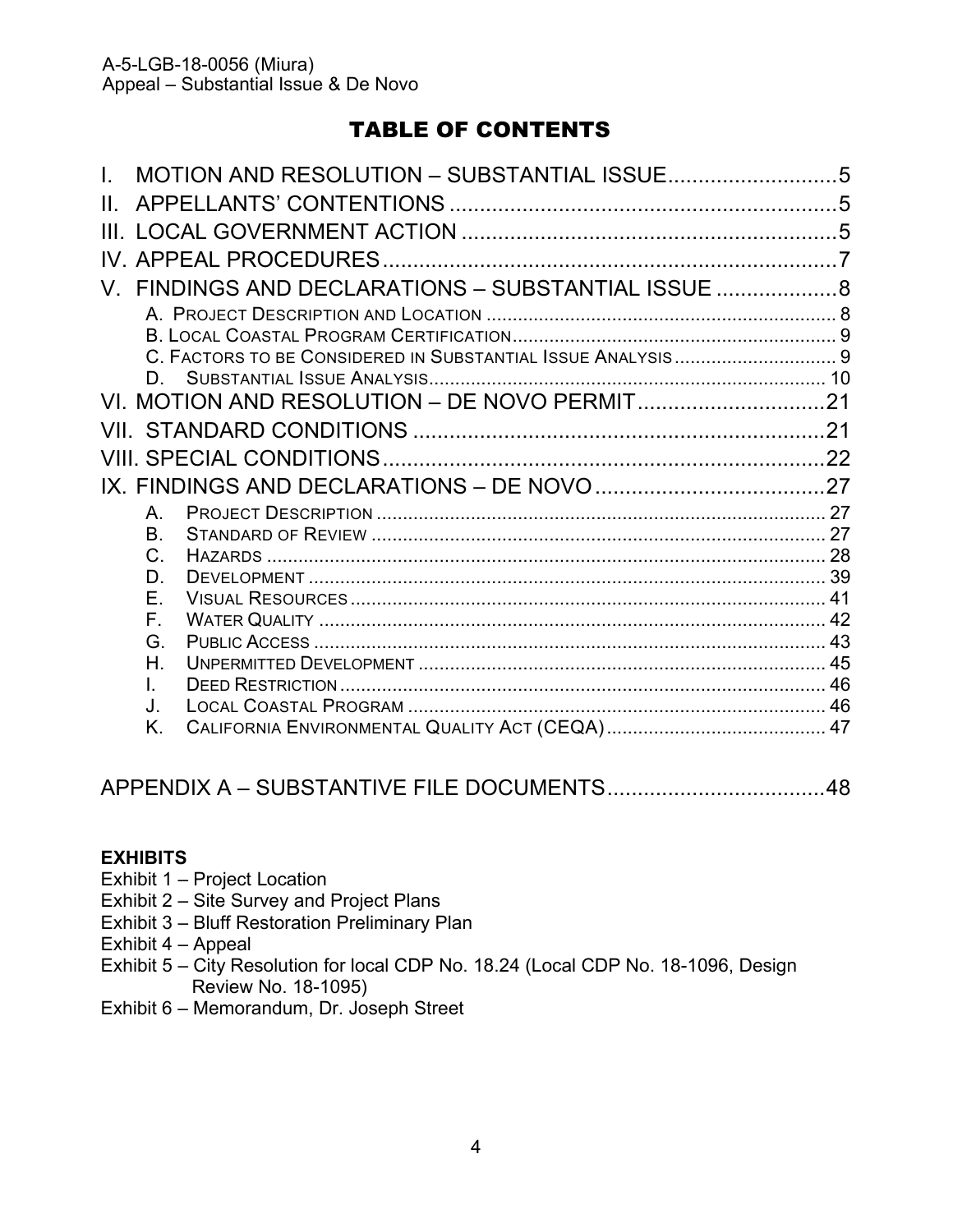# <span id="page-4-0"></span>**I. MOTION AND RESOLUTION – SUBSTANTIAL ISSUE**

**Motion:** I move that the Commission determine that Appeal No. A-5-LGB-18-0056 raises NO Substantial Issue with respect to the grounds on which the appeal has been filed under § 30603 of the Coastal Act.

Staff recommends a **NO** vote. Following the staff recommendation on this motion will result in the Commission proceeding to conduct a de novo review of the application, and adoption of the following resolution and findings. Conversely, passage of this motion will result in a finding of No Substantial Issue and the local action will become final and effective. The motion passes only by an affirmative vote of the majority of the appointed Commissioners present.

**Resolution**: The Commission hereby finds that Appeal No. **A-5-LGB-18-0056**  presents a **SUBSTANTIAL ISSUE** with respect to the grounds on which the appeal has been filed under Section 30603 of the Coastal Act regarding consistency with the certified Local Coastal Plan and/or the public access policies of the Coastal Act.

# <span id="page-4-1"></span>**II. APPELLANTS' CONTENTIONS**

The Commission received a Notice of Final Local Action (NOFA) for City of Laguna Beach Local CDP No. 18-1096 on July 30, 2018. Local CDP No. 18-1096 approves the alterations of, and net addition to, a single-family residence on an ocean-fronting, blufftop property.

On August 13, 2018, an appeal was filed by Mr. Mark and Mrs. Sharon Fudge **[\(Exhibit 4\)](https://documents.coastal.ca.gov/reports/2020/3/Th11a/Th11a-3-2020-exhibits.pdf)**. The appellants contend that the City's approval does not comply with the City's certified LCP. More specifically, the appellants raise the following concerns with the City-approved development:

- 1) Bluff edge determination has not been made pursuant to the certified LCP and, therefore, all requirements relating to blufftop development have not been properly assessed (such as minimum required setbacks for development).
- 2) Future bluff retreat was not adequately considered.
- 3) The City failed to condition the permit to address water quality (i.e. droughttolerant/native landscaping), hazards and future bluff protection, and the protection of public coastal access during construction (staging plan, etc.).
- 4) The project is cumulatively a major remodel and the City should have addressed non-conforming/unpermitted development. The City addressed the removal of an unpermitted pool, but did not address all other non-conforming/unpermitted development. In addition, the City did not consider bluff restoration and instead allowed non-conformities and unpermitted work to continue and/or be expanded.

# <span id="page-4-2"></span>**III. LOCAL GOVERNMENT ACTION**

On July 27, 2018, the City of Laguna Beach Design Review Board held a public hearing for the coastal development permit application and other discretionary approval for alterations of, and net addition (no increase in habitable space) to, a single-family residence. The DRB conditionally approved Local Coastal Development Permit (CDP) No. 18-1096 and Design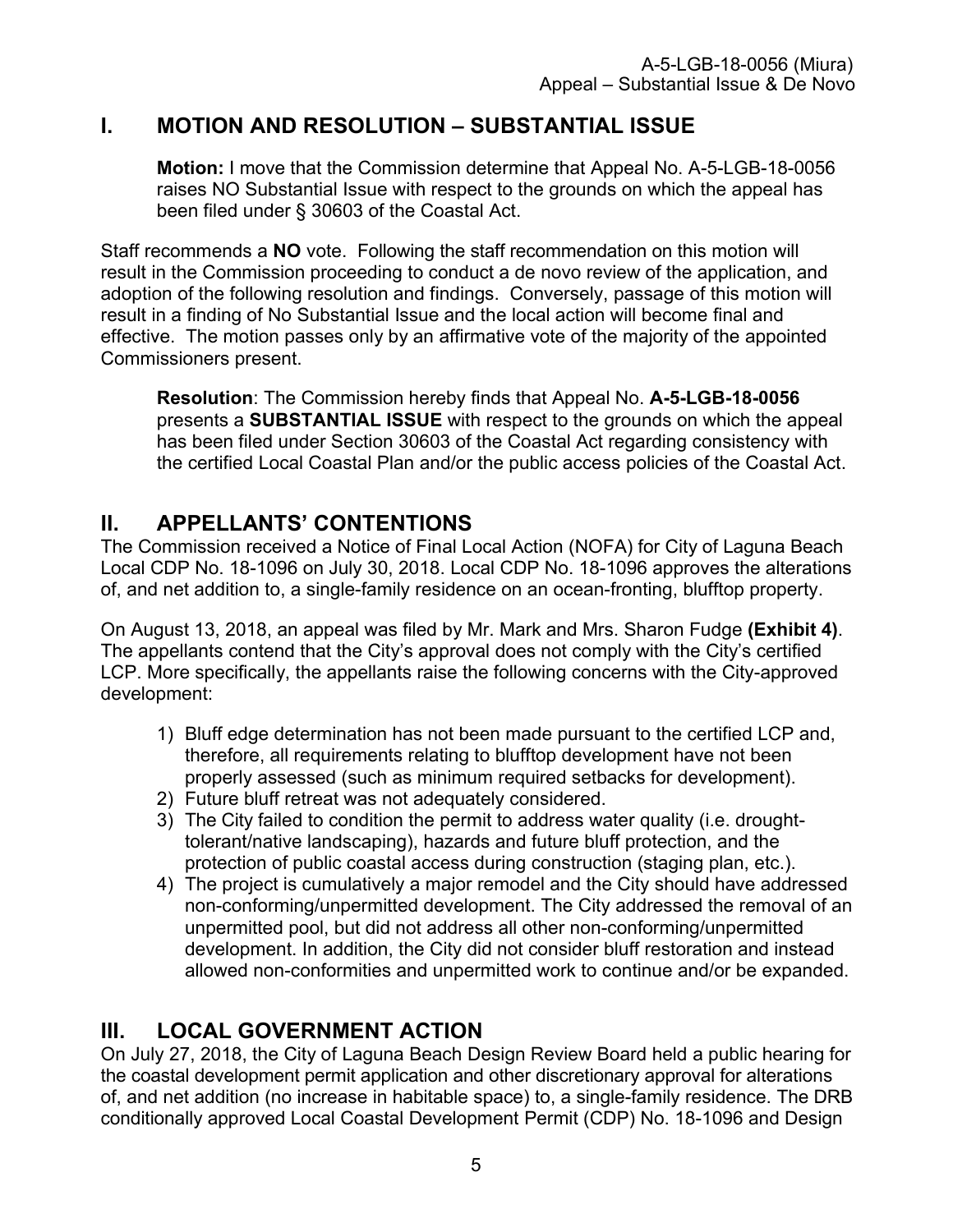Review 18-1095 (**[Exhibit 4](https://documents.coastal.ca.gov/reports/2020/3/Th11a/Th11a-3-2020-exhibits.pdf)**).

The project description of Resolution No. 18.24 (**[Exhibit 4](https://documents.coastal.ca.gov/reports/2020/3/Th11a/Th11a-3-2020-exhibits.pdf)**) approving Local CDP No. 18- 1096 reads as follows:

"The Design Review Board granted approval to construct modifications to a prior approval including additions (no net increase)/alterations to a "K" rated historic structure, additions/alterations greater than 15 feet in height, elevated decks, elevator and skylight height, skylights, spa, four air conditioning condenser units, historic preservation incentive (setback flexibility), hardscaping, landscaping, construction in an environmentally sensitive area due to the oceanfront location. The project includes demolition of the unpermitted swimming pool in the blufftop setback. Conditions of approval include conditions that documentation of the existing height and spread of the Metrosideros tree including an arborist's report be provided that reduces the crown by at least 10% with a biannual pruning and lacing plan be implemented after it is reduced; the existing Pittosporum to be maintained at eight feet and the Podocarpus be removed; the vegetation in the courtyard be no taller than the lower roof elevation at the (garage) sloped roof; that the roof of the garage be as submitted by the architect at this hearing so it is lowered by sixteen inches and has a sloping edge (shed); that the columns under the balcony match the columns that are inside the living room and that the balcony railing be glass and metal as shown in the architect's drawing at this hearing; that there be a wall trellis in the courtyard over the French doors with climbing rose or similar plant material; and per the recommended conditions of approval included on page six of the staff report that they adhere to the updated mitigation plan monitoring program incorporating the archeology mitigation and they record the written agreement between the City and property owner listing the building on the City's Historic Register."

The Design Review Board adopted a Mitigated Negative Declaration prepared in accordance with the California Environmental Quality Act (CEQA) guidelines, and imposed additional mitigation measures to ensure the protection of tribal resources that may be inadvertently discovered on the site.

On July 30, 2018, the Coastal Commission's South Coast District Office received a valid Notice of Final Action (NOFA) for Local CDP No. 18-1096. The Commission issued a Notification of Appeal Period on August 1, 2018. On August 13, 2018, Mark and Sharon Fudge filed the appeal during the ten (10) working day appeal period (**[Exhibit 3](https://documents.coastal.ca.gov/reports/2020/3/Th11a/Th11a-3-2020-exhibits.pdf)**). No other appeals were received. The City and applicant were notified of the appeal by Commission staff in a letter dated August 15, 2018.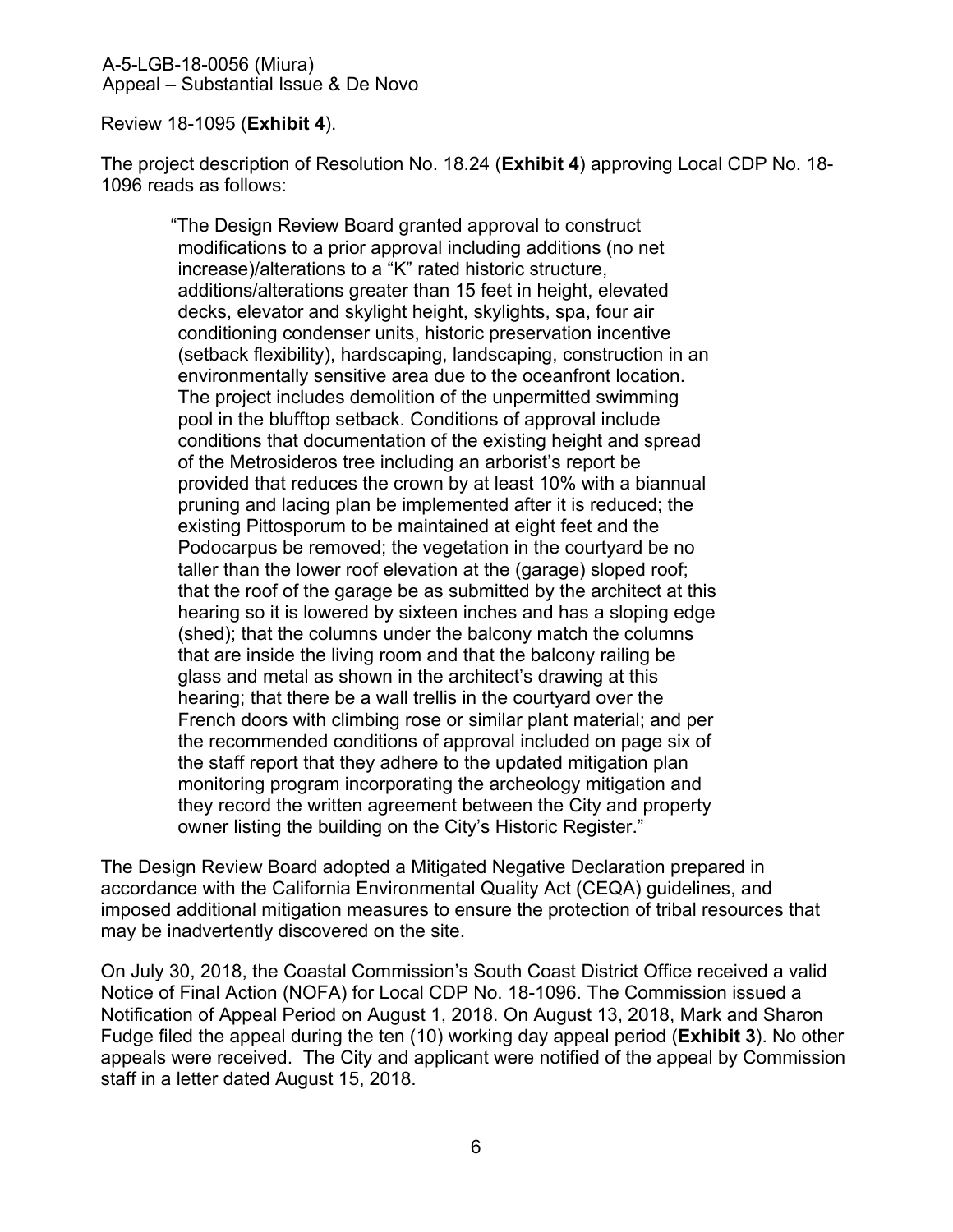# <span id="page-6-0"></span>**IV. APPEAL PROCEDURES**

After certification of LCPs, the Coastal Act provides for limited appeals to the Coastal Commission of certain local government actions on CDPs. Development approved by cities or counties may be appealed if it is located within certain geographic appealable areas, such as those located between the sea and the first public road paralleling the sea or within 100 feet of any wetland, estuary, or stream, or within 300 feet of the top of the seaward face of a coastal bluff. Furthermore, developments approved by counties may be appealed if they are not a designated "principal permitted use" under the certified LCP. Finally, any local government action on a proposed development that would constitute a major public work or a major energy facility may be appealed, whether approved or denied by the city or county [Coastal Act Section 30603(a)].

Section 30603 of the Coastal Act states in relevant part:

- (a) After certification of its Local Coastal Program, an action taken by a local government on a Coastal Development Permit application may be appealed to the Commission for only the following types of developments:
	- (1) Developments approved by the local government between the sea and the first public road paralleling the sea or within 300 feet of the inland extent of any beach or of the mean high tide line of the sea where there is no beach, whichever is the greater distance.
	- (2) Developments approved by the local government not included within paragraph (1) that are located on tidelands, submerged lands, public trust lands, within 100 feet of any wetland, estuary, stream, or within 300 feet of the top of the seaward face of any coastal bluff.

Section 30603(a)(1) of the Coastal Act establishes the project site as being in an appealable area because it is located between the sea and the first public road paralleling the sea and within 300 feet of the inland extent of any beach. The project site would also qualify as an appealable area based on Section 30603(a)(2) because of its location on the bluff. The issues raised in the subject appeal, on which the Commission finds there is a substantial issue as described further below, apply to proposed development located in the appeals area.

## **Grounds for Appeal**

The grounds for appeal of an approved local CDP in the appealable area are stated in Section 30603(b)(1):

(b)(1) The grounds for an appeal pursuant to subdivision (a) shall be limited to an allegation that the development does not conform to the standards set forth in the certified Local Coastal Program or the public access policies set forth in this division.

Section 30625(b)(2) of the Coastal Act requires a de novo review of the appealed project unless the Commission determines that no substantial issue exists with respect to the grounds on which an appeal has been filed pursuant to Section 30603(a). If Commission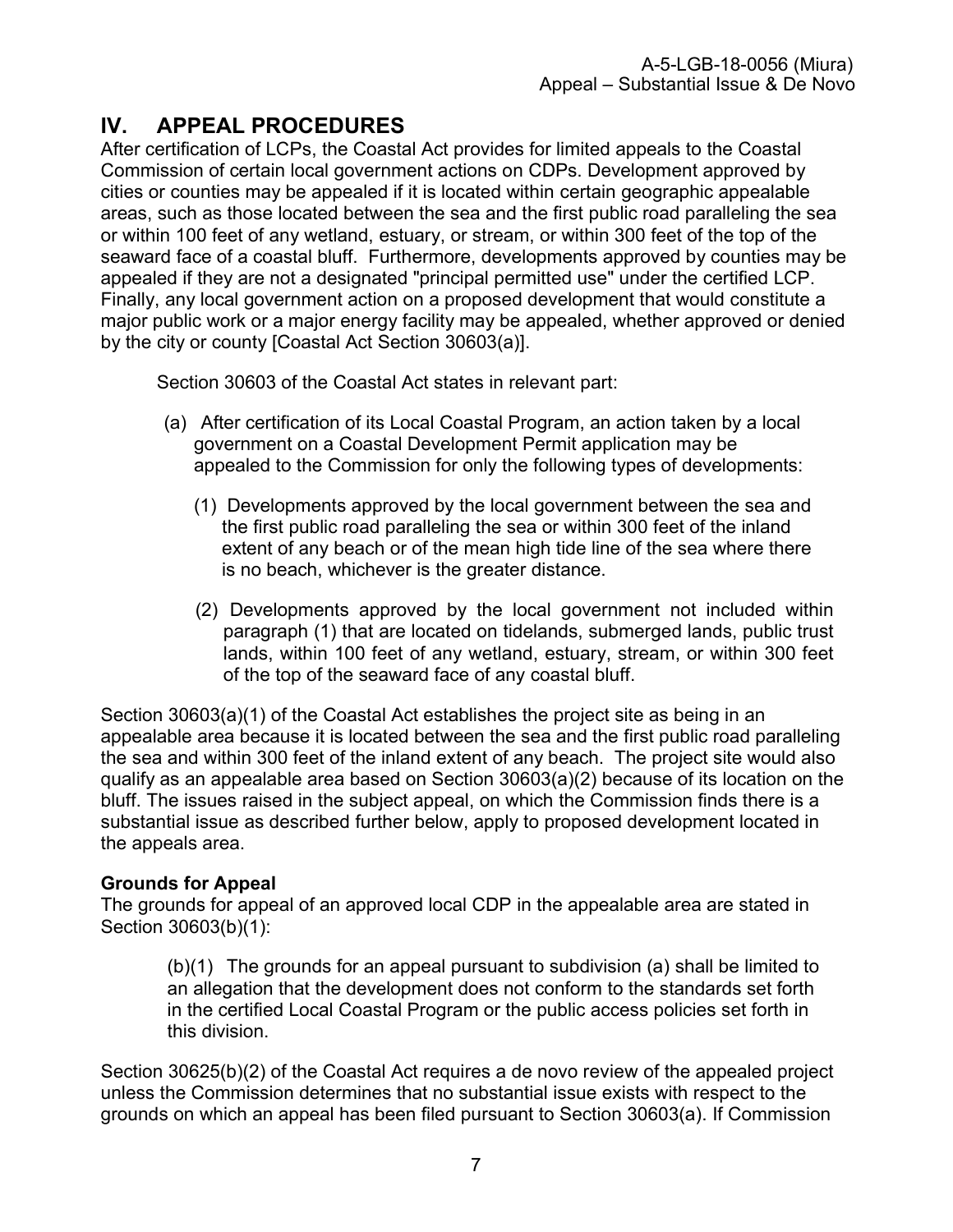staff recommends a finding of substantial issue, and there is no motion from the Commission to find no substantial issue, the substantial issue question will be considered presumed, and the Commission will proceed to the de novo portion of the public hearing on the merits of the project. A de novo review of the merits of the project uses the certified LCP as the standard of review. (Section 30604(b).) In addition, for projects located between the first public road and the sea, a specific finding must be made at the de novo stage of the appeal that any approved project is consistent with the public access and recreation policies of the Coastal Act. (Section 30604(c).) Sections 13110-13120 of Title 14 of the California Code of Regulations further explain the appeal hearing process.

## **Qualifications to Testify before the Commission**

If the Commission, by a vote of 3 or more Commissioners, decides to hear arguments and vote on the substantial issue question, proponents and opponents will have an opportunity to address whether the appeal raises a substantial issue. The time limit for public testimony will be set by the chair at the time of the hearing. As noted in Section 13117 of Title 14 of the California Code of Regulations, the only persons qualified to testify before the Commission at the substantial issue portion of the appeal process are the applicant, persons who opposed the application before the local government (or their representatives), and the local government. In this case, the City's record reflects that Mr. Mark and Mrs. Sharon Fudge opposed the project in person at the local hearing. Testimony from other persons must be submitted in writing.

Upon the close of the public hearing, the Commission will vote on the substantial issue matter. It takes a majority of Commissioners present to find that no substantial issue is raised by the local approval of the subject project. If the Commission finds that the appeal raises a substantial issue, the de novo phase of the hearing will immediately follow, during which the Commission will take public testimony.

## <span id="page-7-0"></span>**V. FINDINGS AND DECLARATIONS – SUBSTANTIAL ISSUE**

#### <span id="page-7-1"></span>**A. PROJECT DESCRIPTION AND LOCATION**

The City-approved project is described as additions (no net increase)/alterations to an approximately 4,817-sq. ft., 29.7-ft. high single-family residence with a "K" historic rating and two garages (approx. 211 sq. ft. and 300 sq. ft.) and approximately 255 sq. ft. of deck area on an ocean-fronting, bluff property. The project includes an approximately 78-sq. ft. addition of garage space, 102.4-sq. ft. net addition of deck area, hardscape and landscape improvements, and new 7-ft. by 6.5-ft. outdoor spa (**[Exhibit 2](https://documents.coastal.ca.gov/reports/2020/3/Th11a/Th11a-3-2020-exhibits.pdf)**). The proposal also includes the removal of an unpermitted 14.2-ft. by 6.8 ft. pool that is nonconforming to the appropriate bluff edge setbacks (**[Exhibit 2](https://documents.coastal.ca.gov/reports/2020/3/Th11a/Th11a-3-2020-exhibits.pdf)**).

The project site is an irregularly shaped, 10,828-square-foot, ocean-fronting, blufftop lot located at 8 Rockledge Road in Laguna Beach (**[Exhibit 1](https://documents.coastal.ca.gov/reports/2020/3/Th11a/Th11a-3-2020-exhibits.pdf)**). The site is located above Rockledge Beach, and is between the first public road parallel to the sea (South Coast Highway) and the sea. It is in an area where development approved by the City of Laguna Beach pursuant to its certified LCP is appealable to the Coastal Commission. Single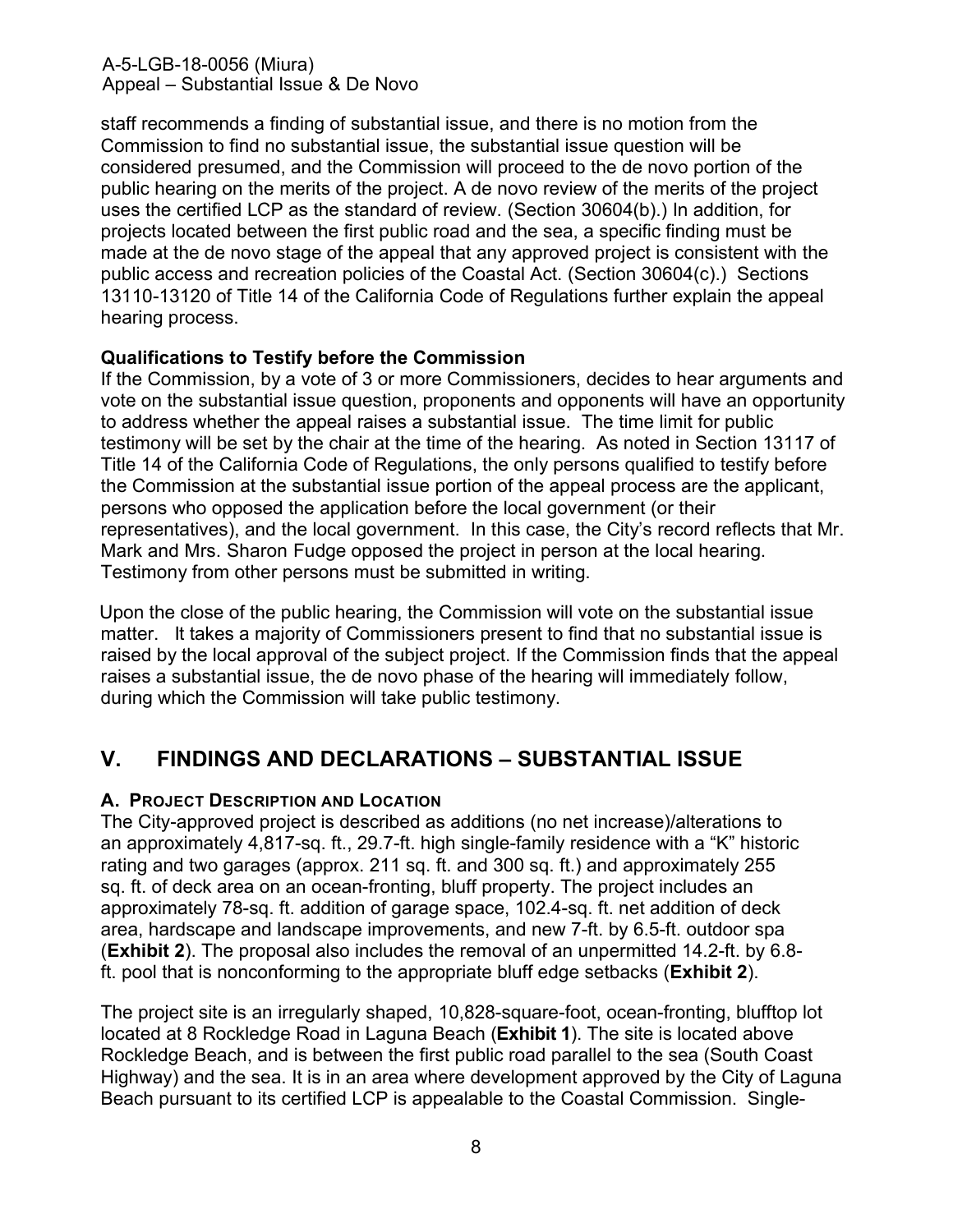family residences on ocean-fronting bluffs characterize the surrounding area. Public access from South Coast Highway to the beach is available via a public access stairway located approximately 1000 feet downcoast of the project site.

## <span id="page-8-0"></span>**B. LOCAL COASTAL PROGRAM CERTIFICATION**

The City of Laguna Beach Local Coastal Program (LCP) was certified on January 13, 1993. The City's LCP is comprised of a Land Use Plan (LUP) and an Implementation Plan (IP). The City's Land Use Plan is comprised of a variety of planning documents including the Land Use Element (LUE), Open Space/Conservation Element, Technical Appendix, and Fuel Modification Guidelines (of the Safety General Element of the City's General Plan as adopted by Resolution 89.104). The Implementation Plan (IP) of the City of Laguna Beach certified Local Coastal Program (LCP) is comprised of over 10 documents, including Title 25, the City's Zoning Code. The Coastal Land Use Element of the LCP was updated and replaced in its entirety via LCPA 1-10 in 2012. The Open Space/Conservation Element and Title 25 have been amended a number of times since original certification. Laguna Beach has a certified Local Coastal Program (LCP), but there are four areas of deferred certification in the City: Irvine Cove, Blue Lagoon, Hobo Canyon, and Three Arch Bay. The project site is located within the City of Laguna Beach's certified jurisdiction and is subject to the policies of the certified LCP.

## <span id="page-8-1"></span>**C. FACTORS TO BE CONSIDERED IN SUBSTANTIAL ISSUE ANALYSIS**

Section 30625(b)(2) of the Coastal Act requires a de novo hearing of the appealed project unless the Commission determines that no substantial issue exists with respect to the grounds on which the appeal has been filed pursuant to Section 30603(a) of the Coastal Act. Section 13115(c) of the Commission regulations provides that the Commission may consider the following five factors when determining if a local action raises a significant issue:

1. The degree of factual and legal support for the local government's decision that the development is consistent or inconsistent with the relevant provisions of the certified LCP;

2. The extent and scope of the development as approved or denied by the local government;

3. The significance of the coastal resources affected by the decision;

4. The precedential value of the local government's decision for future interpretations of its LCP; and,

5. Whether the appeal raises local issues, or those of regional or statewide significance.

The Commission may, but need not, assign a particular weight to a factor. Even when the Commission chooses not to hear an appeal, appellants nevertheless may obtain judicial review of the local government's coastal permit decision by filing petition for a writ of mandate pursuant to Code of Civil Procedure, Section 1094.5.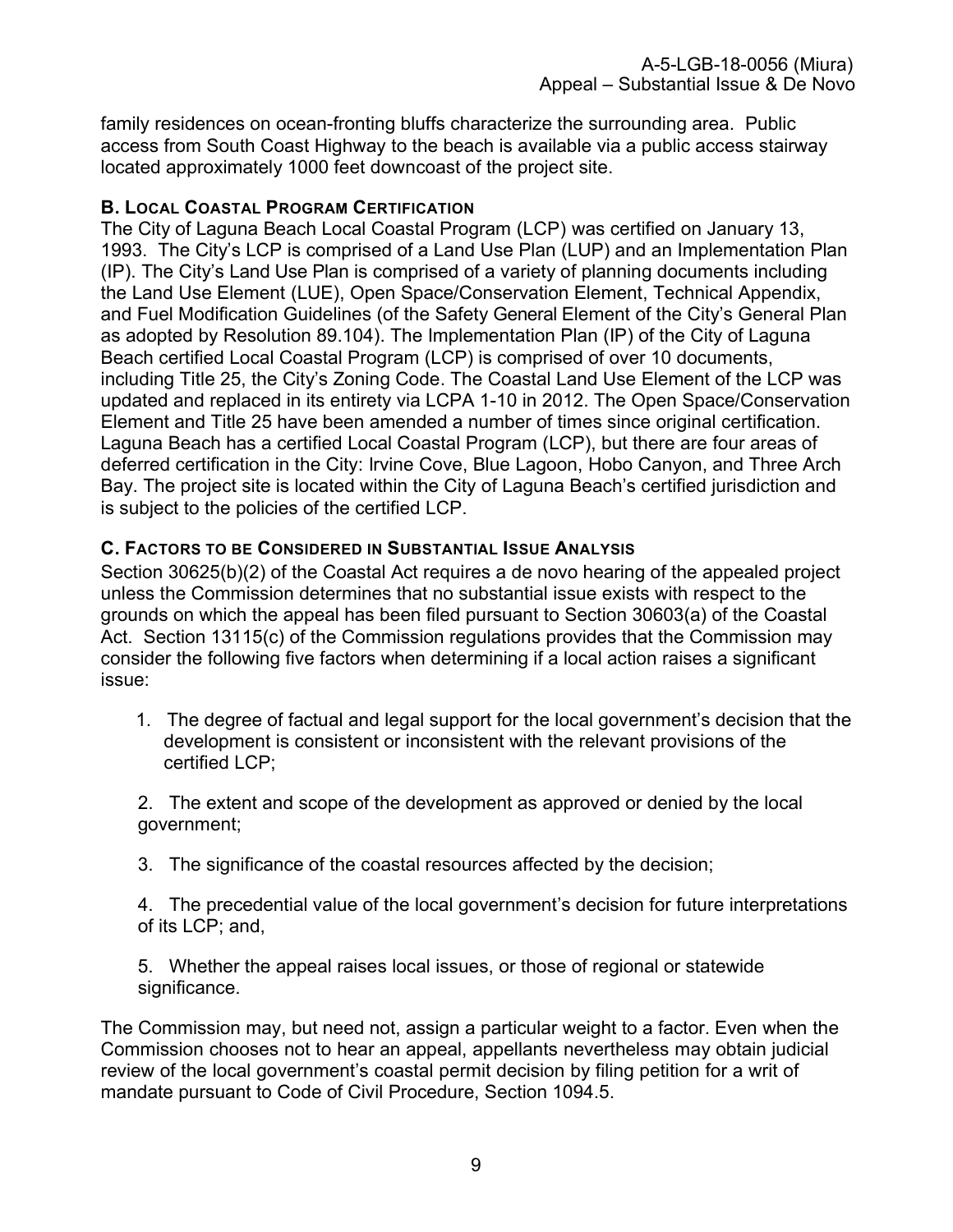Staff is recommending that the Commission find that a substantial issue exists with respect to the grounds on which an appeal has been filed pursuant to Section 30603(a) of the Coastal Act.

## <span id="page-9-0"></span>**D. SUBSTANTIAL ISSUE ANALYSIS**

As stated in Section IV of this report, the grounds for an appeal of a CDP issued by the local government are the project's conformity with the policies of the LCP. The appellants raise several substantial issues discussed in detail below. Therefore, Staff is recommending that the Commission find that a substantial issue exists with respect to the grounds on which an appeal has been filed pursuant to Section 30603(a) of the Coastal Act. See Appendix A for a list of relevant and applicable definitions and policies of the LCP.

### **Appellants' Argument No. 1: Bluff face/edge and Bluff Development Constraints; Oceanfront and Oceanfront Bluff setback requirements.**

The appellants assert that a bluff edge determination has not been made pursuant to the Land Use Plan definition. They assert that a bluff edge determination, consistent with the definition of Oceanfront Bluff edge contained in the certified Land Use Element (LUE) of the LCP, is necessary to properly consider and review the project's consistency with the required bluff edge setbacks.

The certified Land Use Plan (LUP) establishes minimum bluff edge setbacks for new development such as additions to a principal structure.

Action 10.2.7 of the LUE of the certified Land Use Plan (LUP) states: Require all new development located on oceanfront bluffs to be sited in accordance with the stringline but not less than 25 feet from the bluff edge. This requirement shall apply to the principal structure and major accessory structures such as guesthouses and pools that require a structural foundation. The setback shall be increased where necessary to ensure geologic safety and stability of the development.

Action 10.2.8 of the LUE of the certified LUP states:

On oceanfront bluffs, require new minor accessory structures such as decks, patios and walkways that do not require structural foundations to be sited in accordance with stringline but not less than 10 feet from the bluff edge. Require accessory structures to be removed or relocated landward when threatened by erosion, geologic instability or other coastal hazards.

LUE Action 10.2.7 and 10.2.8 (cited above) and OS/C Element Policy 1-L require that development be sited to meet a building stringline but not less than a 25-foot setback from the bluff edge for principal structures and major accessory structures that require a structural foundation (e.g. pools, caisson-supported retaining walls), and a 10-foot setback from the bluff edge for minor accessory structures/improvements (e.g. decks, landscaping, etc.).

Policy 1-L of the OS/C Element of the certified LUP states (**emphasis added**):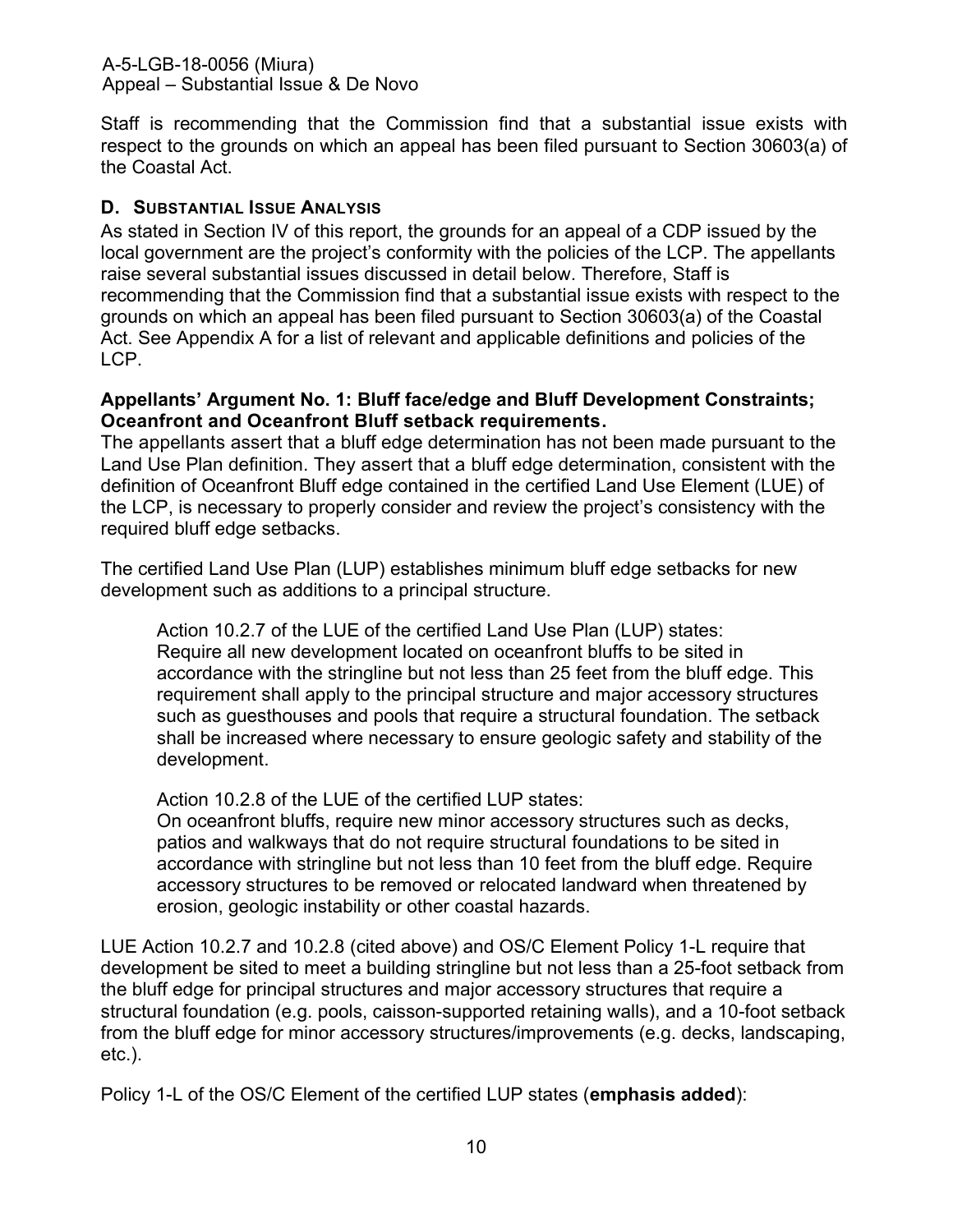The City shall impose a **25-foot minimum setback** or a distance ascertained by stringline measurements for all blufftop development, notwithstanding the fact that ecological and environmental constraints may require an additional setback.

Additionally, Section 25.50.004(B) of the IP requires a minimum bluff edge setback of 25 feet from the top of an oceanfront bluff for not only new buildings and additions to existing buildings but also for structures and **improvements**. Section 25.50.004(B) of the IP of the certified LCP states, in relevant part (**emphasis added**):

(B) Building Setbacks on or Adjacent to the Pacific Ocean and Beaches. There is established building setback lines along the ocean frontage of all property within the city fronting up and adjacent to the Pacific Ocean and its beaches, as provided in this subsection, and no building, structure or improvements shall be erected or constructed after the effective date of the ordinance codified in this section on the sandy portion of any beach except that which is determined by the city council to be necessary for the public health, safety and welfare. In addition, no building, structure or improvement shall be erected or constructed after the effective date of the ordinance codified in this section on the oceanward side of the following building setback lines:…

(4) In addition to (1), (2) and (3) above, **no new building, additions to existing buildings, or structures or improvements shall encroach beyond the applicable building stringline or shall be closer than twenty-five feet to the top of an oceanfront bluff; the more restrictive shall apply**. Greater setback may be required by the city engineer or building official in order to protect the public health, safety or welfare. Pools and spas shall be no closer than twentyfive feet to the top of bluff. Public accessways shall be exempt from this provision…

Section 25.50.004(B) indicates that the most restrictive setback shall be required, and consistent with the LUP, it may be more than 25 feet. The LUP specifies that 25 feet is the **minimum setback**.

The appellants assert that the applicant's geologist did not rely on the certified Land Use Element definition of "ocean front bluff edge or coastal bluff edge" and, consequently, there is a potential that the City-approved development does not meet the LCP-required setbacks for new development on oceanfront bluffs, among other site constraints and requirements that may apply.

In a response letter to the City of Laguna Beach dated May 8, 2018, the applicant's geotechnical consultant concluded that the approximate location of the applicant's top of the bluff (or bluff edge) is based on the technical grade-break formula provided in the City's certified LCP and is **not** based on the LUE coastal bluff edge definition that is consistent with the Coastal Commission's definition of "bluff edge" provided in Title 14 of the California Code of Regulations, Section 13577(h)<sup>1</sup>, because the LUE definition is "non-

 $\overline{\phantom{a}}$  $^{\text{1}}$  The Coastal Commission's Regulations, Section 13577(h)(2), defines "bluff line or edge" as:… the upper termination of a bluff, cliff, or seacliff. In cases where the top edge of the cliff is rounded away from the face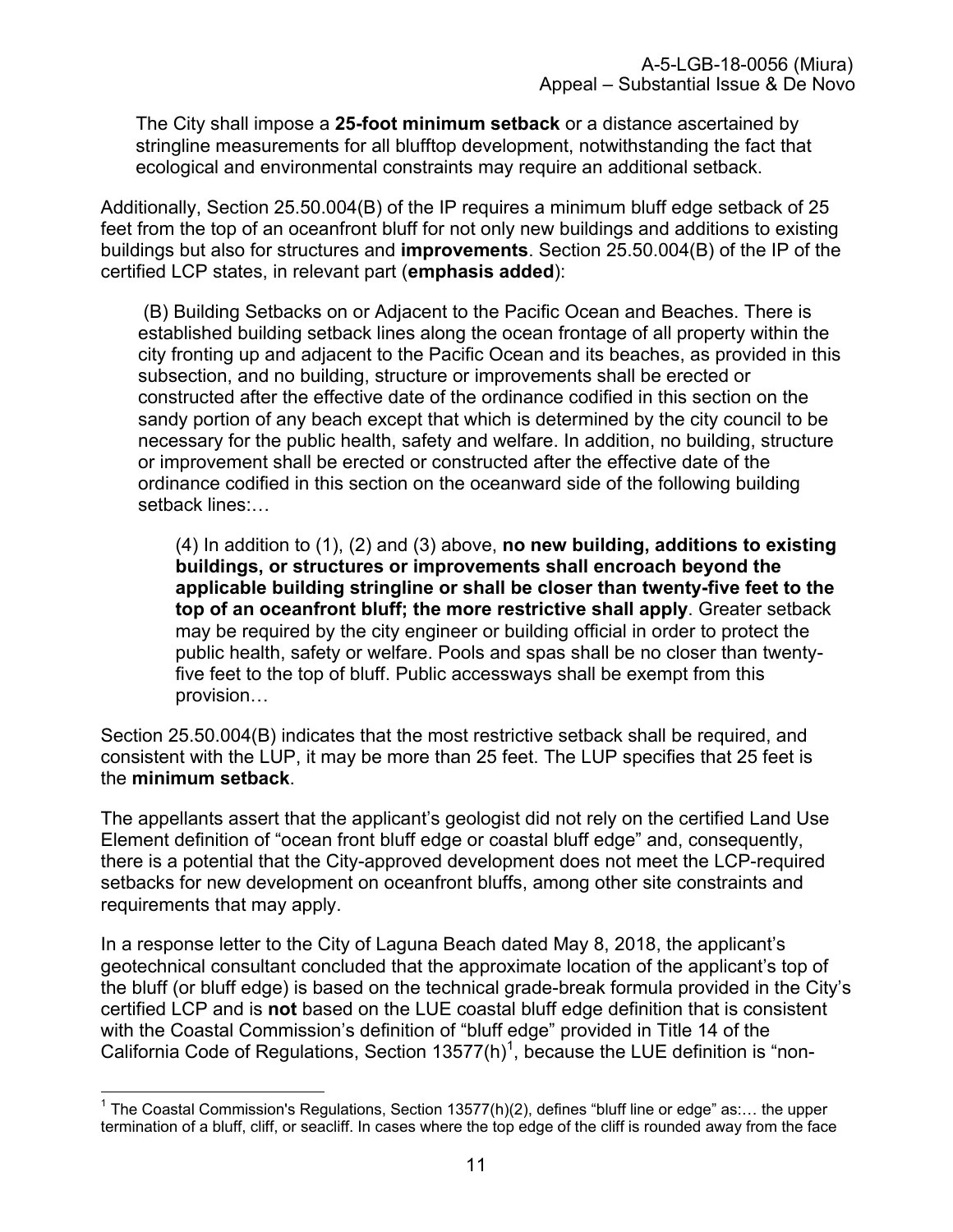formulaic and subject to debate on properties with pre-Coastal Act bluff-area grading."

The "grade-break formula" based definition of the certified LCP to which the applicant's geologist is referring may be based on the definition of an oceanfront bluff provided in Section 25.50.004 of the Implementation Plan (IP). Section 25.50.004 of the certified IP defines the 'oceanfront bluff' as:

…an oceanfront landform having a slope of forty-five degrees or greater from horizontal whose top is ten or more feet above mean sea level.

- (i) In cases where an oceanfront bluff possesses an irregular or multiple slope condition, the setback will be taken from the most inland forty-five degree or greater slope.
- (ii) In cases where the landform constitutes an oceanfront bluff whose slope is less than forty-five degrees, a determination as to whether or not the specific landform is subject to this provision shall be made by the director of community development.

While the Land Use Element of the certified Land Use Plan (LUP) of the LCP contains the following definition of Oceanfront Bluff Edge or Coastal Bluff Edge:

The California Coastal Act and Regulations define the oceanfront bluff edge as the upper termination of a bluff, cliff, or seacliff. In cases where the top edge of the bluff is rounded away from the face of the bluff, the bluff edge shall be defined as that point nearest the bluff face beyond which a downward gradient is maintained continuously to the base of the bluff. In a case where there is a step like feature at the top of the bluff, the landward edge of the topmost riser shall be considered the bluff edge. Bluff edges typically retreat over time as a result of erosional processes, landslides, development of gullies, or by grading (cut). In areas where fill has been placed near or over the bluff edge, the original bluff edge, even if buried beneath fill, shall be taken to be the bluff edge. [LUP Appendix pp. A-12, #101]

In recent years, applicants and agents pursuing permits for bluff top development have interpreted the IP section above as a way to determine the bluff edge. There are two references for oceanfront bluffs provided in the certified LCP, one in the IP and the LUP and the two should be read in tandem and should be harmonized if at all possible. In cases of conflict or inconsistencies, the updated LUE/LUP definition of 'bluff edge' should prevail. The Commission has required that in past decisions on permits and appeals in Laguna Beach. The IP definition does not comment on how to determine the location of the bluff edge, but instead references a setback that is only be applicable to certain scenarios (in cases of an irregular or multiple slope condition) and was not intended to replace the LUE's definition of bluff edge. Because the applicant's geologist relied solely on the IP

of the cliff as a result of erosional processes related to the presence of the steep cliff face, the bluff line or edge shall be defined as that point nearest the cliff beyond which the downward gradient of the surface increases more or less continuously until it reaches the general gradient of the cliff. In a case where there is a steplike feature at the top of the cliff face, the landward edge of the topmost riser shall be taken to be the cliff edge.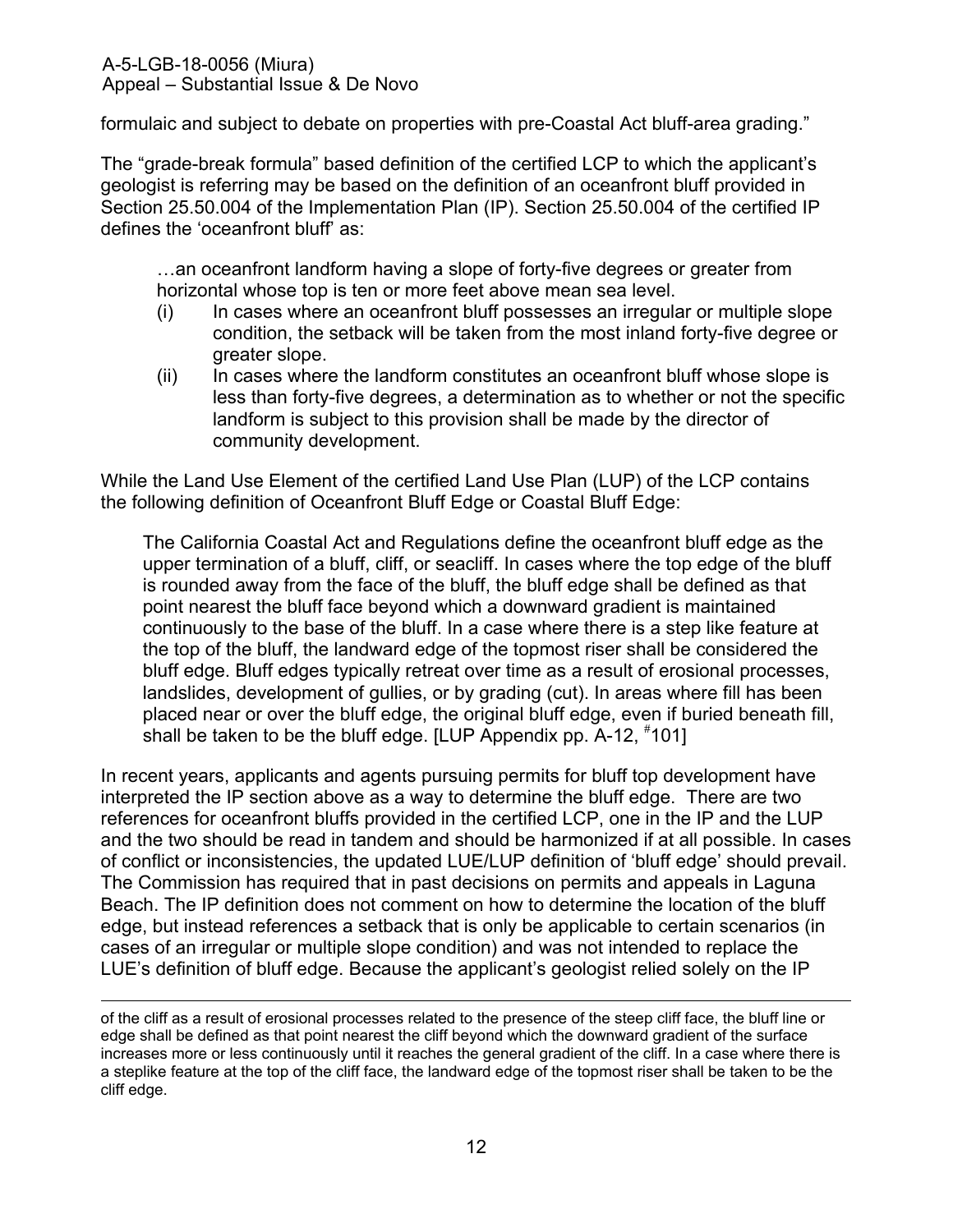section to determine the location of the bluff edge, the location of the bluff edge identified may not be accurate. Therefore, based on the information available in the City's record, there is no rationale or other information in the City's record detailing the bluff edge's consistency with the certified LCP, particularly with the LUE's definition of bluff edge. The information provided to Commission staff is not sufficient to adequately determine the bluff edge of the development site.

Given the questions as to the bluff edge determination, the City record does not demonstrate that the City-approved development is wholly consistent with the policies of the LCP or that all the necessary and appropriate conditions (e.g. minimum bluff setbacks, no development on the bluff face, etc.) have been imposed. The City's findings fail to provide an adequate degree of factual and legal support for its decision to approve the proposed development and grant a Local CDP. Therefore, the Commission finds that the appeal does raise a substantial issue with respect to the project's conformance to the certified LCP.

### **Appellants' Argument No. 2: Hazards – Erosion and Setback requirements.**

The appellants assert that LUE Action 10.2.6 requires that future bluff retreat be taken into consideration when determining blufftop setbacks. Based on predicted bluff retreat, the appellants assert that an additional setback from the bluff top edge commensurate to the predicted long-term bluff retreat may be necessary, adding to the minimum 25-foot and 10-foot setbacks required by Action 10.2.7 and 10.2.8 of the certified LCP (cited above).

Setting development back from the edge of the bluff can substantially decrease risk to life and property, because the farther from the bluff edge development is located, the less likely it will become jeopardized by erosion, landslides, and similar hazards. Likewise, setbacks decrease the likelihood of property destruction caused by geologic instability. Therefore, Actions 10.2.7 and 10.2.8 of the certified LCP require a minimum 25-foot and 10-foot setback from the oceanfront bluff edge for new development to assure geologic stability. These bluff edge setbacks are the **minimum** required and provide a starting point to determine the appropriate distance from the bluff edge to assure stability after having taken into consideration slope stability and bluff retreat.

Before determining the minimum bluff edge setback requirements provided by the certified LCP, it is the responsibility of the local government to consider the site's slope stability and predicted long-term retreat to determine whether the minimum requirement is sufficient. In certain locations, the LCP's minimum 25-foot and 10-foot required bluff setbacks alone may be sufficient to assure stability, especially on coastal bluffs underlain by bedrock that is relatively resistant to erosion; in others, a greater setback may be necessary due to geologic conditions, such as coastal bluff comprised of highly erosive composites.

Action 10.2.5 of the LUE of the certified LUP states: On bluff sites, requires applications where applicable, to include a geologic/soils/geotechnical study that identifies any geologic hazards affecting the proposed project site, any necessary mitigation measures, and contain statements that the project site is suitable for the proposed development and that the development will be safe from geologic hazard for its economic life. For development on oceanfront bluffs, such reports shall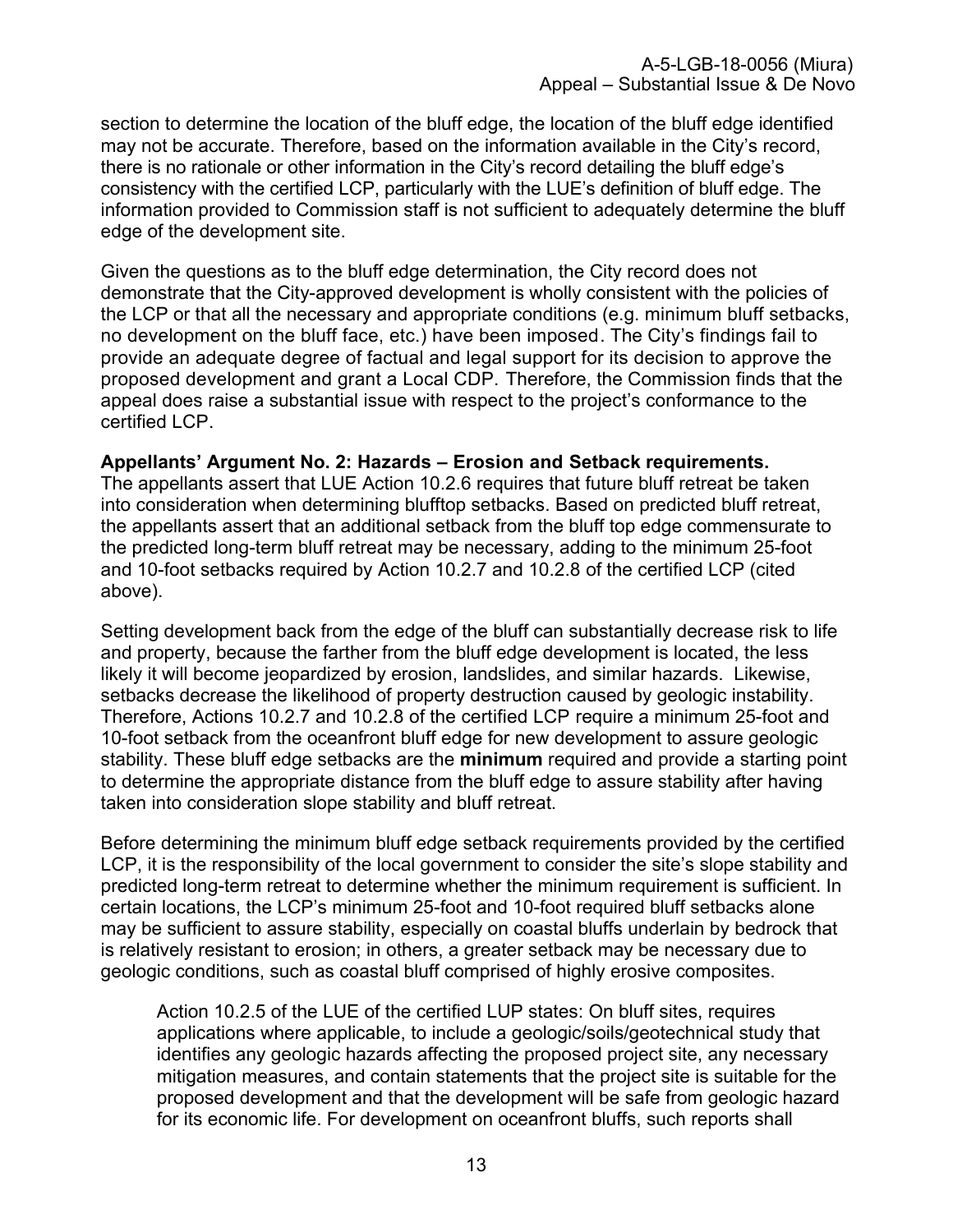include slope stability analyses and estimates of the long-term average bluff retreat/erosion rate over the expected life of the development. Reports are to be prepared/signed by a licensed professional Engineering Geologist or Geotechnical Engineer.

Action 10.2.6 of the LUE of the certified LUP states: Require all new development located on an oceanfront bluff top to be setback from the oceanfront bluff edge **a sufficient distance to ensure stability**, ensure that it will not be endangered by erosion, and to avoid the need for protective devices during the economic life of the structure (75 years). Such setbacks must take into consideration expected longterm bluff retreat over the next 75 years, as well as slope stability. The predicted bluff retreat shall be evaluated considering not only historical bluff retreat data, but also acceleration of bluff retreat made possible by continued and accelerated sea level rise, future increase in storm or EI Nino events, and any known site-specific conditions. To assure stability, the development must maintain a minimum factor of safety against landsliding of 1.5 (static) or 1.2 (pseudostatic, k=O.15 or determined through analysis by the geotechnical engineer) for the economic life of the structure. (**emphasis added**)

Action 10.2.5 of the certified LUP requires, on bluff sites, that applications include a geologic/soils/geotechnical study that identifies any geologic hazards affecting the proposed project site, any necessary mitigation measures, and a determination whether the development will be safe from geologic hazard for its economic life. Action 10.2.6 requires that new development be sited a sufficient distance from the oceanfront bluff edge to ensure stability after taking into account both long-term bluff retreat and slope stability. Action 10.2.6 specifies that the analysis concerning geologic stability be guided by the industry-accepted standards for slopes (codified in many local grading ordinances), which require that a particular minimum "Factor of Safety" against landslides be attained. Pursuant to Action 10.2.6 of the LCP, development must maintain a minimum factor of safety (FoS) of 1.5 (for static conditions) or 1.2 (for pseudostatic conditions) against landslides to assure geologic stability.

A geotechnical investigation report was prepared for the proposed development by Geofirm, dated March 28, 2018, and supplemented on May 8, 2018. It is included in the City record. This geologic report presents results and preliminary recommendations regarding the proposed development. The slope stability analysis indicates that all generated factor of safety values exceed the minimum 1.5 (for global static conditions) and 1.1 (for global seismic conditions) required, and that the project site is grossly stable.

The subject site is located on San Onofre Breccia, which is a highly stable geologic formation. Based on the geotechnical reports, it appears that the applicant's technical consultants did consider long-term (75-year) bluff retreat and concluded that a setback of 0 to 2 feet would be sufficient for the protection of the house, which is less than the minimum (10- to 25-foot) setback requirements, and concluded that the proposed development is geotechnically feasible. Therefore, the minimum setback requirements may be adequate to address both slope stability and blufftop erosion over the next 75 years.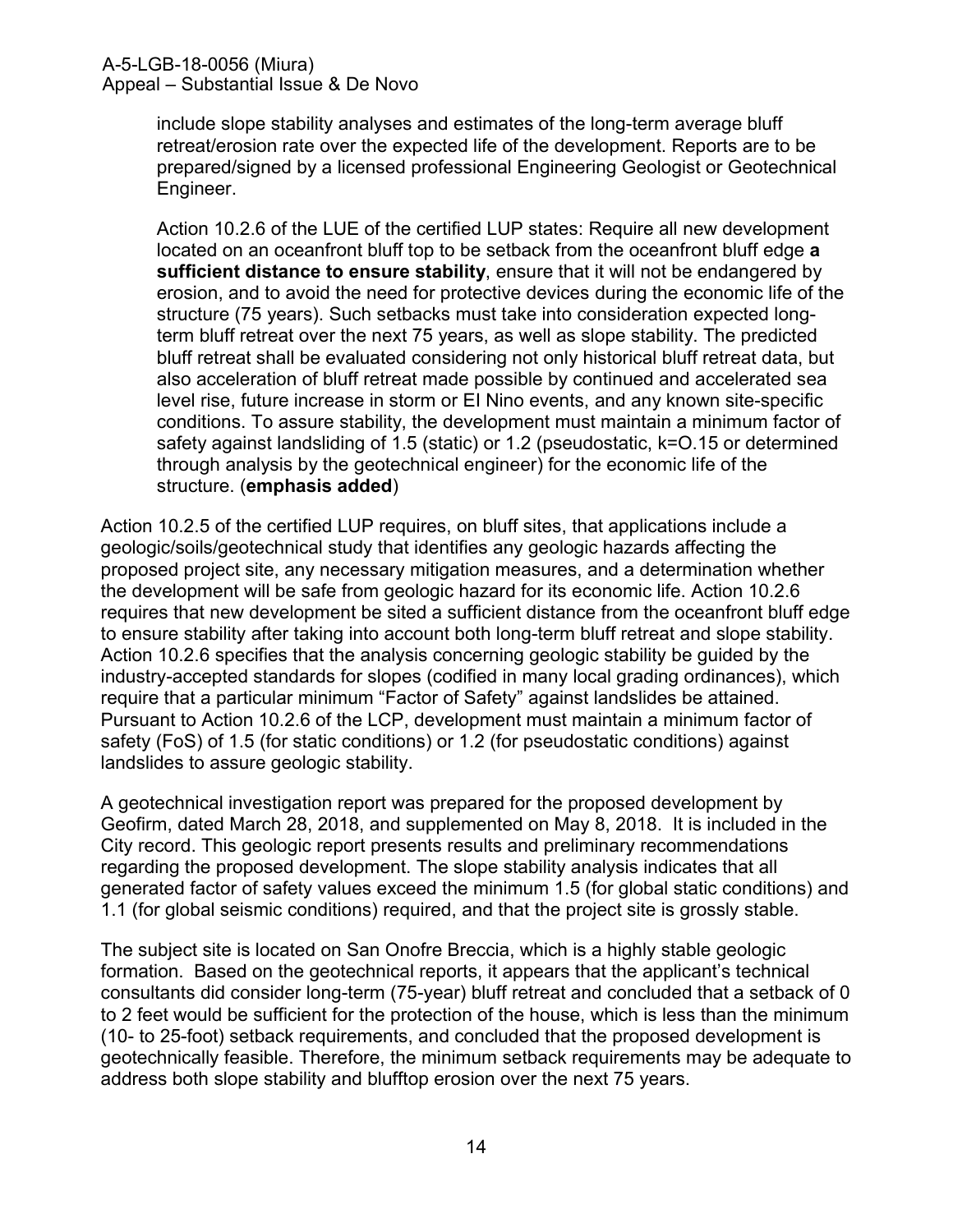Regarding shoreline related hazards at the base of the bluff, a Coastal Hazard Analysis (sea level rise, wave runup and sea cliff/shoreline erosion analysis) was also prepared by GeoSoils, Inc. dated November 28, 2016. This analysis identifies potential hazards from shoreline and sea cliff erosion and wave runup. The analysis concludes that the rate of bluff retreat is sufficiently low and that the new residence is reasonably safe from sea level rise related hazards (e.g. wave runup, retreat of the seacliff, and flooding).

Therefore, in this case, the minimum setback requirements may be adequate to address both slope stability and erosion over the next 75 years. Therefore, this contention does not raise a substantial issue.

However, as previously stated, the location of the minimum 25-foot and 10-foot setback areas are ultimately dependent on the approximate location of the bluff edge consistent with the definition provided for in the certified LCP and the Coastal Act.

In addition, although not raised by the appellants, it should be noted that the applicant's coastal hazards analysis is only based on the sea level rise projections provided in the Coastal Commission's 2015 Sea-Level Rise Policy Guidance document and should have been supplemented in consideration of the updated projections on rising sea levels provided for in the 2017 Rising Seas report and the 2018 OPC Guidance. Therefore, it is unclear whether the conclusions made in the Coastal Hazard Analysis report regarding hazards such as shoreline and sea cliff erosion due to updated sea level rise predictions still remain true.

#### **Appellants' Argument No. 3: Project Not Conditioned to Ensure Consistency with Certified LCP.**

The appellants also contend that the City did not condition the permit in any meaningful way to ensure the project's consistency with the certified LCP. More specifically, the appellants assert that the City did not properly condition the permit to address future bluff protection, water quality, and assure continued public access during construction activities through appropriate construction staging.

Action 7.3.9 of the LUE of the certified LUP states: Ensure that new development, major remodels, and additions to existing structures on oceanfront and oceanfront bluff sites do not rely on existing or future bluff/shoreline protection devices to establish geologic stability or protection from coastal hazards. A condition of the permit for all such new development on bluff property shall expressly require waiver of any such rights to a new bluff/shoreline protection device in the future and recording of said waiver on the title of the property as a deed restriction.

LUE Policy 7.3.9 requires the City to impose a special condition requiring a waiver of bluff protective devices for new development, major remodels, and additions to existing structures on oceanfront and oceanfront bluff sites, and the City did not impose such a special condition in this case. As written, LUE Policy 7.3.9 clearly applies to additions to existing oceanfront structures. The City-approved project includes a 287.4-square foot addition of habitable space, along with a simultaneous demolition and/or removal of 287.4 square feet of habitable space in different locations throughout the residence resulting in no net increase of habitable space. Although the City-approved addition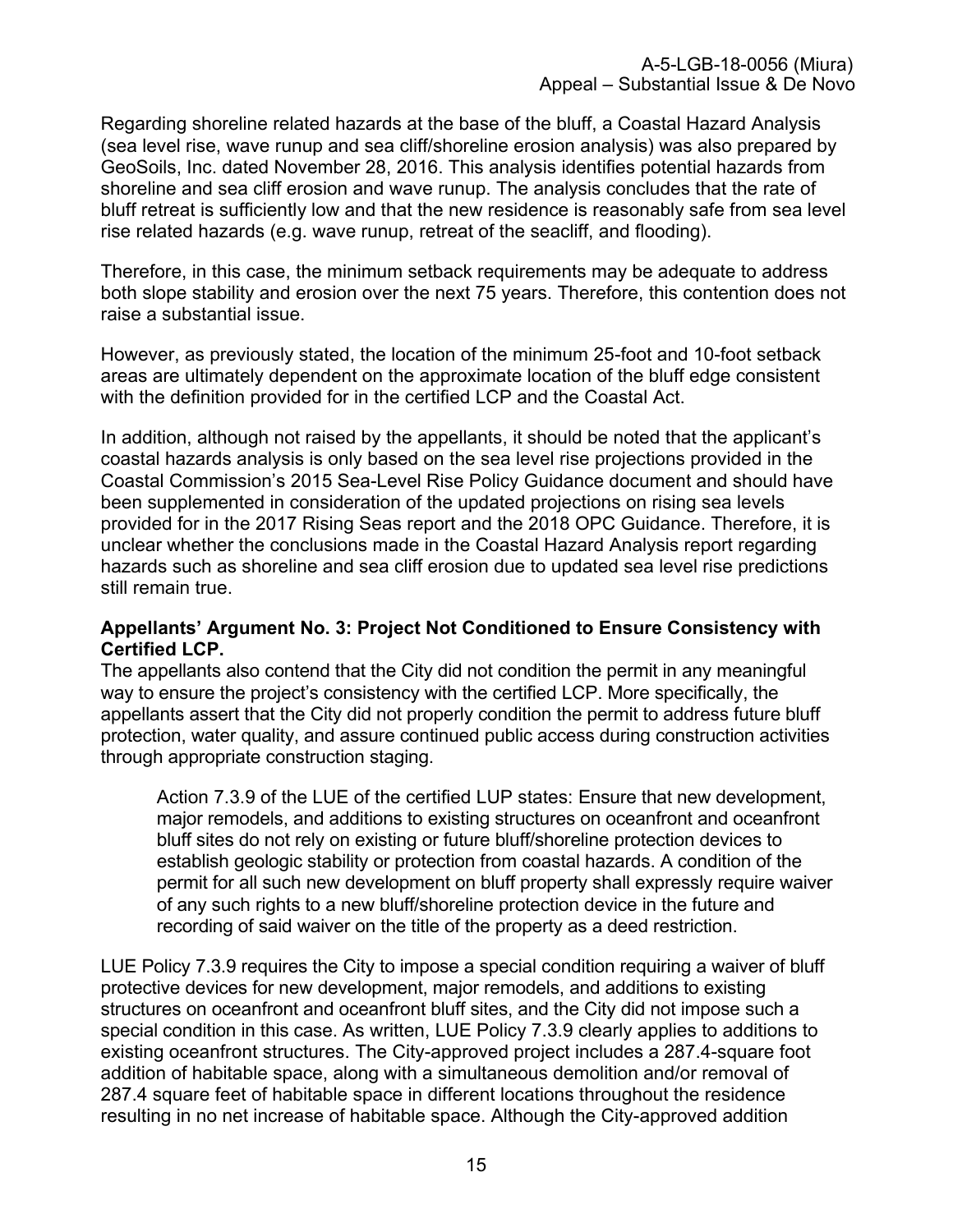would result in a zero-square-foot net change, the local CDP nevertheless authorizes new habitable space in locations where it did not previously exist, as well as authorizes a 78-square-foot addition to one of the garages. Therefore, LUE Policy 7.3.9 applies to the project, but the City did not impose a special condition requiring a waiver of bluff protective devices for the protection of any new development, which is required by LUP Policy 7.3.9.

Regarding water quality (e.g. runoff) and landscaping, the certified LCP Open Space/ Conservation Element (OS/C Element) includes policies that require best management practices be implemented with development; that minimization of volume and velocity of site runoff be considered and implemented to prevent or minimize erosion; that minimization of the introduction of pollutants be considered; the natural character of the coastal bluff landscape be preserved and enhanced to the maximum extent possible to minimize erosion and impacts on water resources; and that minimization of construction impacts be considered. The City's certified LCP contains protection policies, such as the following:

Policy 7.7 of the LUE of the certified LUP states:

Protect marine resources by implementing methods to minimize runoff from building sites and streets to the City's storm drain system (e.g., on-site water retention). (Same as Policy 10.7.)

Policy 4-A of the OS/C Element of the certified LUP states:

Development Planning and Design Best Management Practices (BMPs) Ensure that development plans and designs incorporate appropriate Site Design, Source Control and Structural Treatment Control Best Management Practices (BMPs), where feasible, to reduce to the maximum extent practicable, pollutants and runoff from the proposed development. Structural Treatment Control BMPs shall be implemented when a combination of Site Design and Source Control BMPs are not sufficient to protect water quality.

Policy 4-C of the OS/C Element of the certified LUP states:

Ensure that development is designed and managed to minimize the volume and velocity of runoff (including both stormwater and dry weather runoff) to the maximum extent practicable, to avoid excessive erosion and sedimentation.

Policy 4-D of the OS/C Element of the certified LUP states:

Ensure that development and existing land uses and associated operational practices minimize the introduction of pollutants into coastal waters (including the ocean, estuaries, wetlands, rivers and lakes) to the maximum extent practicable.

Policy 4-G of the OS/C Element of the certified LUP states:

Ensure that all development minimizes erosion, sedimentation and other pollutants in runoff from construction-related activities to the maximum extent practicable. Ensure that development minimizes land disturbance activities during construction (e.g., clearing, grading and cut-and-fill), especially in erosive areas (including steep slopes, unstable areas and erosive soils), to minimize the impacts on water quality.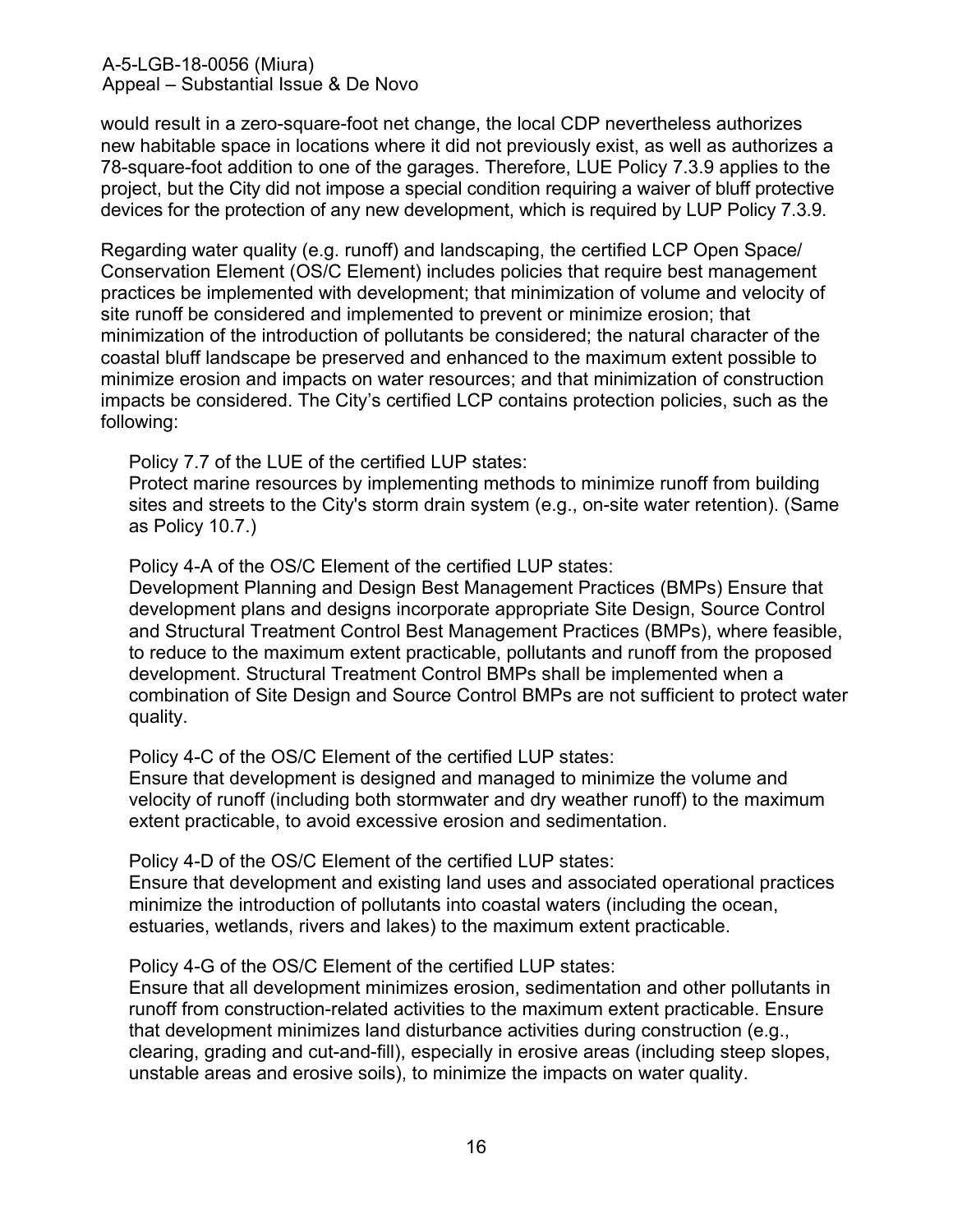Policy 4-H of the OS/C Element of the certified LUP states:

Require the property owner, homeowner's association or local government, as applicable, to continue the application and maintenance of Source Control and/or Structural Treatment Control BMPs as necessary to reduce runoff pollution, including appropriate construction related erosion and sediment control measures.

Policy 7-K of the OS/C Element of the certified LUP states:

Preserve as much as possible the natural character of the landscape (including coastal bluffs, hillsides and ridgelines) by requiring proposed development plans to preserve and enhance scenic and conservation values to the maximum extent possible, to minimize impacts on soil mantle, vegetation cover, water resources, physiographic features, erosion problems, and require re-contouring and replanting where the natural landscape has been disturbed.

Policy 8-N of the OS/C Element of the certified LUP states: Encourage the preservation of existing drought-resistant, native vegetation and encourage the use of such vegetation in landscape plans.

Also, projects located between the sea and the first public road paralleling the sea, such as the subject site, must be consistent with the public access and recreation policies of the Coastal Act, even during construction.

Section 30210 of the Coastal Act states:

In carrying out the requirement of Section 4 of Article X of the California Constitution, maximum access, which shall be conspicuously posted, and recreational opportunities shall be provided for all the people consistent with public safety needs and the need to protect public rights, rights of private property owners, and natural resource areas from overuse.

The City did not impose special conditions to ensure that water quality resources are protected, landscaping requirements are met to minimize erosion, nor to assure continued public access during construction activities through appropriate construction staging. The City has the authority and responsibility to impose conditions as necessary to ensure consistency with the certified LCP, but it did not fully do so in this case. Therefore the Commission finds that the project as approved by the City may not conform to the LCP or the public access policies of the Coastal Act, and thus, this aspect of the appeal does raise a substantial issue regarding conformity of the development with those standards.

## **Appellants' Argument No. 4: Major remodel and Unpermitted/Non-conforming Development.**

The appellants assert that the City-approved project is a major remodel based on a cumulative analysis of past improvements and renovations to the single-family residence at the project site. Based on this assertion, the appellants argue the City should have accordingly addressed any non-conforming/unpermitted development that exist onsite. The appellants assert that although the City adequately addressed the removal of an unpermitted pool, it did not address other alleged non-conforming/unpermitted development and bluff restoration.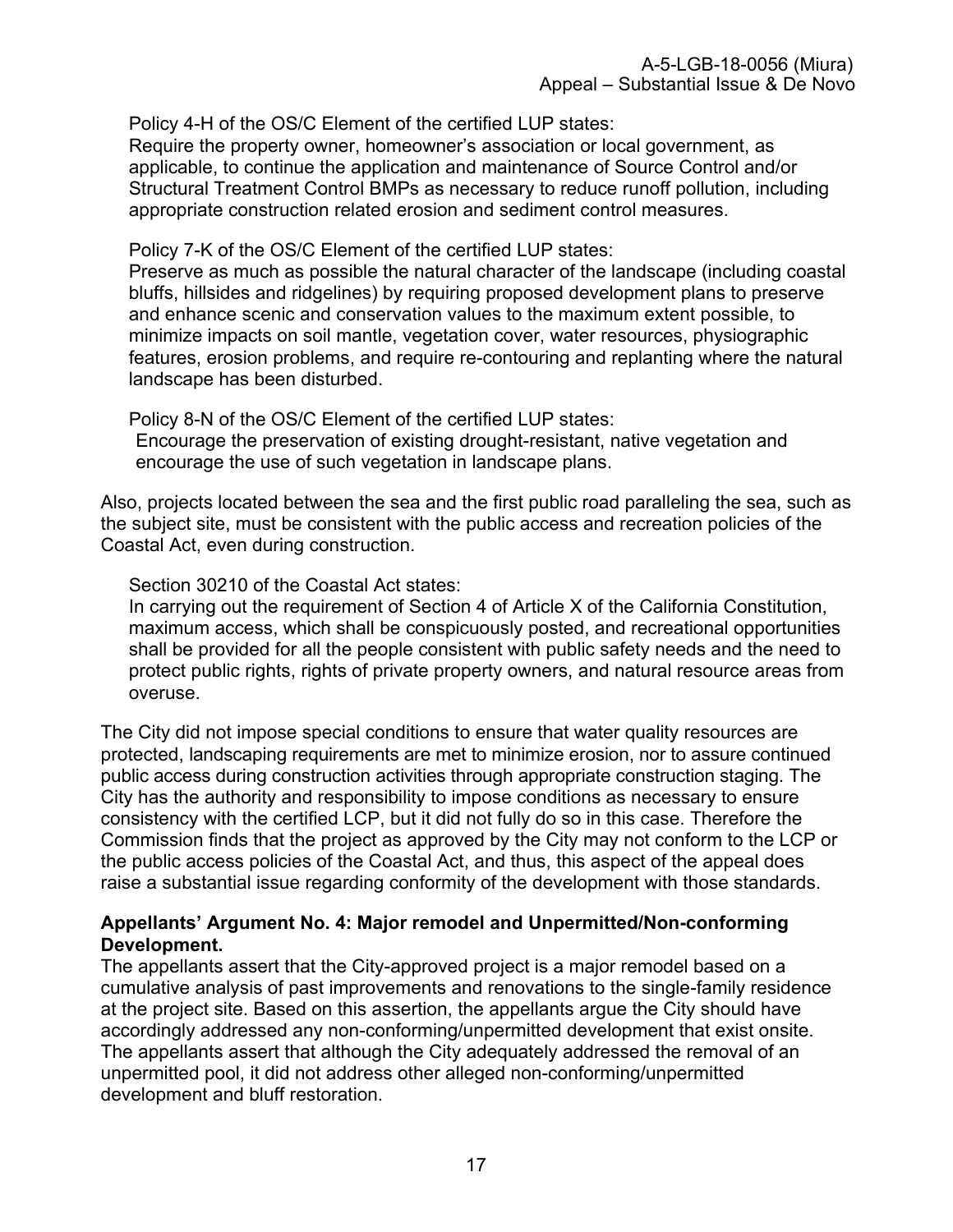The significance of the distinction between minor renovations and a major remodel is that existing non-conformities, such as existing development within the setback area or on the bluff face, may be retained as legal non-conforming development only if the proposed development does not constitute a major remodel. According to LCP policies, a major remodel is substantial new development, and as such, any existing non-conformities cannot be permitted to remain and any unpermitted development that may exist onsite must be addressed.

The certified LCP defines a "Major Remodel" as:

Alteration of or an addition to an existing building or structure that increases the square footage of the existing building or structure by 50% or more; or demolition, removal, replacement and/or reconstruction of 50% or more of the existing structure...[LUP Appendix pp. A-10-11, #89]

The certified Laguna Beach Municipal Code 25.10.008 of the Implementation Plan (IP) states, in relevant part:

A major remodel is a structural renovation and/or addition, which equals or exceeds fifty percent of the original gross floor area of the structure on the lot.

The project site is developed with a 4,817-square-foot multi-story Spanish Colonial Revival style single-family residence. The original residence was constructed circa 1930, prior to the effective date of the Coastal Act (1977). By 1995, the residence measured 2,721 square feet. . On September 28, 1995, the City approved a coastal development permit for a 2,051-square-foot addition to the 2,721-square-foot residence, reconstruction of the detached garage, and 111 square feet of additional deck space, resulting in a 4,772-square-foot single-family residence with 860-square-foot non habitable space (i.e. decks and garage space). In 1995, the City's certified LCP did not have a definition for major remodel. The City did not characterize the 1995 addition as a major remodel and did not require the removal of any non-conformities that existed onsite. In addition, the Coastal Commission did not appeal the City's 1995 local coastal development permit. Nonconformities that existed at the project site during the local review and approval of the 1995 major remodel were addressed consistent with the LCP policies that were the standard of review at that point in time. Therefore, these nonconformities were allowed to remain and are not before the Commission.

Since 1995, the LCP has been amended to include the definitions for major remodel cited above. In addition, Action 7.3.10 of the LUP requires that existing non-conformities be removed when a project constituted new development. Action 7.3.10 states:

Allow oceanfront and oceanfront bluff homes, commercial structures, or other principal structures, that are legally nonconforming as to the oceanfront and/or oceanfront bluff edge setback, to be maintained and repaired; however, improvements that increase the size or degree of nonconformity, including but not limited to development that is classified as a major remodel pursuant to the definition in the Land Use Element Glossary, shall constitute new development and cause the pre-existing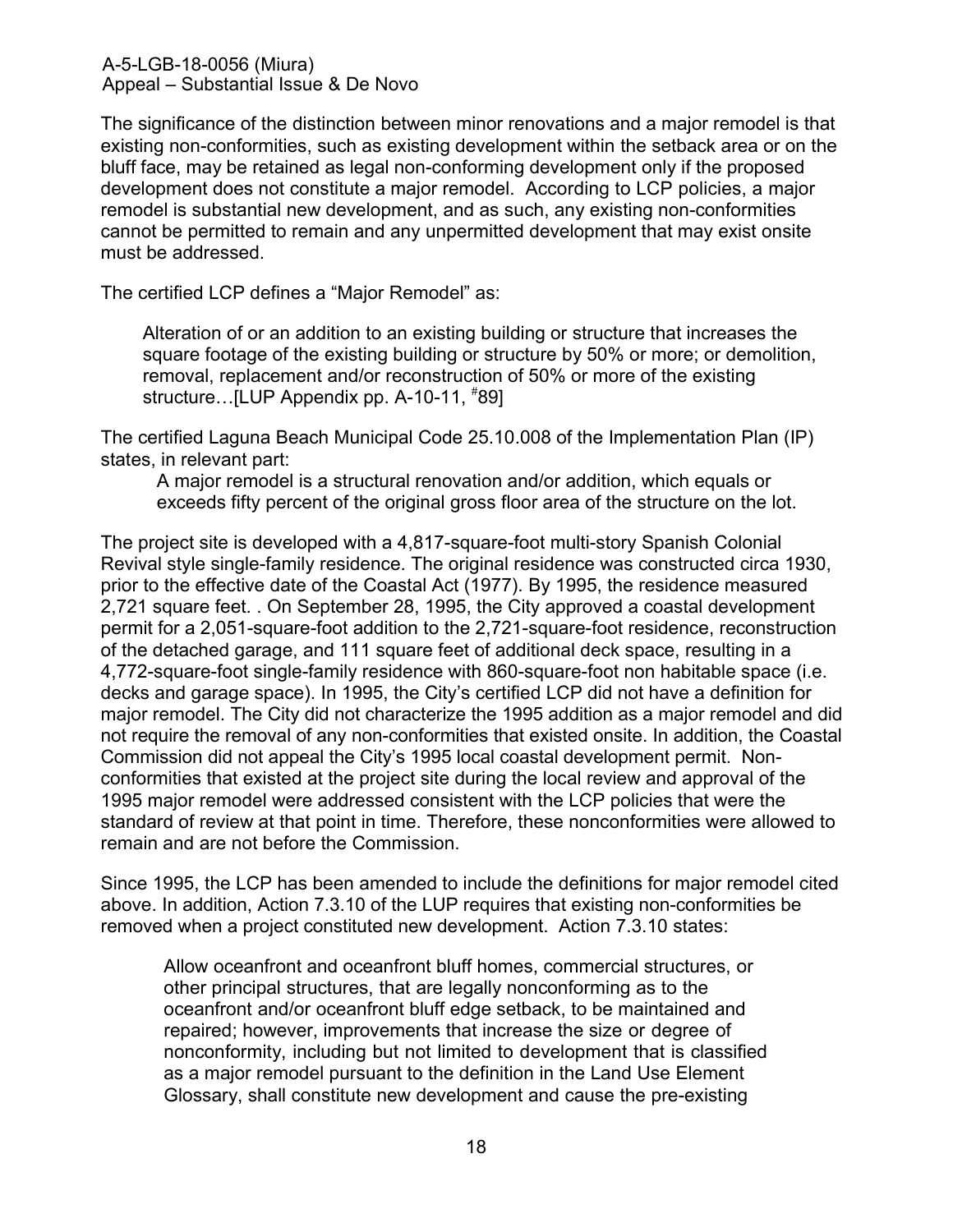nonconforming oceanfront or oceanfront bluff structure to be brought into conformity with the LCP.

Today, the City-approved project subject to this appeal includes an addition of less than a 50 percent (50%) of original gross floor area of habitable space to the current residence. The net effect of all of the work would result in the enlargement of the main structure but without any increase in habitable space. Additionally, based on the project plans in the City's record, it appears that less than 50 percent (50%) of the exterior walls, floors, and the roof are proposed for renovations (including demolition, removal, replacement, and/or reconstruction) when considered individually or cumulatively. Based on this information, the City did not characterize the locally-approved development as a major remodel.

However, foundation plans were not provided to the City and, thus, the entire scope and extent of the proposed remodel to the existing residence is unclear. The City, therefore, failed to consider the amount of foundation work proposed, new or existing. Because a foundation is an essential structural component of any structure, demolitions and improvements to a foundation should be considered when determining whether or not a remodel/reconstruction of an existing structure is considered major or not. The City, therefore, did not have an adequate degree of factual support for its decision that the development is consistent with the LCP's characterization of minor renovations. Consequently, there is a potential that the locally-approved development is in fact a major remodel/reconstruction of an existing structure per applicable LCP policies. For the foregoing reasons, the Commission finds that a substantial issue exists with respect to the grounds on which the appeal was filed pursuant to section 30603 of the Coastal Act as to this specific issue.

## **SUBSTANTIAL ISSUE FACTORS:**

The Commission typically applies five factors in making a determination whether an appeal raises a substantial issue pursuant to Section 30625(b)(2).

## 1. **The degree of factual and legal support for the local government's decision that the development is consistent or inconsistent with the certified LCP.**

The City did not substantially support its approval of the project as being consistent with all of the applicable policies of the certified LCP and the public access and recreation provisions of the Coastal Act (specifically the bluff top/face/hazards policies). In addition, the City did not condition the project to ensure consistency with policies regarding protection of water quality policies, landscaping, and public access. Finally, without foundation plans, the actual scope of the proposed project is unclear, which necessarily means that evaluation of the project's consistency with the LCP policies cannot fully be made at this time. Therefore, there is a low degree of factual and legal support for the local government's decision that the project, as conditioned, is consistent with the LCP, and this factor supports a substantial issue finding.

## 2. **The extent and scope of the development as approved or denied by the local government.**

The City granted a Local CDP for zero net addition and renovations to a single-family residence on the subject site located on an ocean-fronting blufftop property. The record does not contain an adequate analysis of the foundation elements of the proposed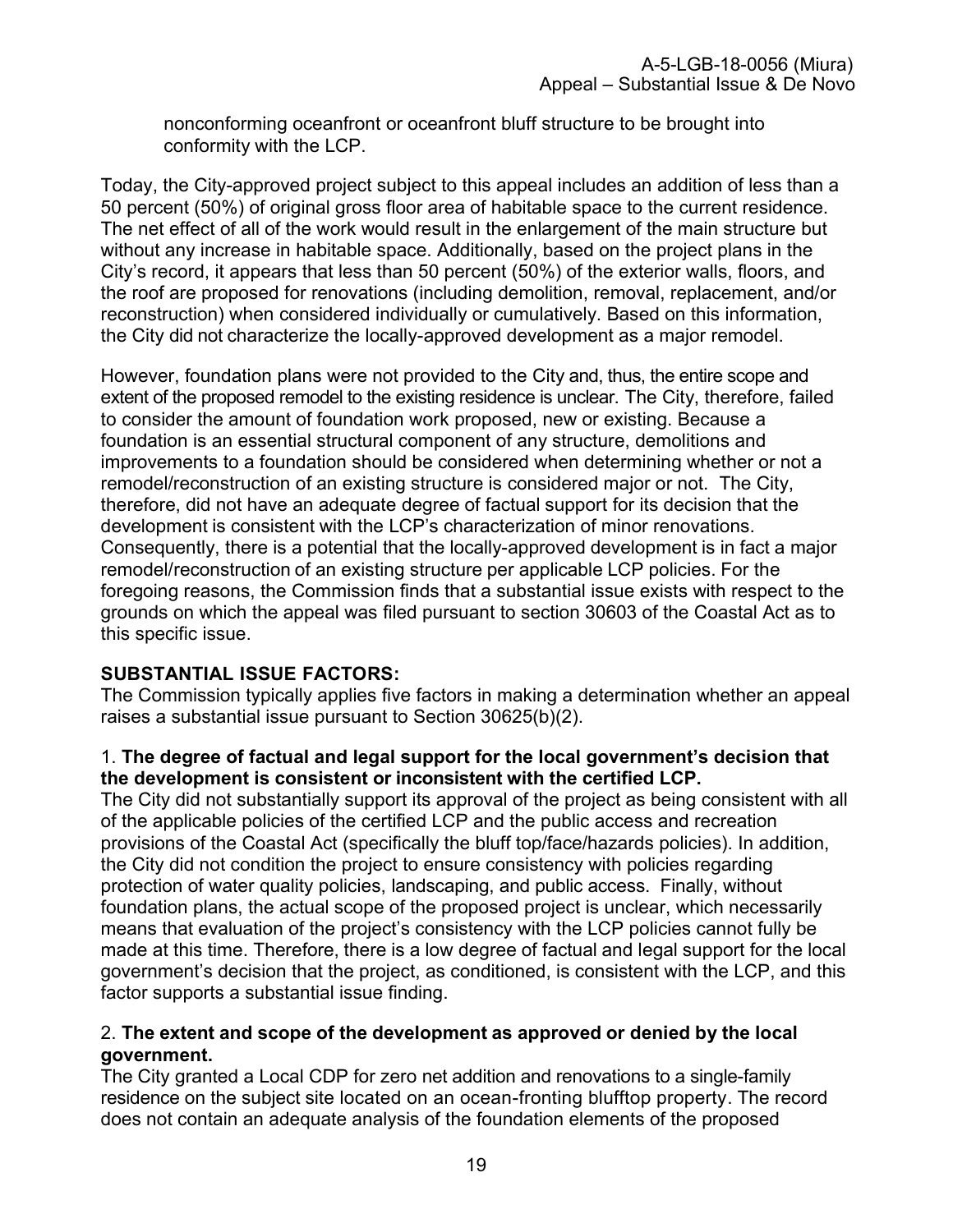development and its potential cumulative effects on similar development in Laguna Beach bluff areas. Therefore, it is not possible at this time to determine the extent and scope of the project, and this factor supports a finding of substantial issue.

3. **The significance of the coastal resources affected by the decision.** The subject site is an oceanfront bluff lot, which may raise specific concerns that are not routinely raised on interior, in-fill lots. California's coastal bluffs are a significant resource, and represent a rare and visually pleasing landform which California citizens and governments have historically sought to preserve. Coastal bluffs are dynamic geologic formations, and development on them increases the potential for geologic hazards. Development on coastal bluffs and adjacent to public beaches also can have significant impacts on scenic resources and public access opportunities. The LCP and the Coastal Act provide coastal bluffs with special protections. This factor supports a finding of substantial issue.

## 4. **The precedential value of the local government's decision for future**

**interpretations of its LCP.** The subject site is an oceanfront bluff property. The majority of ocean-fronting development in Laguna Beach is sited on bluff properties, and the decision of the local government for this project might influence future permit decisions made in the City's Coastal Zone. Allowing the local government's decision to approve improvements potentially encroaching into bluff edge setback areas or sited on a bluff face would set a negative precedent for future interpretations of its LCP. If the subject local CDP is found to be consistent with the LCP based on the current record, there is a potential that future applicants, especially within the vicinity, will reference this permit if they wish to develop other oceanfront coastal bluff sites, of which there are hundreds in Laguna Beach. Without adequate information to determine the extent and scope of the proposed development, allowing the City's local CDP approval to stand would result in adverse precedent regarding application of the LCP's various resource protection policies. This factor supports a finding of substantial issue.

## 5. **Whether the appeal raises local issues, or those of regional or statewide significance.**

Bluff face and blufftop development are issues of statewide significance, given that coastal bluffs are an important coastal resource throughout the state, not just in Laguna Beach. Requiring consistency with the certified LCP (particularly policies relating to bluff face/top development) and the public access and recreation provisions of the Coastal Act is significant to all the people of California who wish to enjoy the public beaches of California. Unsubstantiated application of these policies could have regional or statewide ramifications regarding other similar LCPs and their policies regarding bluffs. This factor supports a finding of substantial issue.

## **Conclusion**

In conclusion, staff recommends that the Commission find that a substantial issue exists with respect to whether the local government action conforms with the policies of the City's certified LCP and the public access policies of the Coastal Act.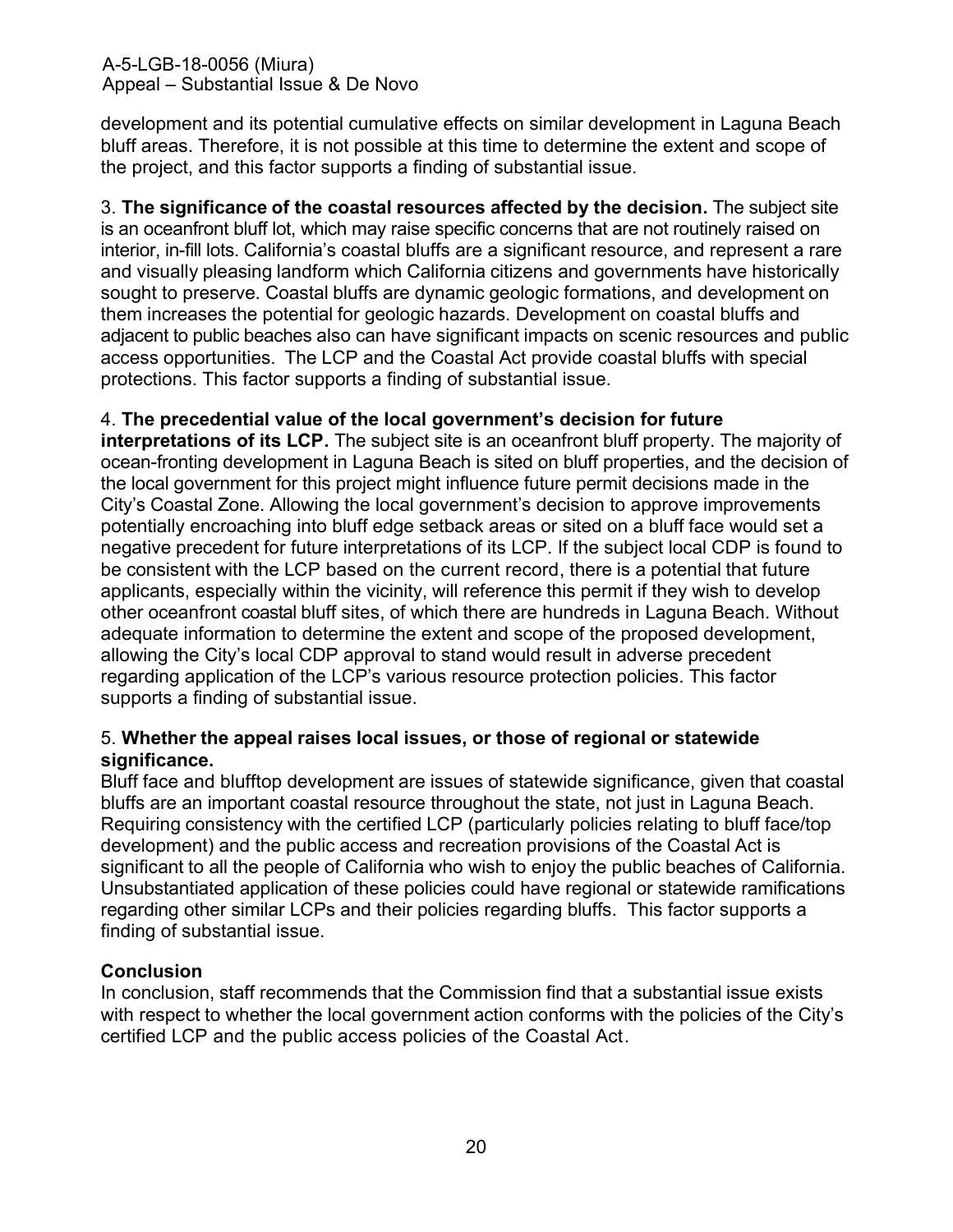# <span id="page-20-0"></span>**VI. MOTION AND RESOLUTION – DE NOVO PERMIT**

**Motion:** I move that the Commission **approve** Coastal Development Permit No. A-5-LGB-18-0056 pursuant to the staff recommendation.

Staff recommends a **YES** vote. Passage of this motion will result in approval of the permit as conditioned and adoption of the following resolution and findings. The motion passes only by affirmative vote of a majority of the Commissioners present.

## **Resolution:**

The Commission hereby approves Coastal Development Permit Application No. A-5-LGB-18-0056 and adopts the findings set forth below on grounds that the development, as conditioned, will be in conformity with the Certified Local Coastal Plan and the public access and recreation policies of Chapter 3 of the Coastal Act. Approval of the permit complies with the California Environmental Quality Act because either 1) feasible mitigation measures and/or alternatives have been incorporated to substantially lessen any significant adverse effects of the development on the environment, or 2) there are no further feasible mitigation measures or alternatives that will substantially lessen any significant adverse impacts of the development on the environment.

# <span id="page-20-1"></span>**VII. STANDARD CONDITIONS**

This permit is granted subject to the following standard conditions:

- 1. **Notice of Receipt and Acknowledgment**. The permit is not valid and development shall not commence until a copy of the permit, signed by the permittees or authorized agent, acknowledging receipt of the permit and acceptance of the terms and conditions, is returned to the Commission office.
- 2. **Expiration.** If development has not commenced, the permit will expire two years from the date on which the Commission voted on the application. Development shall be pursued in a diligent manner and completed in a reasonable period of time. Application for extension of the permit must be made prior to the expiration date.
- 3. **Interpretation.** Any questions of intent of interpretation of any condition will be resolved by the Executive Director or the Commission.
- 4. **Assignment.** The permit may be assigned to any qualified person, provided assignee files with the Commission an affidavit accepting all terms and conditions of the permit.
- 5. **Terms and Conditions Run with the Land.** These terms and conditions shall be perpetual, and it is the intention of the Commission and the permittees to bind all future owners and possessors of the subject property to the terms and conditions.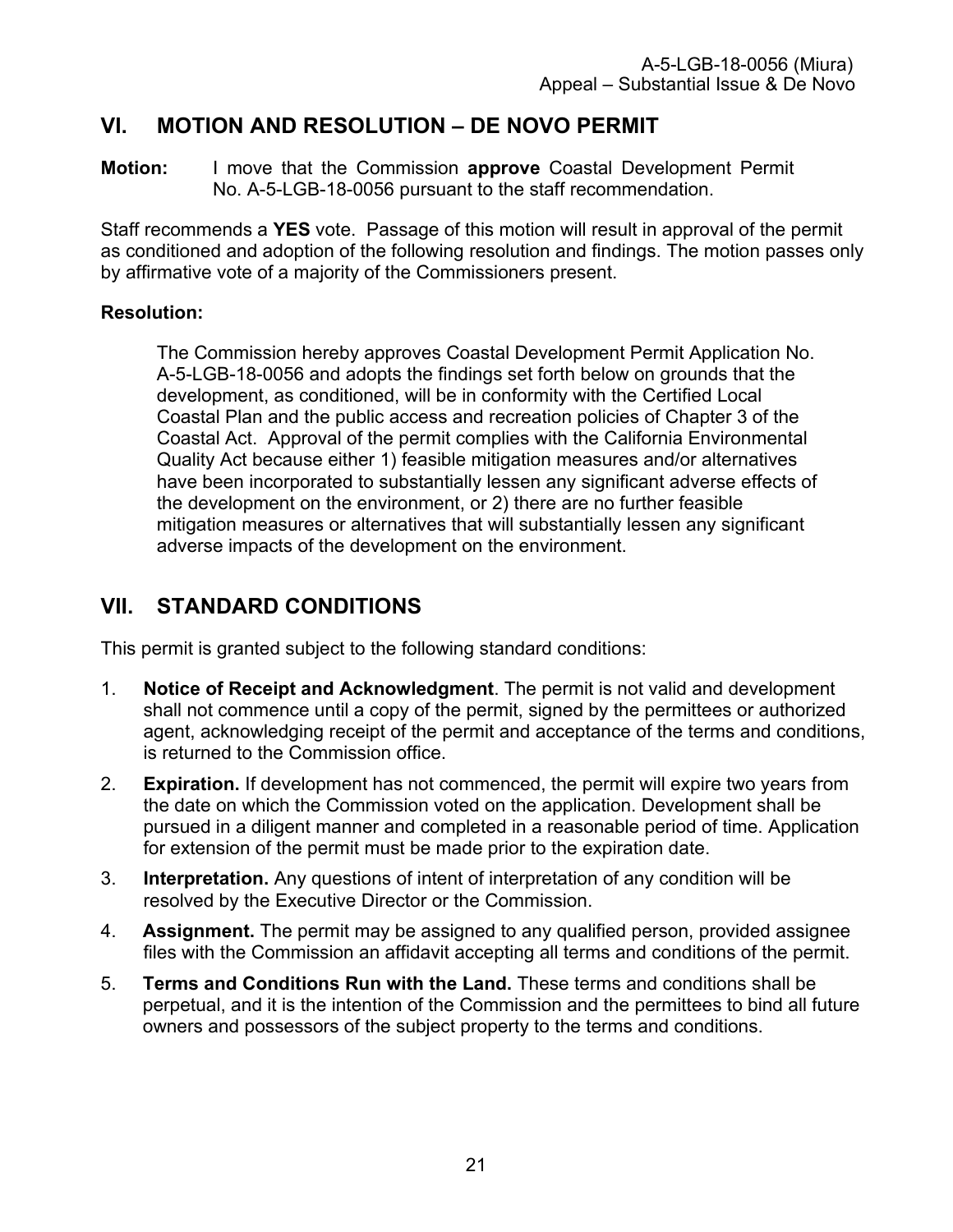# <span id="page-21-0"></span>**VIII. SPECIAL CONDITIONS**

This permit is granted subject to the following special conditions:

- 1. **Final Revised Plans.** PRIOR TO ISSUANCE OF THE COASTAL DEVELOPMENT PERMIT, the applicant shall submit, for review and approval of the Executive Director two (2) full sized sets of final architectural plans, foundation plans, grading plans that shall be revised to include the following:
	- A. The revised CCC bluff edge line (Feb. 2020) as depicted in **[Exhibit 6, page 6](https://documents.coastal.ca.gov/reports/2020/3/Th11a/Th11a-3-2020-exhibits.pdf)** of the staff report dated February 28, 2020, and shall depict a 10-foot bluff edge setback for accessory development and 25-foot bluff edge setback line for principal structures measured landward from that CCC bluff edge line.
	- B. Plans and written description of methods for removal from the bluff edge setback areas of all unpermitted landscaping structures/improvements (including but not limited to keystone walls, curb, patios, non-native landscaping, etc.). A revegetation plan (landscape plan) for the area of the removed unpermitted development shall be submitted for the review and approval of the Executive Director. The permittees shall remove the unpermitted non-conforming hardscape and landscaping and implement the erosion control and revegetation landscape plan (consistent with the requirements of **Special Condition 4(a)(i)**, in accordance with the approved final plans, concurrently, prior to, or immediately following (within 15 days of) the renovations to the single-family residence.
	- C. All new principal structures and major accessory structures that require structural foundation shall be sited in accordance with the 25-foot setback from the bluff edge, and all minor accessory structures and landscape shall be sited in accordance with the 10-foot setback from the revised CCC bluff edge line (Feb 2020).

The applicant shall undertake development in accordance with the approved final plans. Any proposed changes to the approved final plans shall be reported to the Executive Director. No changes to the approved final plans shall occur without a Commission amendment to this coastal development permit unless the Executive Director determines that no amendment is legally required.

2. **Conformance with Geotechnical Recommendations.** PRIOR TO ISSUANCE OF THE COASTAL DEVELOPMENT PERMIT, the applicant shall submit, for the Executive Director's review and approval, along with two (2) sets of final plans, evidence that an appropriately licensed professional has reviewed and approved all final design and construction plans to be submitted pursuant to **Special Condition 1** including foundation and grading/drainage plans and certified that each of those final plans are consistent with the recommendations contained in the Preliminary Geotechnical Investigation prepared by Geofirm dated February 11, 2016, (supplemented March 23, 2016 and August 1, 2018), with the exception of any recommendations to install caissons.

The applicant shall undertake development in accordance with the approved final plans. Any proposed changes to the approved final plans shall be reported to the Executive Director. No changes to the approved final plans shall occur without a Commission-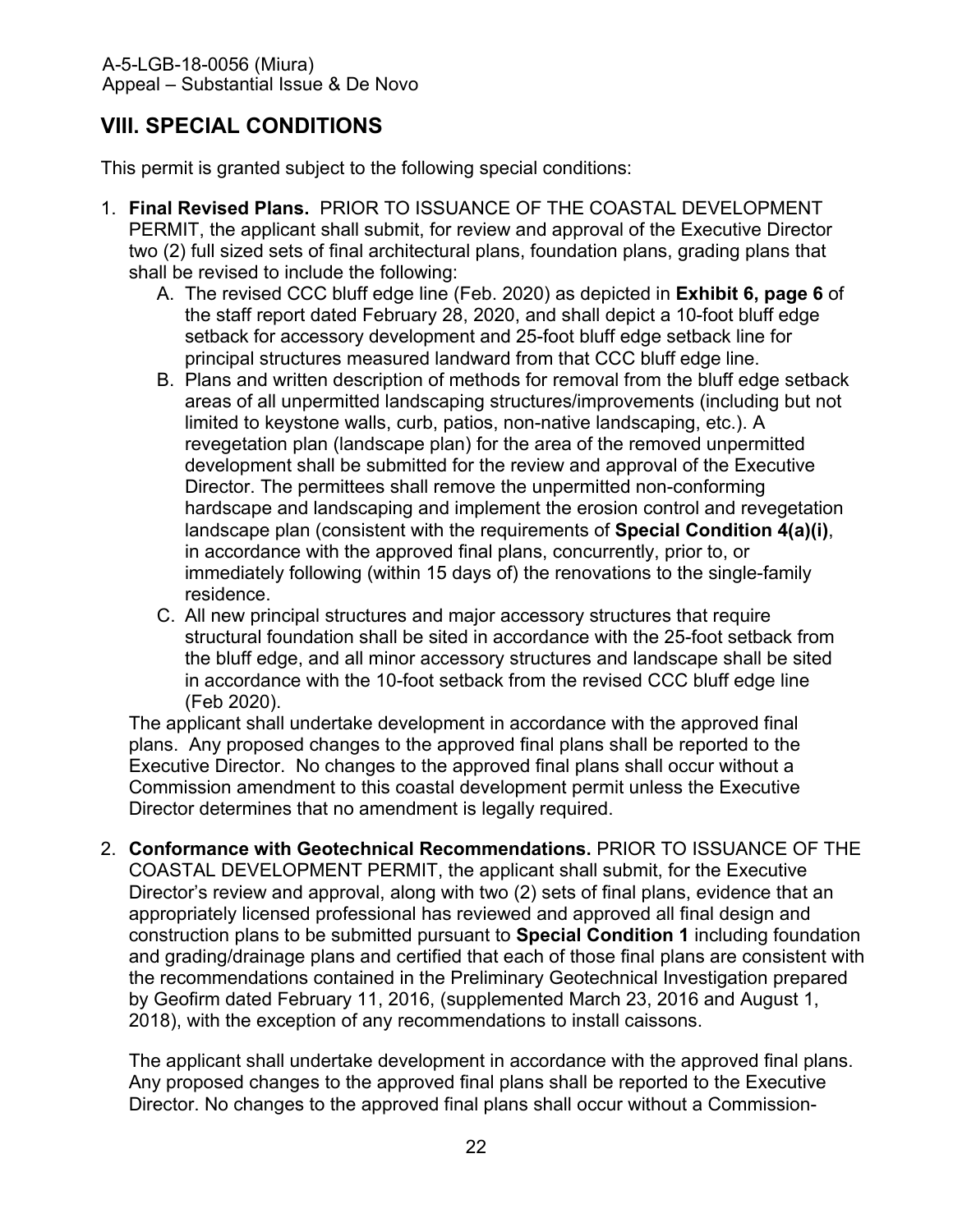approved amendment to this coastal development permit unless the Executive Director determines that no amendment is legally required.

- 3. **Storage of Construction Materials, Mechanized Equipment and Removal of Construction Debris.** The applicant shall comply with the following constructionrelated requirements:
	- a. No demolition or construction materials, debris, equipment or waste shall be placed or stored in any location where it may enter or impact sensitive habitat areas, streams, wetlands, receiving waters or a storm drain, or be subject to wave, wind, rain, or tidal erosion and dispersion.
	- b. The permittees shall employ Best Management Practices (BMPs) to ensure that erosion is minimized and the sea is protected from sedimentation.
	- c. Any and all debris resulting from demolition or construction activities shall be removed from the project site within 24 hours of completion of the project.
	- d. Demolition or construction debris and sediment shall be removed from work areas each day that demolition or construction occurs to prevent the accumulation of sediment and other debris that may be discharged into coastal waters.
	- e. All trash and debris shall be disposed in the proper trash and recycling receptacles at the end of every construction day.
	- f. The applicant shall provide adequate disposal facilities for solid waste, including excess concrete, produced during demolition or construction.
	- g. Debris shall be disposed of at a legal disposal site or recycled at a recycling facility. If the disposal site is located in the coastal zone, a coastal development permit or an amendment to this permit shall be required before disposal can take place unless the Executive Director determines that no amendment or new permit is legally required.
	- h. All stock piles and construction materials shall be covered, enclosed on all sides, shall be located as far away as possible from drain inlets and any waterway, and shall not be stored in contact with the soil.
	- i. Machinery and equipment shall be maintained and washed in confined areas specifically designed to control runoff. Thinners or solvents shall not be discharged into sanitary or storm sewer systems.
	- j. The discharge of any hazardous materials into any receiving waters shall be prohibited.
	- k. Spill prevention and control measures shall be implemented to ensure the proper handling and storage of petroleum products and other construction materials. Measures shall include a designated fueling and vehicle maintenance area with appropriate berms and protection to prevent any spillage of gasoline or related petroleum products or contact with runoff. The area shall be located as far away from the receiving waters and storm drain inlets as possible.
	- l. Best Management Practices (BMPs) and Good Housekeeping Practices (GHPs) designed to prevent spillage and/or runoff of demolition or construction-related materials, and to contain sediment or contaminants associated with demolition or construction activity, shall be implemented prior to the on-set of such activity
	- m. All BMPs shall be maintained in a functional condition throughout the duration of construction activity.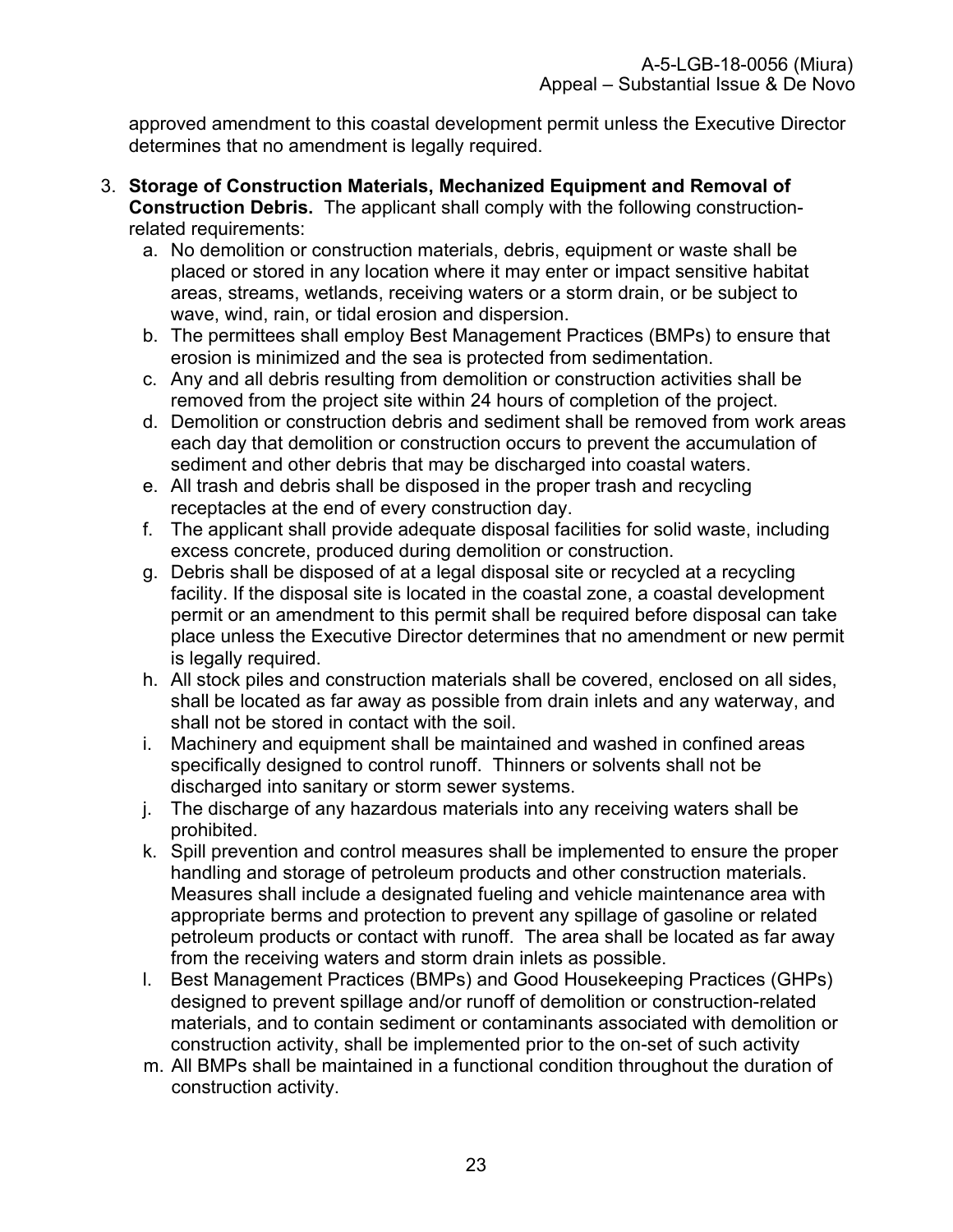## 4. **Landscaping − Drought Tolerant, Non-Invasive Plants.**

A. PRIOR TO ISSUANCE OF THE COASTAL DEVELOPMENT PERMIT, the applicant shall submit, in a form and content acceptable to the Executive Director, two (2) full size sets of final revised landscaping plans, which shall include and be consistent with the following:

### i. **Areas seaward of 10-foot CCC bluff edge setback line**: A

- revegetation/landscape plan shall be submitted for the review and approval of the Executive Director.
	- a. A plant list documenting that the hydroseed mix to be used at the site shall only consist of WUCOLS Low and Very Low water use plants that are **native** to coastal Orange County and appropriate for coastal bluffs. No plant species listed as problematic and/or invasive by the California Native Plant Society [\(http://www.CNPS.org/\)](http://www.cnps.org/), the California Invasive Plant Council (formerly the California Exotic Pest Plant Council) [\(http://www.cal-ipc.org/\)](http://www.cal-ipc.org/), or as may be identified from time to time by the State of California shall be employed or allowed to naturalize or persist on the site. No plant species listed as a "noxious weed" by the State of California or the U.S. Federal Government shall be shall be planted or allowed to naturalize or persist on the site. The proposed revegetation, with the approved hydroseed mix.
	- b. No permanent irrigation is permitted.

## ii. **Areas landward of 10-foot bluff edge setback line.**

- a. Vegetated landscaped areas shall only consist of native plants or nonnative drought tolerant plants, which are non-invasive. No plant species listed as problematic and/or invasive by the California Native Plant Society (http://www.CNPS.org/), the California Invasive Plant Council (formerly the California Exotic Pest Plant Council) (http://www.calipc.org/), or as may be identified from time to time by the State of California shall be employed or allowed to naturalize or persist on the site. No plant species listed as a "noxious weed" by the State of California or the U.S. Federal Government shall be utilized within the property. All plants shall be low water use plants as identified by California Department of Water Resources (See: <http://www.water.ca.gov/wateruseefficiency/docs/wucols00.pdf> and [http://ucanr.edu/sites/WUCOLS/files/183488.pdf\)](http://ucanr.edu/sites/WUCOLS/files/183488.pdf).
- b. Use of reclaimed water for irrigation is encouraged. If using potable water for irrigation, only drip or microspray irrigation systems may be used. Other water conservation measures shall be considered, such as weather based irrigation controllers.
- B. The permittees shall undertake development in accordance with the approved plan. Any proposed changes to the approved final plan shall be reported to the Executive Director. No changes to the approved final plans shall occur without a Commission amendment to this coastal development permit unless the Executive Director determines that no amendment is legally required.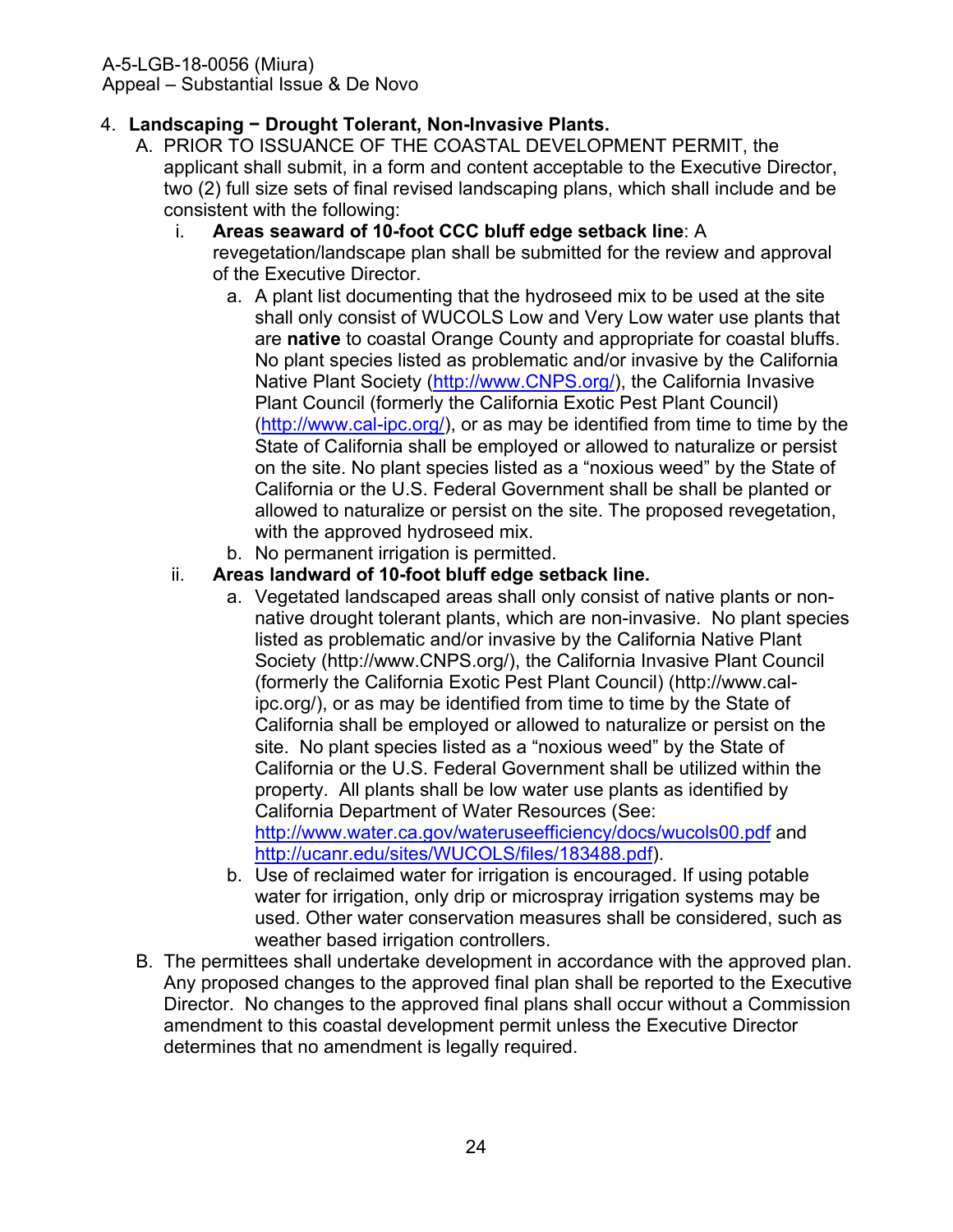## 5. **Construction Staging Plan.** PRIOR TO ISSUANCE OF THE COASTAL

DEVELOPMENT PERMIT, the applicant shall submit, for the written review and approval of the Executive Director, two copies of a construction staging plan. The construction staging plan shall incorporate the following:

- A. The plan shall specify where construction equipment is proposed to be stored during construction in order to maintain slope stability, control erosion, and maintain public access along South Coast Highway.
	- 1) All construction equipment to be stored overnight shall be stored on-site, outside the street travelway.
	- 2) Placement of the on-site dumpster shall incorporate use of a flagman to direct traffic during placement.
	- 3) No staging shall occur on the beach below the project site.
- B. The plan shall also identify a disposal site outside of the Coastal Zone for waste materials and recyclable materials.
- 6. **Conditions Imposed By Local Government.** This action has no effect on conditions imposed by the City of Laguna Beach pursuant to an authority other than the Coastal Act, except as provided in the last sentence of this condition. The permittees are responsible for compliance with all terms and conditions of this coastal development permit in addition to any other requirements imposed by other local government permit conditions pursuant to the local government's non-Coastal Act authority. In the event of conflicts between terms and conditions imposed by the local government and those of this coastal development permit, the terms and conditions of this coastal development permit shall prevail.

## 7. **No Future Bluff/Shoreline Protective Device.**

- A. By acceptance of this permit, the permittees agree, on behalf of themselves and all successors and assigns, that as new development, the project is not entitled to bluff/shoreline protection, and to waive any rights to construct a bluff/shoreline protective device to protect the development approved pursuant to Coastal Development Permit No. A-5-LGB-18-0056 (and any future improvements) that may exist under applicable law, in the event that the development is threatened with damage or destruction from waves, erosion, storm conditions, liquefaction, flooding, sea level rise, or other natural hazards in the future.
- B. By acceptance of this permit, the permittees further agree, on behalf of itself and all successors and assigns that the permittees shall remove the development authorized by this permit, including principal residence and associated hardscape and accessory structures/improvements if: (a) any government agency has ordered that the structures are not to be occupied due to coastal hazards, or if any public agency requires the structures to be removed; (b) essential services to the site can no longer feasibly be maintained (e.g., utilities, roads); (c) removal is required by the certified LC; (d) the development becomes located on public trust lands due to a shifting public trust boundary as a result of sea level rise, or (e) the development would require a shoreline protective device to prevent a-d above. In the event that portions of the development fall to the beach before they are removed, the permittees shall remove all recoverable debris associated with the development from the beach and ocean and lawfully dispose of the material in an approved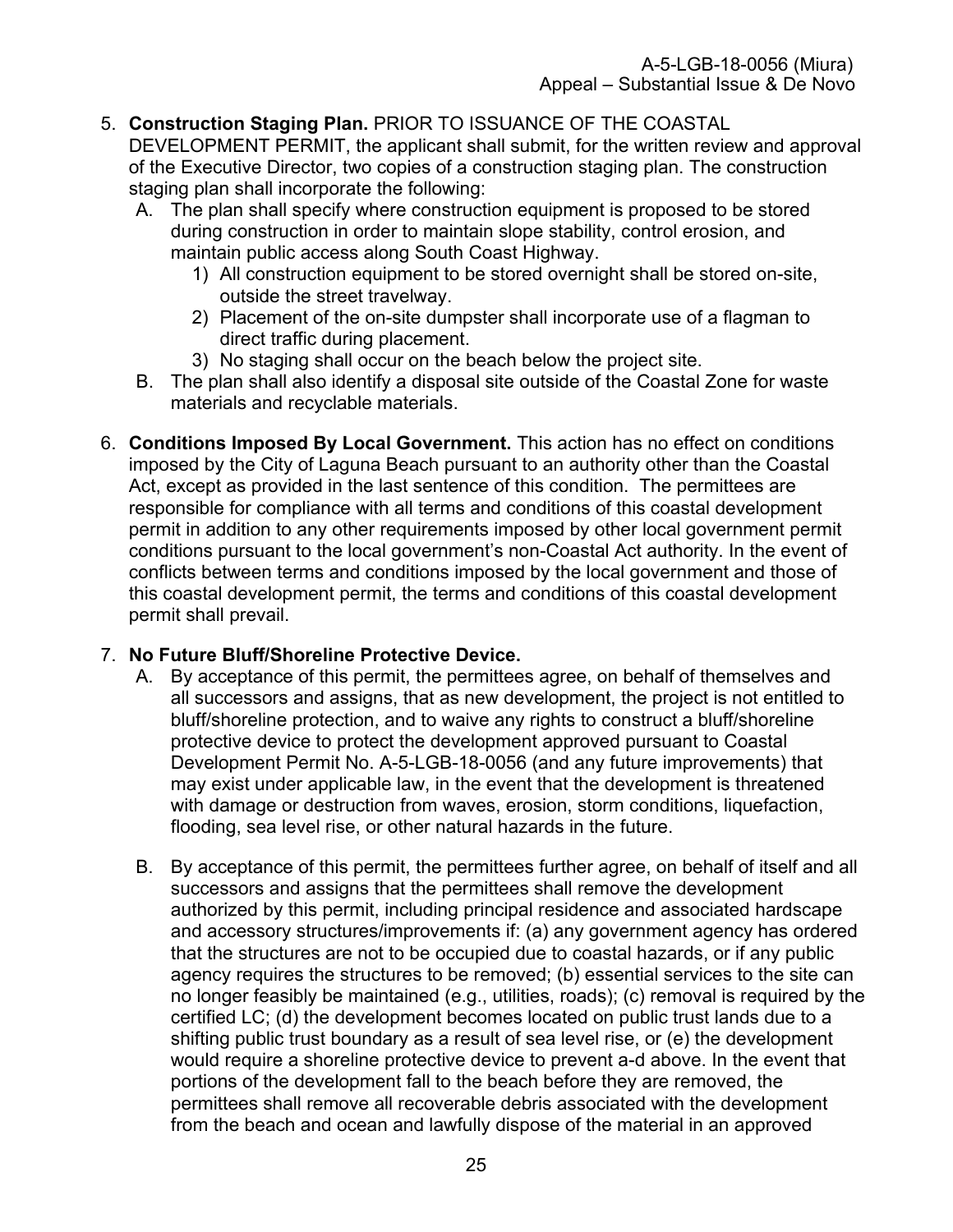disposal site. Such removal shall require a coastal development permit. In addition, in the event that portions of the development fall to the beach before they are removed, the permittees shall remove all recoverable debris associated with the development from the beach and ocean and lawfully dispose of the material in an approved disposal site.

- 8. **Assumption of Risk, Waiver of Liability, and Indemnity.** By acceptance of this permit, the applicant acknowledges and agrees (i) that the site may be subject to hazards from bluff and slope instability, sea level rise, erosion, landslides and wave uprush or other tidal induced erosion; (ii) to assume the risks to the applicant and the property that is the subject of this permit of injury and damage from such hazards in connection with this permitted development; (iii) to unconditionally waive any claim of damage or liability against the Commission, its officers, agents, and employees for injury or damage from such hazards; and (iv) to indemnify and hold harmless the Commission, its officers, agents, and employees with respect to the Commission's approval of the project against any and all liability, claims, demands, damages, costs (including costs and fees incurred in defense of such claims), expenses, and amounts paid in settlement arising from any injury or damage due to such hazards.
- 9. **Future Improvements.** This permit is only for the development described in Coastal Development Permit A-5-LGB-18-0056. Pursuant to Title 14 of the California Code of Regulations Section 13253(b)(6), the exemptions otherwise provided in Public Resources Code Section 30610(b) shall not apply to this development governed by the Coastal Development Permit A-5-LGB-18-0056. Accordingly, any future improvements to the structures authorized by this permit, including but not limited to, repair and maintenance identified as requiring a permit in Public Resources Section 30610(d) and Title 14 of the California Code of Regulations Sections 13252(a)-(b), shall require an amendment to Permit A-5-LGB-18-0056 from the Commission or shall require an additional coastal development permit from the Commission or from the applicable certified local government.
- 10.**Deed Restriction.** PRIOR TO ISSUANCE OF THE COASTAL DEVELOPMENT PERMIT, the applicant shall submit to the Executive Director for review and approval documentation demonstrating that the landowner has executed and recorded against the parcel(s) governed by this permit a deed restriction, in a form and content acceptable to the Executive Director: (1) indicating that, pursuant to this permit, the California Coastal Commission has authorized development on the subject property, subject to terms and conditions that restrict the use and enjoyment of that property; and (2) imposing the Special Conditions of this permit as covenants, conditions and restrictions on the use and enjoyment of the Property. The deed restriction shall include a legal description of the entire parcel or parcels governed by this permit. The deed restriction shall also indicate that, in the event of an extinguishment or termination of the deed restriction for any reason, the terms and conditions of this permit shall continue to restrict the use and enjoyment of the subject property so long as either this permit or the development it authorizes, or any part, modification, or amendment thereof, remains in existence on or with respect to the subject property.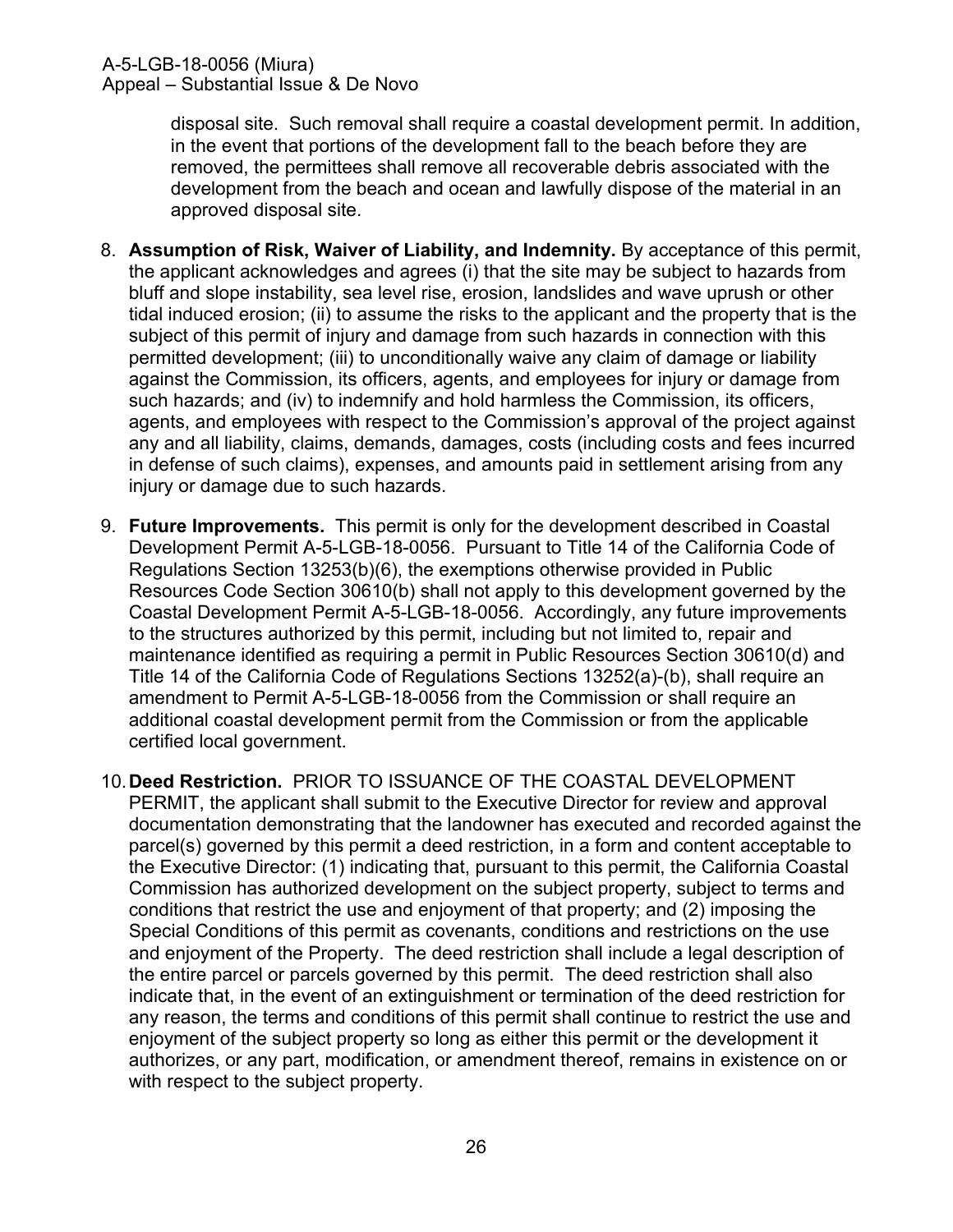## <span id="page-26-0"></span>**IX. FINDINGS AND DECLARATIONS – DE NOVO**

Note: The Findings and Declarations in the Substantial Issue section of this staff report are hereby adopted by reference into the Findings and Declarations for the De Novo Permit.

## <span id="page-26-1"></span>**A. PROJECT DESCRIPTION**

The applicant is proposing alterations/renovations and zero net addition of habitable space (no increase) to an approximately 4,817-square-foot, 29.7-foot high singlefamily residence with two garages (approx. 211 square feet and 300 square feet) and approximately 255 square feet of deck area on an ocean-fronting, bluff property. More specifically, the applicant is proposing a 287.4-square-foot addition of habitable space and the simultaneous demolition and/or removal of 287.4 square feet of habitable space in different locations throughout the residence, which would result in no net addition of habitable space. The project includes an approximately 78-squarefoot addition of garage space, 102.4-square-foot net addition of deck area, hardscape and landscape improvements, and new 7-ft. by 6.5-ft. outdoor spa (**[Exhibit 2](https://documents.coastal.ca.gov/reports/2020/3/Th11a/Th11a-3-2020-exhibits.pdf)**). The proposal also includes the removal of an unpermitted 14.2-ft. by 6.8 ft. pool that is nonconforming to the appropriate bluff edge setbacks (**[Exhibit 2](https://documents.coastal.ca.gov/reports/2020/3/Th11a/Th11a-3-2020-exhibits.pdf)**).

As part of the original City-approved project, prior to the filing of the subject appeal, the applicant requested to keep unpermitted landscaping structures (keystone wall, curb, and a patio expansion), which are nonconforming to the bluff edge setbacks, inconsistent with the requirements of the certified LCP. However, since the filing of the appeal of local CDP No. 18-1096 on July 30, 2018, the applicant has modified their proposal to include the removal of all non-conforming unpermitted accessory structures/improvements encroaching into the applicable bluff edge setbacks, restoration of the natural grades, and revegetation of the bluff in the removal areas.

The project site is an irregular-shaped 10,828-square-foot ocean-fronting, blufftop lot located at 8 Rockledge Road in Laguna Beach (**[Exhibit 1](https://documents.coastal.ca.gov/reports/2020/3/Th11a/Th11a-3-2020-exhibits.pdf)**). The site is located above Rockledge Beach, and is between the first public road (South Coast Highway) and the sea. It is in an area where development approved by the City of Laguna Beach pursuant to its certified LCP is appealable to the Coastal Commission. Single-family residences on ocean-fronting bluffs characterize the surrounding area. Public access from South Coast Highway to the beach is available via a public access stairway located approximately 1000 feet downcoast of the project site.

## <span id="page-26-2"></span>**B. STANDARD OF REVIEW**

Section 30604(b) of the Coastal Act states:

(b) After certification of the local coastal program, a coastal development permit shall be issued if the issuing agency or the commission on appeal finds that the proposed development is in conformity with the certified local coastal program.

In addition, Section 30604(c) of the Coastal Act states:

(c) Every coastal development permit issued for any development between the nearest public road and the sea or the shoreline of any body of water located within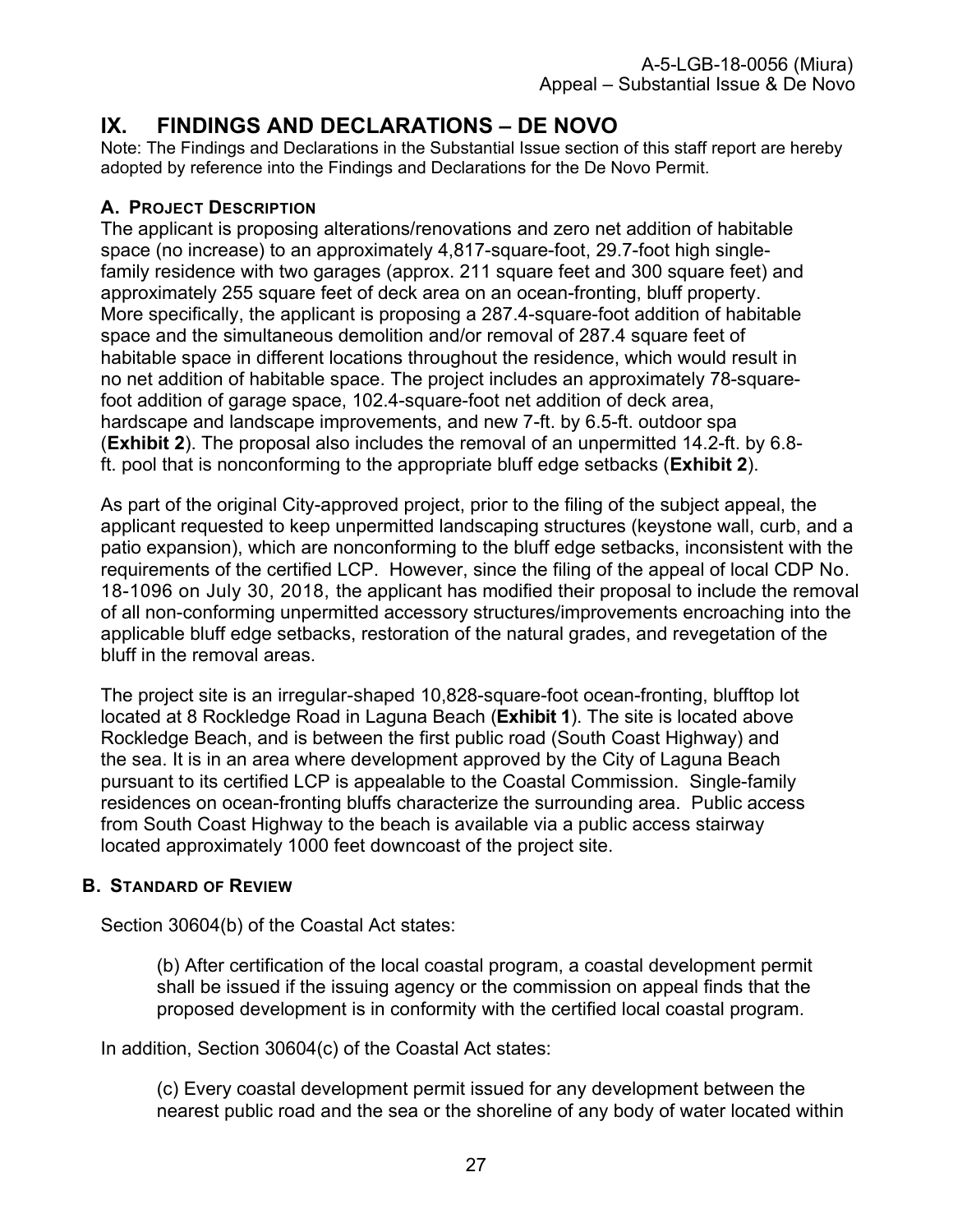the coastal zone shall include a specific finding that the development is in conformity with the public access and public recreation policies of Chapter 3 (commencing with Section 30200).

The standard of review for projects heard on appeal by the Coastal Commission that are located between the first public road and the sea, like this one, are the City's certified Local Coastal Program and the public access and public recreation policies of the Coastal Act. The City of Laguna Beach Local Coastal Program was certified by the Commission on January 13, 1993 (except for the areas of deferred certification: Three Arch Bay, Hobo Canyon, and Irvine Cove). The subject site falls within the City's certified LCP jurisdiction. The City's LCP Land Use Plan portion is comprised of a variety of planning documents including the Land Use Element (LUE), Open Space/Conservation Element (OS/C Element), and the Coastal Technical Appendix. The Implementation Plan portion of the LCP is comprised of a number of documents including Title 25, Zoning.

## <span id="page-27-0"></span>**C. HAZARDS**

Laguna Beach Land Use Element:

Policy 7.3 states:

Design and site new development to protect natural and environmental sensitive resources, such as areas of unique scenic quality, public views, and visual compatibility with surrounding uses and to minimize natural landform alterations.

Action 7.3.2 states: Review all applications for new development to determine potential threats from coastal and other hazards.

Action 7.3.3 states: Design and site new development to avoid hazardous areas and minimize risks to life and property from coastal and other hazards.

Action 7.3.4 states: Require new development to assure stability and structural integrity, and neither create nor contribute significantly to erosion, geologic stability, or destruction of the site or surrounding area or in any way require the construction of protective devices that would substantially alter natural landforms along bluffs and cliffs.

Action 7.3.5 states: Prohibit development on oceanfront bluff faces, except public improvements providing public access, protecting coastal resources, or providing for public safety. Permit such improvements only when no feasible alternative exists and when designed and constructed to minimize landform alteration of the oceanfront bluff face, to not contribute to further erosion of the oceanfront bluff face and to be visually compatible with the surrounding area to the maximum extent feasible.

Action 7.3.6 states: Require new development on oceanfront blufftop lots to incorporate drainage improvements, removal of and/or revisions to irrigation systems, and/or use of native or drought-tolerant vegetation into the design to minimize threats to oceanfront bluff recession.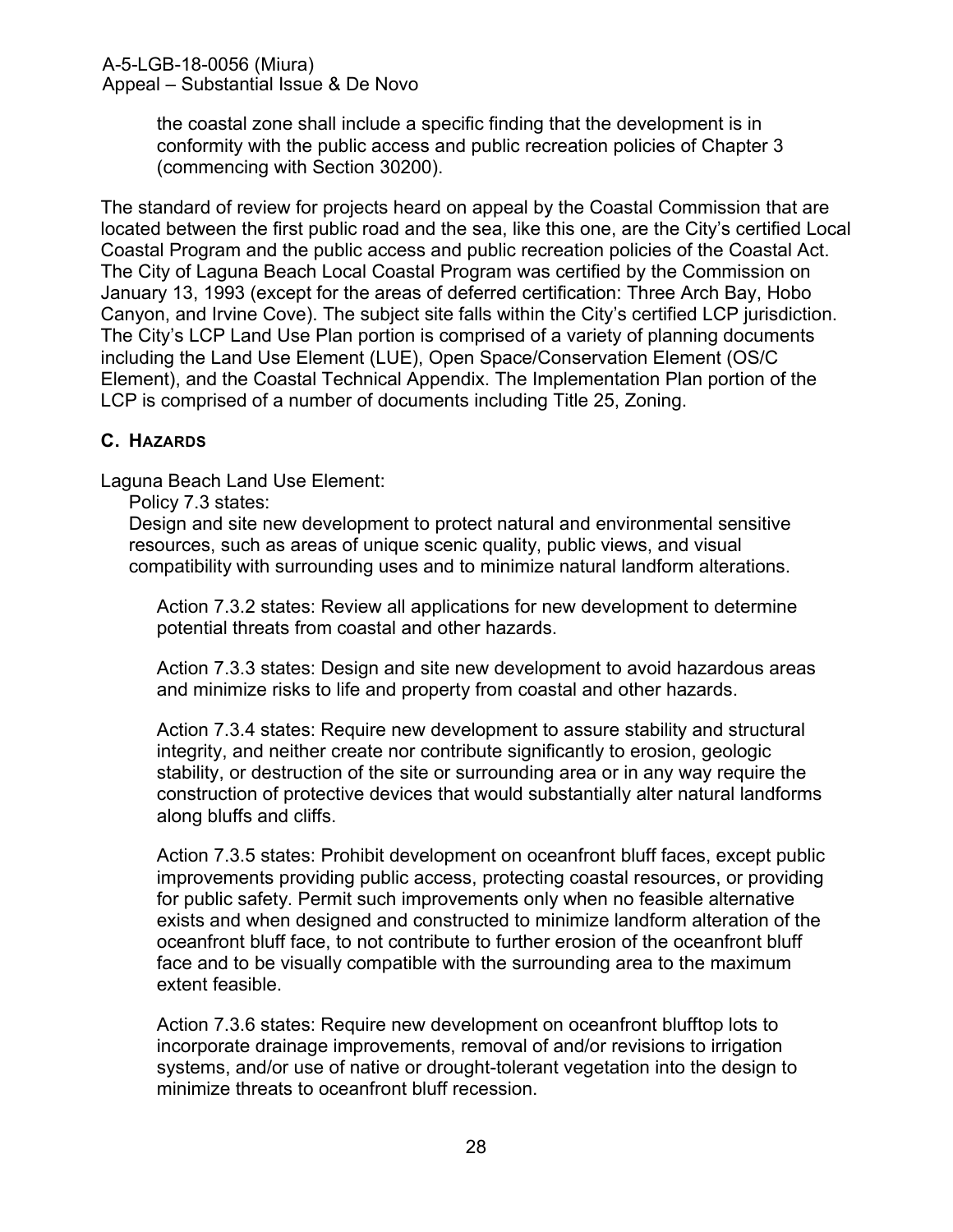Action 7.3.8 states: On oceanfront bluff sites, require applications where applicable, to identify and removal all unpermitted and/or obsolete structures, including but not limited to protective devices, fences, walkways, and stairways, which encroach into oceanfront bluffs.

Action 7.3.9 states: Ensure that new development, major remodels and additions to existing structures on oceanfront and oceanfront bluff sites do not rely on existing or future bluff/shoreline protection devices to establish geologic stability or protection from coastal hazards. A condition of the permit for all such new development on bluff property shall expressly require waiver of any such rights to a new bluff/shoreline protection device in the future and recording of said waiver on the title property as a deed restriction.

Action 7.3.10 states: Allow oceanfront and oceanfront bluff homes, commercial structures, or other principal structures, that are legally nonconforming as to the oceanfront and/or oceanfront bluff edge setback, to be maintained and repaired; however, improvements that increase the size or degree of nonconformity, including but not limited to development that is classified as a major remodel pursuant to the definition in the Land Use Element Glossary, shall constitute new development and cause the pre-existing nonconforming oceanfront or oceanfront bluff structure to be brought into conformity with the LCP.

Action 7.3.12 states: Site and design new structures to avoid the need for shoreline and/or oceanfront bluff protective devices during the economic life of the structure (75 years).

Action 7.3.13 states: Limit the use of shoreline/bluff protective devices to the minimum required to protect existing development in danger of erosion. Site and design any such protective devices as far landward as possible. "Existing development" for purposes of this policy shall consist only of a principal structure, e.g. residential dwelling, required garage, or second residential unit, and shall not include accessory or ancillary structures such as decks, patios, pools, tennis courts, cabanas, stairs, landscaping etc. No shoreline/bluff protective device shall be allowed for the sole purpose of protecting an accessory structure.

#### Policy 10.2 states:

Design and site new development to protect natural and environmentally sensitive resources such as areas of unique scenic quality, public views, and visual compatibility with surrounding uses and to minimize landform alterations. (Same as Policy 7.3)

Action 10.2.5 states: On bluff sites, requires applications where applicable, to include a geologic/soils/geotechnical study that identifies any geologic hazards affecting the proposed project site, any necessary mitigation measures, and contain statements that the project site is suitable for the proposed development and that the development will be safe from geologic hazard for its economic life. For development on oceanfront bluffs, such reports shall include slope stability analyses and estimates of the long-term average bluff retreat/erosion rate over the expected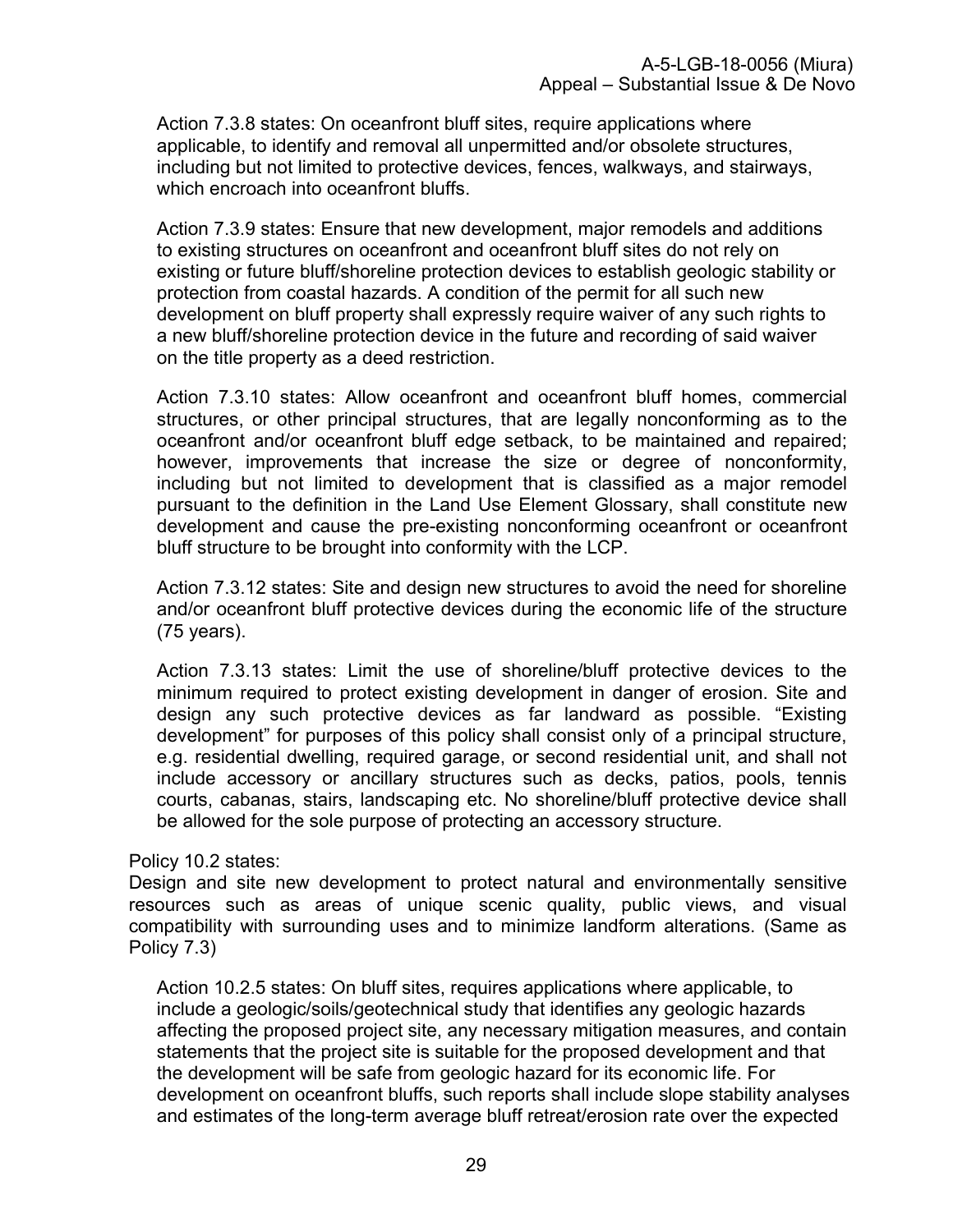life of the development. Reports are to be prepared/signed by a licensed professional Engineering Geologist or Geotechnical Engineer.

Action 10.2.6 states: Require all new development located on an oceanfront bluff top to be setback from the oceanfront bluff edge a sufficient distance to ensure stability, ensure that it will not be endangered by erosion, and to avoid the need for protective devices during the economic life of the structure (75 years). Such setbacks must take into consideration expected long- term bluff retreat over the next 75 years, as well as slope stability. The predicted bluff retreat shall be evaluated considering not only historical bluff retreat data, but also acceleration of bluff retreat made possible by continued and accelerated sea level rise, future increase in storm or EI Nino events, and any known site-specific conditions. To assure stability, the development must maintain a minimum factor of safety against landsliding of 1.5 (static) or 1.2 (pseudostatic, k=O.15 or determined through analysis by the geotechnical engineer) for the economic life of the structure.

Action 10.2.7 states: Require all new development located on oceanfront bluffs to be sited in accordance with the stringline but not less than 25 feet from the bluff edge. This requirement shall apply to the principal structure and major accessory structures such as guesthouses and pools that require a structural foundation. The setback shall be increased where necessary to ensure geologic safety and stability of the development.

Action 10.2.8 states: On oceanfront bluffs, require new minor accessory structures such as decks, patios and walkways that do not require structural foundations to be sited in accordance with stringline but not less than 10 feet from the bluff edge. Require accessory structures to be removed or relocated landward when threatened by erosion, geologic instability or other coastal hazards.

Open Space/Conservation Element Policies:

#### Policy 7-K states:

Preserve as much as possible the natural character of the landscape (including coastal bluffs, hillsides and ridgelines) by requiring proposed development plans to preserve and enhance scenic and conservation values to the maximum extent possible, to minimize impacts on soil mantle, vegetation cover, water resources, physiographic features, erosion problems, and require re-contouring and replanting where the natural landscape has been disturbed.

#### Policy 10-C states:

Require projects located in geological hazard areas to be designed to avoid the hazards, where feasible. Stabilization of hazard areas for purposes of development shall only be permitted where there is no other alternative location or where such stabilization is necessary for public safety. The more unstable areas should be left ungraded and undeveloped, utilizing land use designations such as Open Space.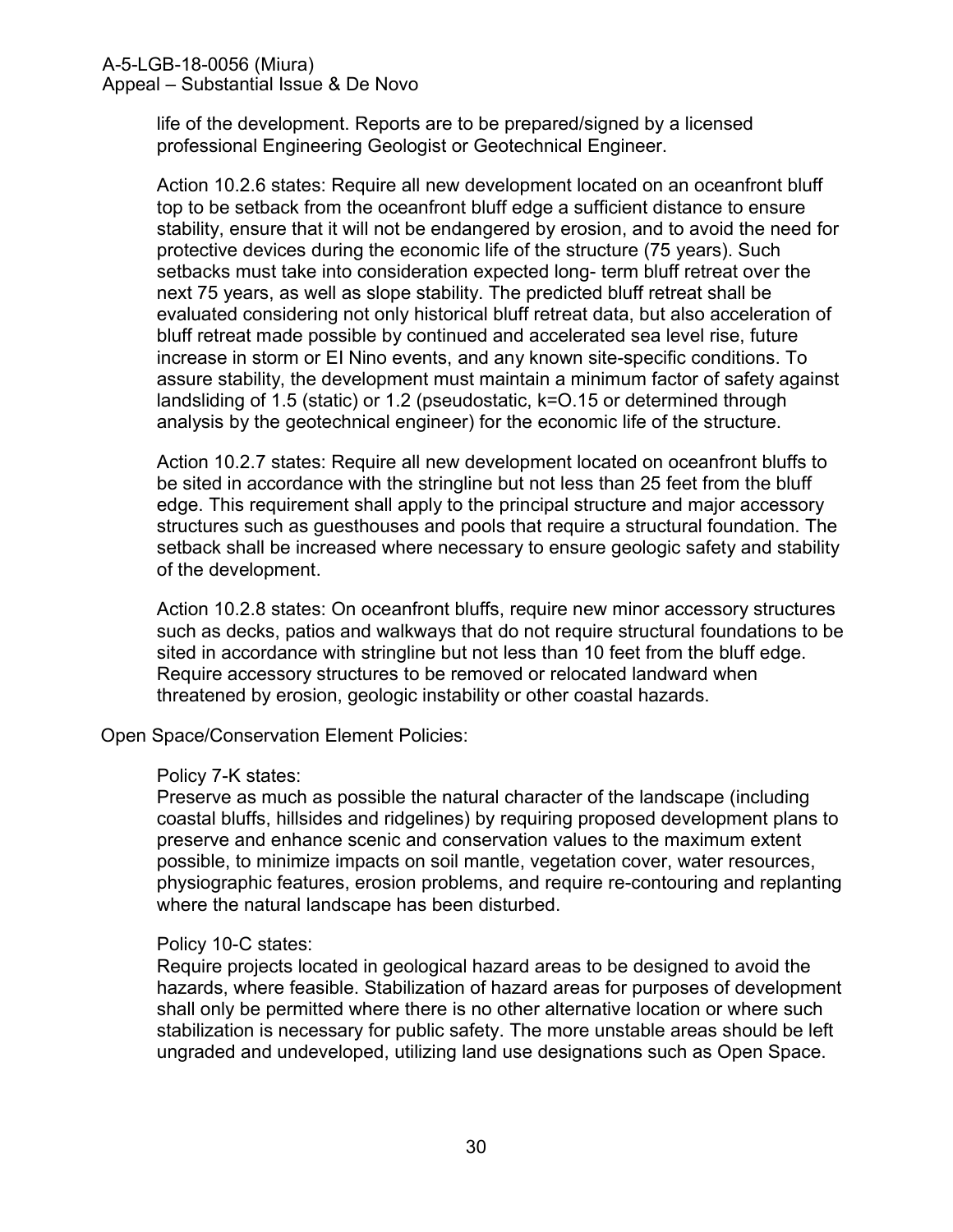## Policy 10-E states:

Development in the areas designated "Residential/Hillside Protection" on the Land Use Plan Map or within potential geologic hazard areas identified on the Geological Conditions Map of the Open Space/Conservation Element shall not be permitted unless a comprehensive geological and soils report is prepared pursuant to Title 22 of the City's Municipal Code, and adequate mitigation measures have been approved and implemented by the City's geologist. For projects located in areas subject to hazards as identified on the Geologic Conditions Map or subject to erosion, landslide or mudslide, earthquake, flooding or wave damage hazards confirmed by a geologic assessment, as a condition of approval or new development a waiver of liability shall be required through a deed restriction.

Although no net increase of habitable space is proposed, and based on the project plans, the proposed project does not appear to meet the threshold of a "major remodel," the applicant is nevertheless proposing 287.4 square feet of "new" habitable space and a 78 square foot addition to one of the two garages. The proposed project will occur on an ocean-fronting, bluff-top lot. The Commission has consistently found that development on a bluff site that is adjacent to the sea, like the project site, is inherently subject to hazards from erosional forces imposed against the bluff material from wave energy, wind and rain. The hazards policies of the LCP require, among other things, that all new development be (per the policies cited above): adequately evaluated to ascertain potential negative impacts on natural resources and on existing adjacent development; designed and sited to avoid hazardous areas and minimize risks to life and property from coastal and other hazards; and assure stability and structural integrity, and neither create nor contribute significantly to erosion, geologic instability, or destruction of the site or surrounding area or in any way require the construction of protective devices that would substantially alter natural landforms along bluffs and cliffs. In addition, the LCP policies cited above require: on bluff sites, that applications include a geologic/soils/geotechnical study that identifies any geologic hazards affecting the proposed project site, any necessary mitigation measures, and contain statements that the project site is suitable for the proposed development and that the development will be safe from geologic hazards for its economic life.

## **Sea Level Rise**

Many of the coastal hazards issues described above will be affected by expected sea level rise. Sea level has been rising for many years. Several different approaches have been used to analyze the global tide gauge records in order to assess the spatial and temporal variations, and these efforts have yielded sea level rise rates ranging from about 1.2 mm/year to 1.7 mm/year (about 0.5 to 0.7 inches/decade) for the 20th century, but since 1990 the rate has more than doubled, and the rate of sea level rise continues to accelerate. Since the advent of satellite altimetry in 1993, measurements of absolute sea level from space indicate an average global rate of sea level rise of 3.4 mm/year or 1.3 inches/decade – more than twice the average rate over the 20th century and greater than any time over the past one thousand years. $^2$  Recent observations of sea level along parts of the California coast have shown some anomalous trends; however, the best available

 2 [http://www.opc.ca.gov/webmaster/ftp/pdf/docs/rising-seas-in-california-an-update-on-sea-level-rise](http://www.opc.ca.gov/webmaster/ftp/pdf/docs/rising-seas-in-california-an-update-on-sea-level-rise-science.pdf)[science.pdf](http://www.opc.ca.gov/webmaster/ftp/pdf/docs/rising-seas-in-california-an-update-on-sea-level-rise-science.pdf)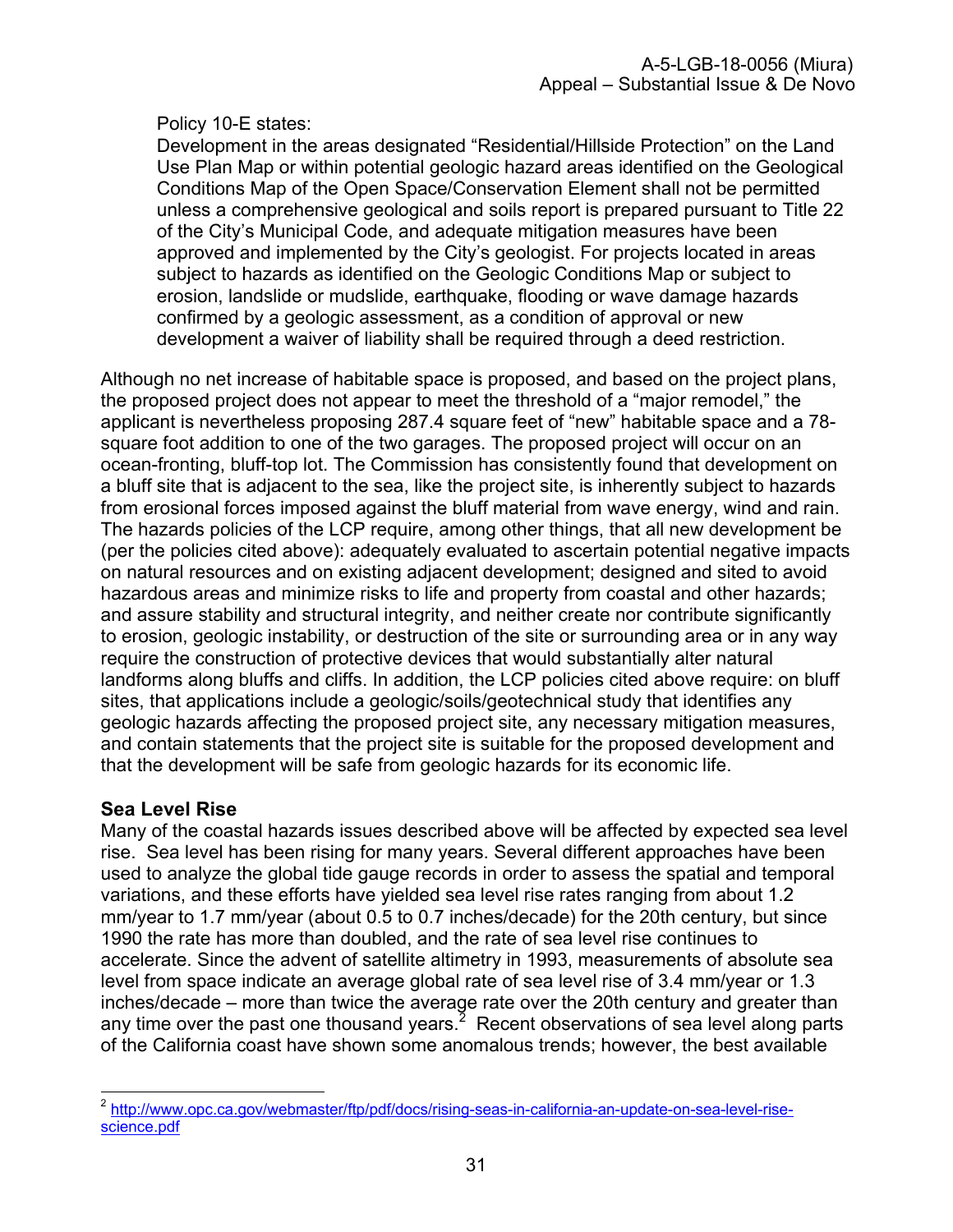science demonstrates that the climate is warming, and such warming is expected to cause sea levels to rise at an accelerating rate throughout this century.

The State of California has undertaken significant research to understand how much sea level rise to expect over this century and to anticipate the likely impacts of such sea level rise. In April 2017, a working group of the Ocean Protection Council's (OPC) Science Advisory Team released <u>Rising Seas in California: An Update on Sea-Level Rise Science</u>.<sup>3</sup> This report synthesizes recent evolving research on sea level rise science, notably including a discussion of probabilistic sea level rise projections as well as the potential for rapid ice loss leading to extreme sea level rise. This science synthesis was integrated into the OPC's State of California Sea-Level Rise Guidance 2018 Update.<sup>4</sup> This Guidance document provides high-level, statewide recommendations for state agencies and other stakeholders to follow when analyzing sea level rise. Notably, it provides a set of projections that OPC recommends using when assessing potential sea level rise vulnerabilities for various projects. Taken together, the Rising Seas science report and updated State Guidance account for the current best available science on sea level rise for the State of California. The updated projections in the 2017 Rising Seas report and the 2018 OPC Guidance suggest sea levels could rise between 2.1 and 6.7 feet by 2100 at the Los Angeles tide gauge, $^5$  depending on future greenhouse gas emissions. The OPC Guidance recommends that development of only moderate adaptive capacity, including residential development, use the high end of this range, 6.7 feet, to inform decisions regarding development. The updated Rising Seas science report and OPC Guidance also include an extreme scenario (termed the "H++" scenario) of 9.9 feet of sea level rise by 2100 based on recent modelling efforts that look at possible sea level rise associated with rapid ice sheet loss. These projections and recommendations are incorporated into the 2018 update of the Coastal Commission Sea Level Rise Policy Guidance.<sup>6</sup>

As our understanding of sea level rise continues to evolve, it is possible that sea level rise projections will continue to change as well (as evidenced by the recent updates to best available science). While uncertainty will remain with regard to exactly how much sea levels will rise and when, the direction of sea level change is clear and it is critical to continue to assess sea level rise vulnerabilities when planning for future development. Importantly, maintaining a precautionary approach that considers high or even extreme sea level rise rates and includes planning for future adaptation will help ensure that decisions are made that will result in a resilient coastal California.

<sup>4</sup> OPC State of California Sea-Level Rise Guidance, 2018 Update: [http://www.opc.ca.gov/webmaster/ftp/pdf/agenda\\_items/20180314/Item3\\_Exhibit-A\\_OPC\\_SLR\\_Guidance](http://www.opc.ca.gov/webmaster/ftp/pdf/agenda_items/20180314/Item3_Exhibit-A_OPC_SLR_Guidance-rd3.pdf)[rd3.pdf](http://www.opc.ca.gov/webmaster/ftp/pdf/agenda_items/20180314/Item3_Exhibit-A_OPC_SLR_Guidance-rd3.pdf)

 $\overline{a}$  $^3$  Griggs, G, Árvai, J, Cayan, D, DeConto, R, Fox, J, Fricker, HA, Kopp, RE, Tebaldi, C, Whiteman, EA (California Ocean Protection Council Science Advisory Team Working Group). Rising Seas in California: An Update on Sea-Level Rise Science. California Ocean Science Trust, April 2017.

 $^5$  The OPC Guidance provides sea level rise projections for 12 California tide gauges, and recommends using the projections from the tide gauge closest to the project site. The projections for the LA tide gauge can be found on page 72 of the OPC Guidance.

<sup>6</sup> <https://www.coastal.ca.gov/climate/slrguidance.html>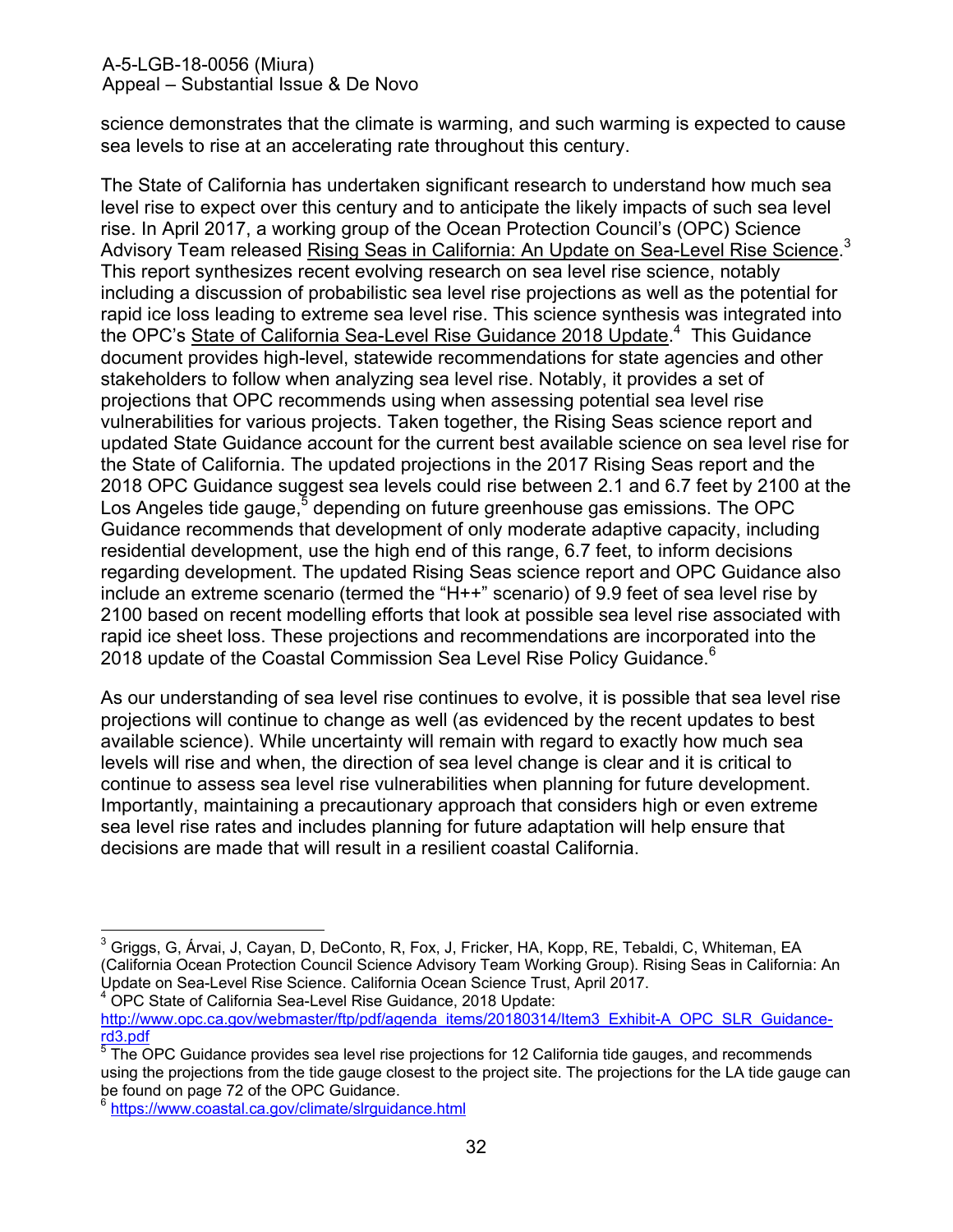## **APPLICATION TO THIS PROJECT**

A preliminary geotechnical investigation report was prepared for the proposed development by Geofirm dated March 29, 2018, which was supplemented on May 8, 2018 and January 9, 2019. One of the supplementing documents included a slope stability analysis. The geologic reports present results and recommendations regarding the proposed development at the subject site. Preparation of the reports included research of readily available geotechnical records for the site and environs, identification of the site's subsurface soil and bedrock conditions by observation and exploration, collection of soil and bedrock samples, geotechnical laboratory testing of selected soil and bedrock samples obtained from exploratory work for the project, engineering analyses of the data obtained from the exploration, establishing the location of the bluff edge, slope stability analysis, and an assessment of expected long term bluff retreat.

The applicant has also provided a coastal hazards analysis (sea level rise, wave runup and bluff/shoreline erosion analysis) prepared by GeoSoils, Inc. dated November 28, 2016, and supplemented on August 6, 2018.

#### **SETBACKS**

Policy 7.3 and Actions 7.3.3, 7.3.5, 10.2.7, 10.2.8 of the Laguna Beach Land Use Element (LUE) of the Land Use Plan (LUP) (cited above) require that new development minimize the alteration of natural land forms and not contribute to geologic instability. Setting development back from the edge of the bluff can substantially decrease risk to life and property, because the farther from the bluff edge development is located, the less likely it is that that development will become jeopardized by erosion, landslides, and similar hazards. Likewise, setbacks decrease the likelihood of destruction of a structure caused by geologic instability. The added weight of development, irrigation, and human activity closer to the bluff edge all could increase the rate of erosion and bluff retreat.

In addition, Policy 7-A of the certified Land Use Plan requires that the quality of public views from the hillsides and along the city's shoreline be preserved to the maximum extent feasible. Setting development farther back from the edge of the coastal bluff decreases the project's visibility from the beach below, which the public may access below the mean high tide line. For these reasons, the Commission typically imposes a bluff edge (or top of the bluff) setback as a condition of approval for development on bluff sites.

Entry 101 of the Land Use Element (LUE) Glossary, a component of the City of Laguna Beach certified LCP, contains the following definition of Oceanfront Bluff Edge or Coastal Bluff Edge:

The California Coastal Act and Regulations define the oceanfront bluff edge as the upper termination of a bluff, cliff, or seacliff. In cases where the top edge of the bluff is rounded away from the face of the bluff, the bluff edge shall be defined as that point nearest the bluff face beyond which a downward gradient is maintained continuously to the base of the bluff. In a case where there is a step like feature at the top of the bluff, the landward edge of the topmost riser shall be considered the bluff edge. Bluff edges typically retreat over time as a result of erosional processes, landslides, development of gullies, or by grading (cut). In areas where fill has been placed near or over the bluff edge, the original bluff edge, even if buried beneath fill, shall be taken to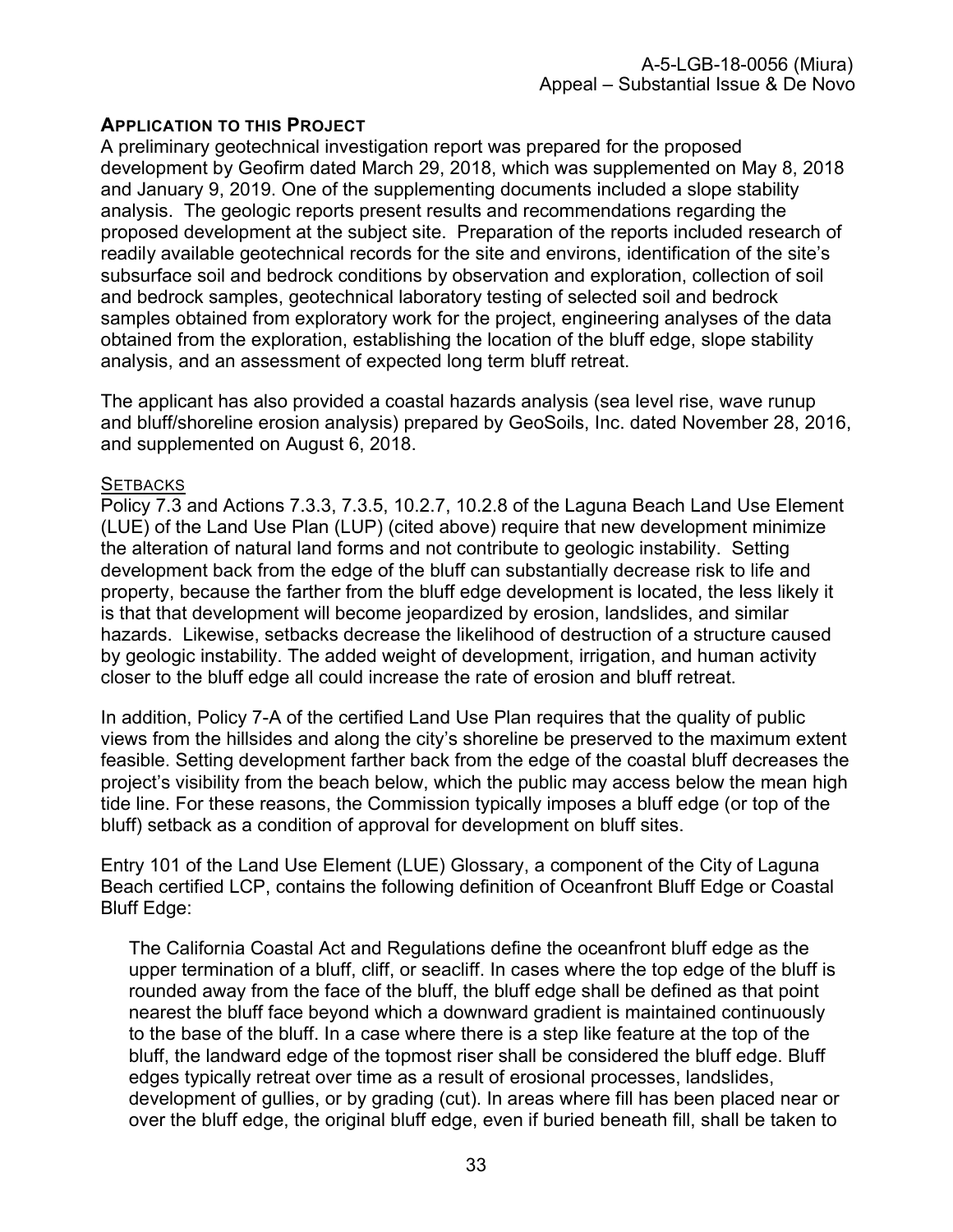be the bluff edge.

The Commission staff's geologist, Dr. Joseph Street, has reviewed the applicant's geotechnical analyses, bluff edge determination, topographic survey, cross-sections, coastal hazard analyses and proposed architectural plans. In a memorandum dated February 27, 2020 (**[Exhibit 6](https://documents.coastal.ca.gov/reports/2020/3/Th11a/Th11a-3-2020-exhibits.pdf)**), Dr. Street states that the applicant's consultant, Geofirm, locates the bluff edge seaward of the "step-like" feature created by the seaward patio and retaining wall and that he agrees that the bluff edge is located in the area seaward of the patio/walkway and keystone wall located along the seaside of the property. However, as described in greater detail in his memorandum, Dr. Streets further states that he has refined the position of the bluff edge line to resolve the inconsistencies in the submitted site plans and cross-sections to better reflect the bluff edge definition contained in the City's certified LUE.

Based on his analysis, Dr. Street estimates the bluff edge on the subject site as the +52 foot elevation contour, which typically falls within one foot of the edge of the seaward patio/walkway curb (**[Exhibit 6](https://documents.coastal.ca.gov/reports/2020/3/Th11a/Th11a-3-2020-exhibits.pdf)**). The bluff edge is located only slightly inland of the bluff edge line identified by Geofirm.

Actions 10.2.7 and 10.2.8 of the LUE (cited above) require a minimum bluff edge setback of 25 feet from the edge of the coastal bluff for primary structures (i.e. single-family residence) and major accessory structure that require structural foundation, and a 10-foot setback for minor accessory structures (e.g. landscaping, decks and patios) that do not require structural foundations. In addition, Action 7.3.5 of the LUE prohibits development on oceanfront bluff faces (with a few exceptions for public improvements).

The single-family residence is primarily setback approximately 45 feet and the proposed additions totaling 287.4 square feet would be minimally setback approximately 68 feet from the +52-foot elevation contour. Therefore, the additions to the single-family residence will not encroach into the revised 25-foot setback line consistent with the LCP bluff edge setback requirements.

In addition, all newly proposed accessory structures (e.g. a landscape stone veneer wall, fence railing, stairway, and deck additions) will conform to the minimum 10-foot bluff edge setback pursuant to the policies of the certified LCP. In addition, the applicant is not proposing any work to an existing wall and patio that were constructed prior to the effective date of the Coastal Act (1977) that minimally encroach into the 10-foot bluff edge setback. See **Figure 1** below.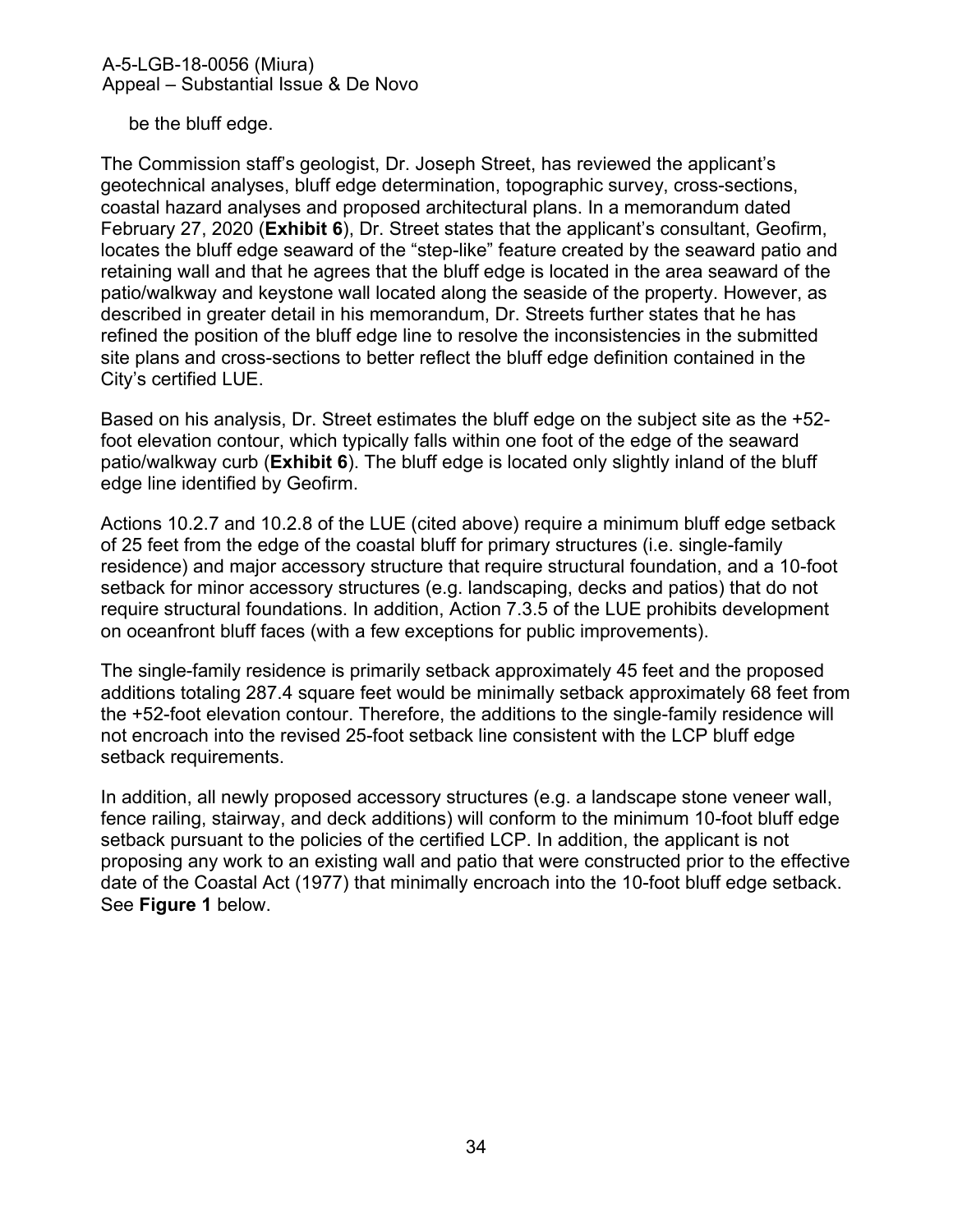Figure 1 **Portions of pre-Coastal Act patio and landscape wall encroaching into 10 foot bluff edge setback area are outlined in magenta.**<br>25 ft setback (approx.) 10 ft setback (approx)



Photo Source: Geofirm

However, there are additional unpermitted landscaping structures/improvements (keystone walls, paved walkways, etc.) that are nonconforming and currently encroach into the bluff face and bluff edge setback areas. The applicant has modified the proposal to include the removal of all non-conforming **unpermitted** accessory structures/improvements encroaching into the oceanfront bluff setback areas, the restoration of the natural grades of the bluff in the removal areas, revegetation, and a request for approval of new accessory structures/ improvements that do conform with the bluff edge setback requirements (see **[Exhibit 3](https://documents.coastal.ca.gov/reports/2020/3/Th11a/Th11a-3-2020-exhibits.pdf)**). Because of updates and revisions to the project plans during staff review since the filing of the appeal, the Commission is imposing **Special Condition 1**, which requires the submittal of final revised plans (including architectural, foundation, grading, and drainage and erosion plans) incorporating all changes to the removal of unpermitted structures/improvements that are nonconforming to bluff edge setback requirements, and the restoration of the bluff's natural grades. **Special Condition 1** also requires that the plans identify the location of the revised 2019 CCC bluff edge in relation to the proposed development, and shall depict the location of the CCC 25-foot and 10-foot bluff edge setback lines. In addition, **Special Condition 4** requires that the areas located seaward of the 10-foot bluff edge setback line be revegetated with native vegetation. Only as conditioned can the project be found to be in conformance with the hazards and bluff face development policies of the certified LCP cited above.

Proper grading, soil removal and/or implementation of standard construction best management practices (BMPs) is recommended for controlling runoff and erosion during removal of the non-conforming structures to prevent any significant destabilization of the globally-stable coastal bluff at the project site. Therefore, the Commission imposes **Special Condition 3,** which requires the applicant to implement construction best management practices.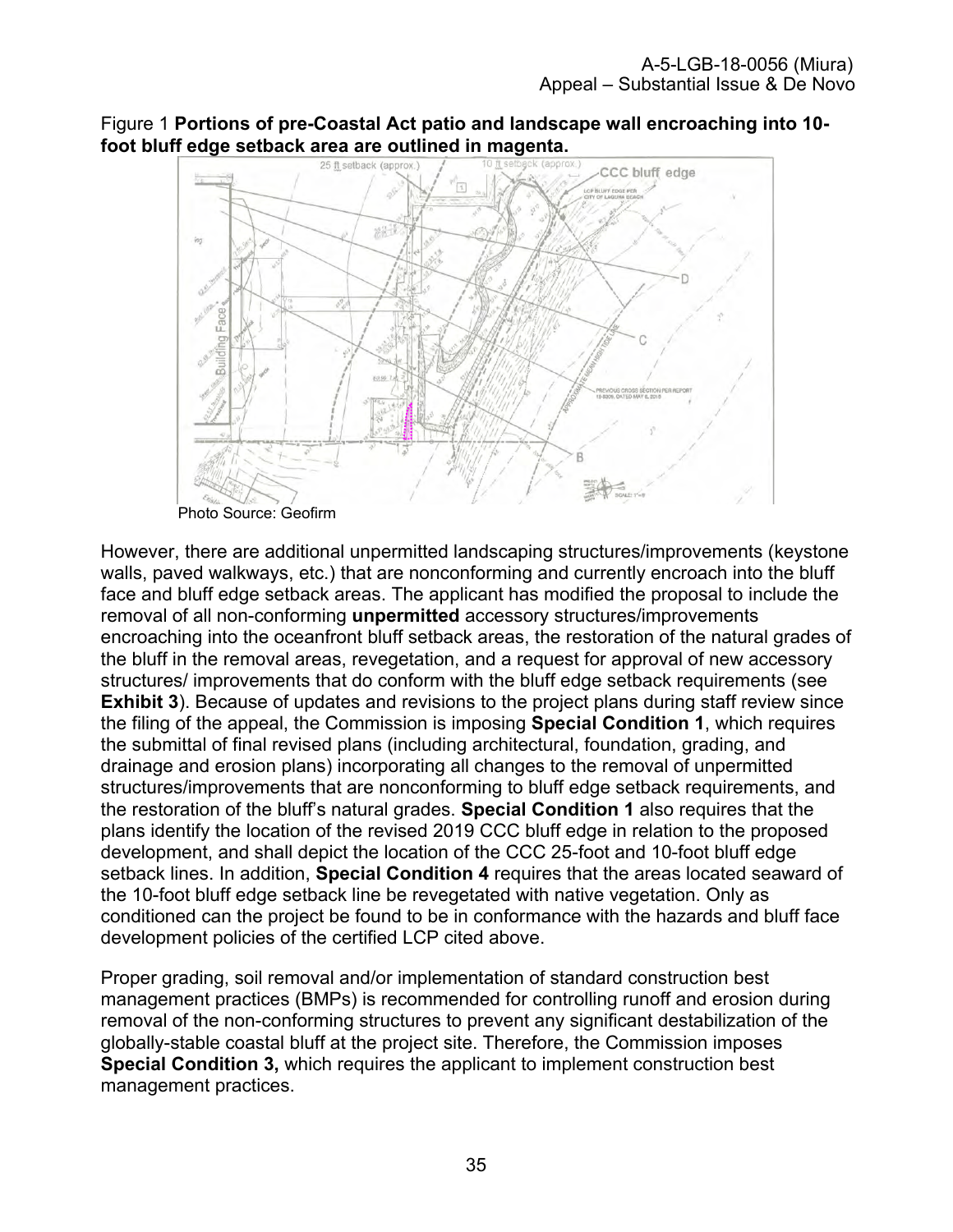#### GEOLOGIC STABILITY

The subject site is located on San Onofre Breccia, which is a highly stable geologic formation. Therefore, the geotechnical analyses prepared by Geofirm state that the proposed development is geotechnically feasible. The report further states that the site is anticipated to remain grossly stable based on its historic performance, favorable geology, and stability and analyses performed to establish the "factor of safety" lines on the property. Action 10.2.6 of the certified LUP<sup>7</sup> requires that this analysis be guided by the industry-accepted standards for artificial slopes (codified in many local grading ordinances), which require that a particular minimum "factor of safety" against landsliding be attained. Pursuant to Action 10.2.6 of the LCP, development must maintain a minimum factor of safety against landsliding is 1.5 for static conditions or 1.2 for pseudostatic conditions to assure stability. In this case, the geotechnical consultant's slope stability analysis indicates that the bluff at the subject site has factors of safety of 1.67 and 1.43 for gross stability and seismic stability.

The applicant's geotechnical consultant concluded that the proposed new development would not be threatened or destroyed based on the expected bluff retreat (erosion) over the next 75 years, and concluded that a setback of 0 to 2 feet would be sufficient for the protection of the house from bluff retreat, which is less than the minimum (10- to 25-foot) setback requirements. Thus the setback from the revised CCC bluff edge line proposed for the new development is satisfactory and will minimize risk to life and property, consistent with hazards policies of the certified LCP.

In addition, the coastal hazards analyses prepared by GeoSoils Inc. indicate that the retreat of the cliff face in this location will be the same as it has historically been, even with the predicted rise in sea level (using the 0.5% probability SLR for the 75-year design life of the proposed development as recommended by the OPC's 2018 update). The analyses conclude that the site is grossly stable and that the rate of erosion is sufficiently low; GeoSoils estimates basal bluff retreat on the order of 1 foot in 41 years (0.02 ft/yr). Therefore, the proposed project will be safe for at least the anticipated 75-year life of the development, even accounting for anticipated sea level rise. Because of the presence of erosion resistant bedrock on the southern ocean fronting coastal bluff, the applicant's coastal engineer states that "it is reasonable to assume that little if any basal retreat of the bluff will occur for the next approximately >40 years and that after that the retreat will likely be less than one foot for the remaining 75-year life of the structure."

In addition, the coastal bluff in this location is about +50 feet above the beach; therefore wave runup is not anticipated to reach the proposed development in the next 75 years, although wave runup may contribute to episodic collapse or erosion, albeit at a relatively slower rate because of the erosion resistant bedrock underlying the site.

 7 Action 10.2.6 of the certified Laguna Beach Land Use Plan states, in relevant part: Require all new development located on an oceanfront bluff top to be setback from the oceanfront bluff edge a sufficient distance to ensure stability, ensure that it will not be endangered by erosion, and to avoid the need for protective devices during the economic life of the structure (75 years)…To assure stability, the development must maintain a minimum factor of safety against landsliding of 1.5 (static) or 1.2 (pseaudostatic…) for the economic life of the structure.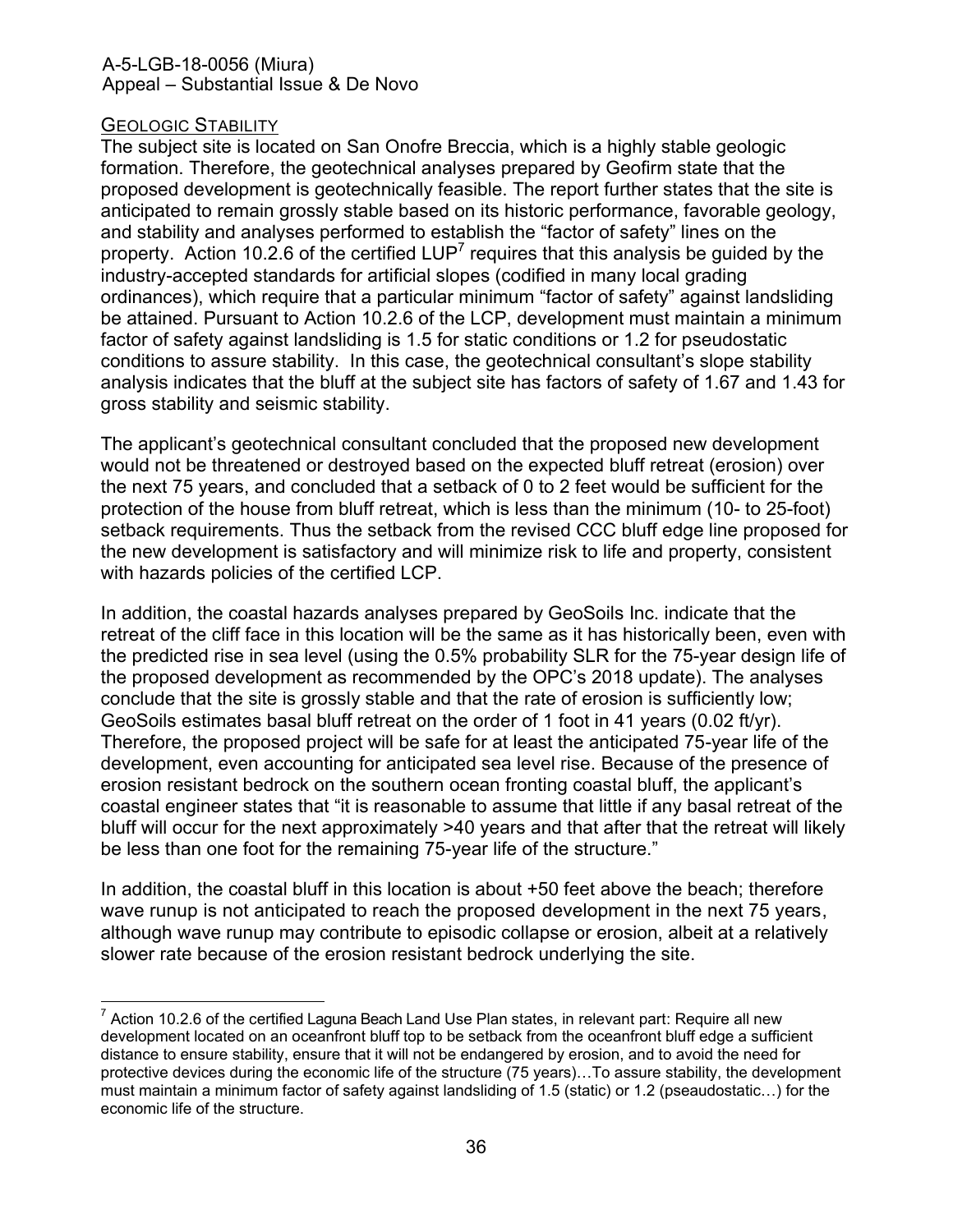The geotechnical consultant has found that the subject site is suitable for the proposed development, provided the recommendations contained in the geotechnical investigation prepared by the consultant are implemented in design and construction of the project. The applicant's geotechnical consultant indicated that the new additions could be constructed with a caisson-supported foundation. However, caisson-supported foundations are not necessary in this case. Adherence to the other recommendations contained in the geotechnical investigation is necessary to ensure that the proposed project assures stability and structural integrity, and neither creates nor contributes significantly to erosion, geologic instability, or destruction of the site or surrounding area. Therefore, **Special Condition 2** requires that the applicant conform to the geotechnical recommendations in the above-mentioned geotechnical investigation and supplemental material, as summarized above.

## FUTURE SHORELINE PROTECTIVE DEVICES

Numerous LCP policies cited above require that new development not rely on existing or future bluff/shoreline protection devices to establish geologic stability or protection from coastal hazards and require that landform alteration be minimized. The certified LCP limits construction of protection devices because they can have a variety of negative impacts on coastal resources, including adverse effects on sand supply, public access, coastal views, natural landforms, and overall shoreline beach dynamics on and off site, ultimately resulting in the loss of beach. In addition, the construction of a shoreline protective device to protect new development would conflict with Policies 7.3 and 10.2, and Actions 7.3.4 and 7.3.5 of the certified LUE that state that permitted development shall minimize the alteration of natural land forms.

Bluff/shoreline protective devices can result in a number of adverse effects on the dynamic shoreline system and the public's beach ownership interests. These protective devices can cause changes in the shoreline profile, particularly changes in the slope of the profile resulting from a reduced beach berm width. This may alter the usable area under public ownership. A beach that rests either temporarily or permanently at a steeper angle than under natural conditions will have less horizontal distance between the mean low water and mean high water lines. This reduces the actual area in which the public can pass on public property, inconsistent with the public access policies of the Coastal Act.

Here, the applicant has submitted evidence demonstrating that the property is not currently threatened by coastal hazards and is unlikely to be in the future as a result of sea level rise. Accordingly, the applicant has not proposed a bluff/shoreline protective device to support the proposed development. Therefore, no bluff/shoreline protective devices are proposed as part of this application.

However, development on coastal bluffs is inherently hazardous and the applicant may decide at some point in the future to request shoreline protection for the proposed development. Accordingly, it is necessary for the applicant to acknowledge that the additions of new habitable space are not entitled to shoreline protection, and for the applicant to waive any rights to bluff/shoreline protection that might exist under applicable law. To ensure that the proposed project does not result in future adverse effects to coastal processes, the Commission imposes **Special Condition 9**, which requires the applicant to acknowledge the project is not entitled to shoreline protection, and therefore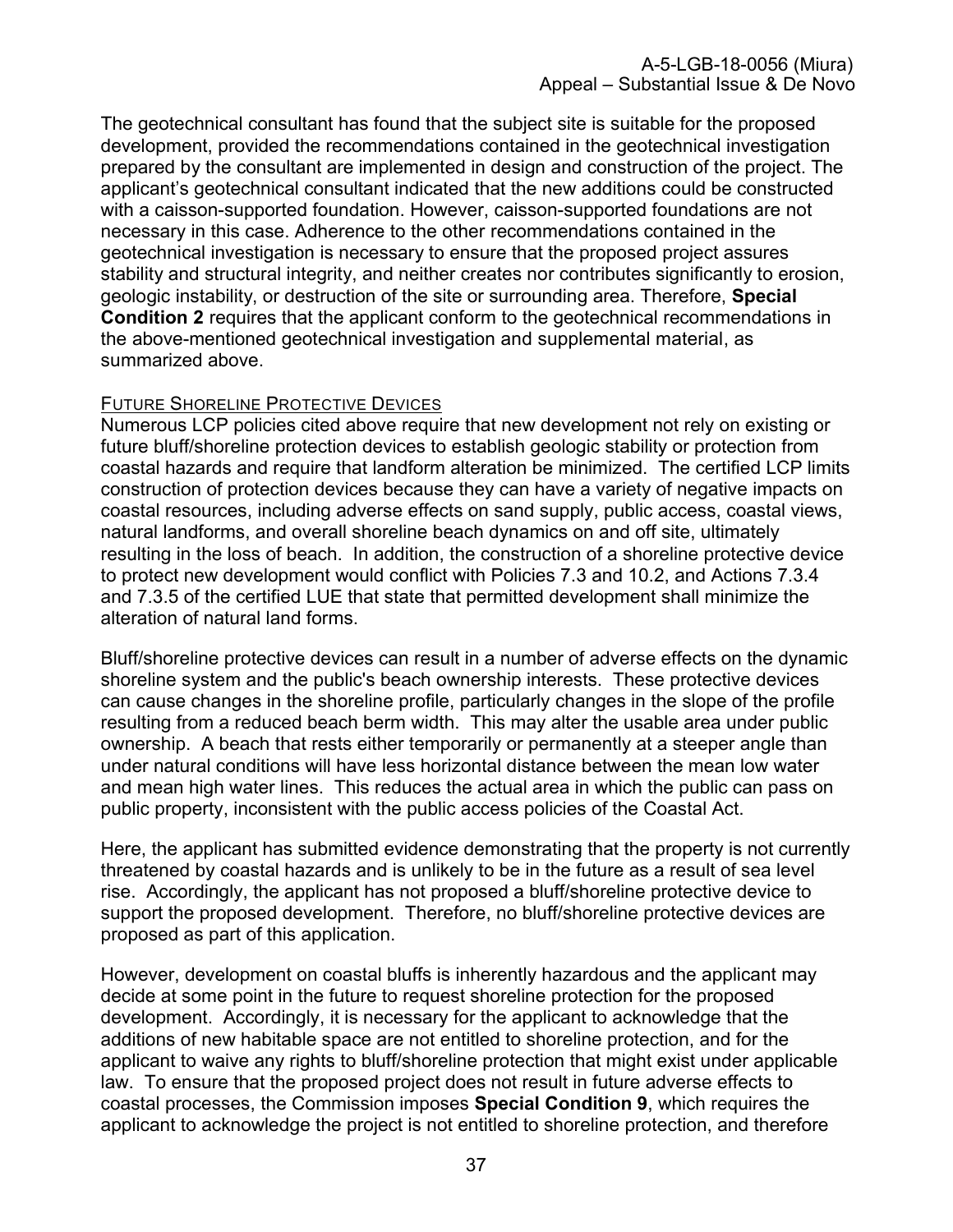the applicant waive any rights they may have to construct such a device under applicable law.

The Commission also requires that the applicant remove the development approved in this coastal development permit if any government agency has ordered that the development be removed due to hazards, or if the development requires a shoreline protective device at some point in the future. Such removal would require a coastal development permit.

#### ASSUMPTION OF RISK

The proposed development is located on a bluff-top oceanfront lot. It is the nature of bluffs, and especially ocean bluffs, to erode. Bluff failure can be episodic, and bluffs that seem stable now may not be so in the future. Even when a thorough professional geotechnical analysis of a site has concluded that a proposed development is expected to be safe from bluff retreat hazards for the life of the project, it has been the experience of the Commission that in some instances, unexpected bluff retreat episodes that threaten development during the life of a structure sometimes do occur. In the Commission's experience, geologists cannot predict with absolute certainty if or when bluff failure on a particular site may take place, and cannot predict if or when a residence or property may be come endangered.

Here, the applicant's technical consultants have indicated that the site is grossly stable, that the project will be safe for the life of the project, and that no shoreline or bluff protection devices that would substantially alter natural landforms along bluffs and cliffs are needed now or in the future. The conclusions of the applicant's technical consultants are critical to the Commission's ability to approve the project as consistent with the LCP policies regarding coastal hazards given its location on a coastal bluff, which is inherently subject to erosion, landslides, and bluff retreat that could threaten development.

However, as stated above, geologic conditions change over time and predictions based upon the geologic sciences are inexact. In addition, although adherence to the geotechnical consultant's recommendations will minimize the risk of damage from erosion, the risk is not eliminated entirely. Given that the applicant has chosen to implement the project despite potential risks from bluff and slope instability, sea level rise, erosion, landslides and wave uprush or other tidal induced erosion, the applicant must assume the risks. Therefore, the Commission imposes **Special Condition 8**, requiring the applicant to assume the risk of developing in a geologically hazardous area. In this way, the applicant is notified that the Commission is not liable for damage as a result of approving the permit for development. The condition also requires the applicant to indemnify the Commission in the event that third parties bring an action against the Commission as a result of the failure of the development to withstand the hazards. In addition, the condition ensures that future owners of the property will be informed of the risks and the Commission's immunity from liability.

#### LANDSCAPING

The installation of in-ground irrigation systems and landscaping that requires intensive watering are potential contributors to accelerated weakening of some geologic formations; increasing the lubrication along geologic contacts and increasing the possibility of failure,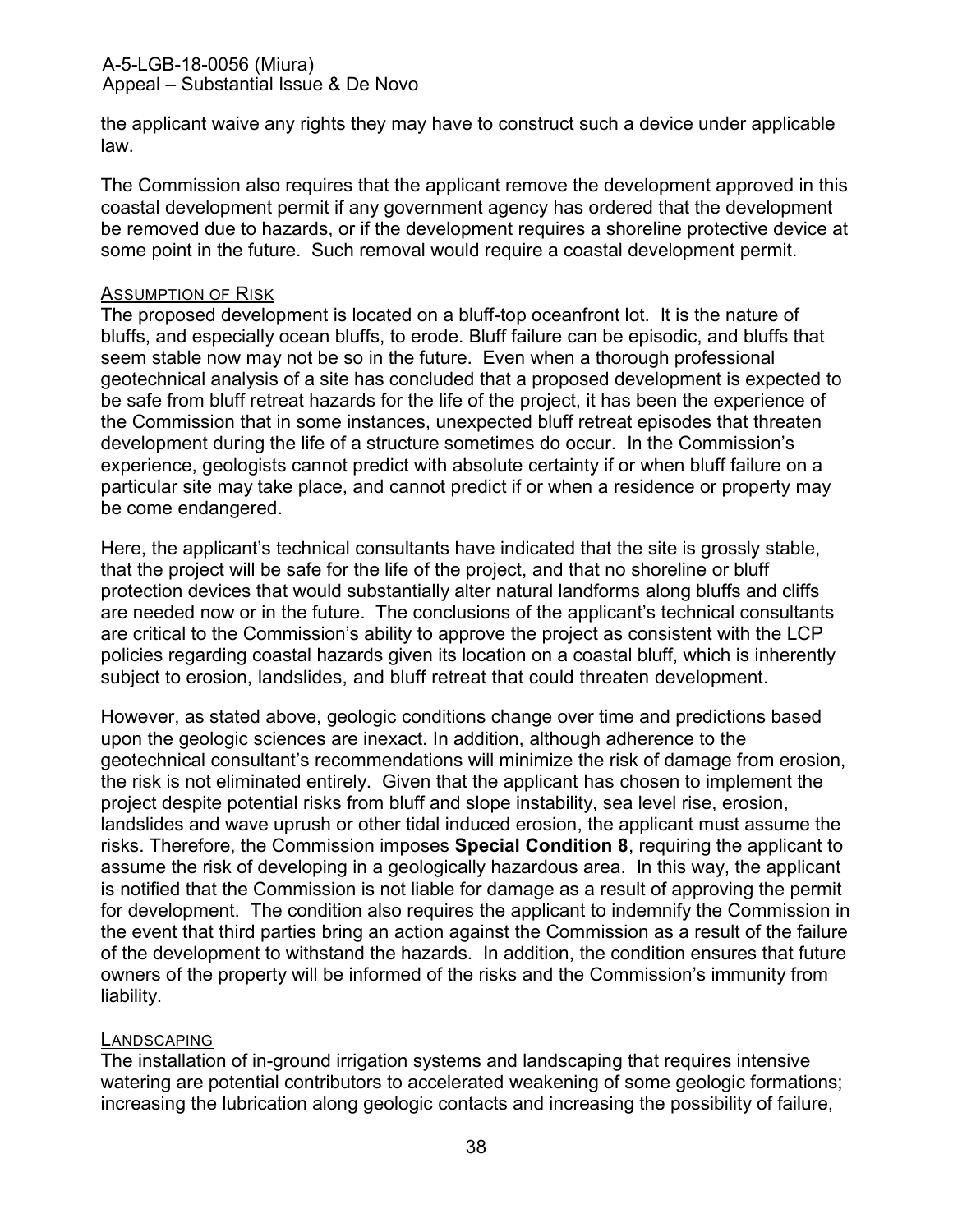landslides, and sloughing, which could necessitate protective devices. Use of non-native vegetation that is invasive can have an adverse impact on the existence of native vegetation. Drought-tolerant native plants require less water than other types of vegetation, thereby minimizing the amount of water introduced into the bluff top. Drought resistant plantings and minimal irrigation encourage root penetration which increases bluff stability. New landscaping is proposed as part of this project; therefore, **Special Condition 4**  requires that the applicant accept that no invasive or facultative vegetation will be planted on the site and that water conservative irrigation systems for any new landscaping will be utilized.

## **CONCLUSION**

Commission technical staff concur that a 25-foot setback from the CCC identified bluff edge will adequately address both slope stability and erosion and that the proposed development setback for the primary structure is adequate to minimize hazards from bluff erosion and instability over the next 75 years. The Commission finds that the proposed development, as conditioned, meets the minimum bluff setback requirements and is consistent with all the applicable policies of the certified LCP, which require that landform alteration be minimized, development not rely on shoreline or bluff protective devices, and geologic stability is assured.

## <span id="page-38-0"></span>**D. DEVELOPMENT**

Laguna Beach Land Use Element:

Goal 2 states: Preserve, enhance and respect the unique character and identity of Laguna's residential neighborhoods.

#### Policy 2.1 states:

Maintain the diversity and uniqueness of individual neighborhoods. Development standards and design review guidelines shall minimize the scale and bulk of new construction and/or renovation and require development to be compatible with the surrounding residences.

#### Policy 2.2 states:

Encourage the preservation of historically significant residential structures and protect the character-defining components of Laguna Beach's traditional neighborhoods.

#### Policy 2.7 states:

Evaluate the impact of proposed development on hillsides and along ridgelines and require building design, location, and arrangement to avoid continuous and intrusive impacts on hillside view areas and skyline profiles.

#### Policy 2.8 states:

Require building design and siting to be compatible and integrated with natural topographic features, minimize significant alteration of natural topography and/or other significant onsite resources, and protect public views as specified in the Design Guidelines and the Landscape and Scenic Highways Resource Document.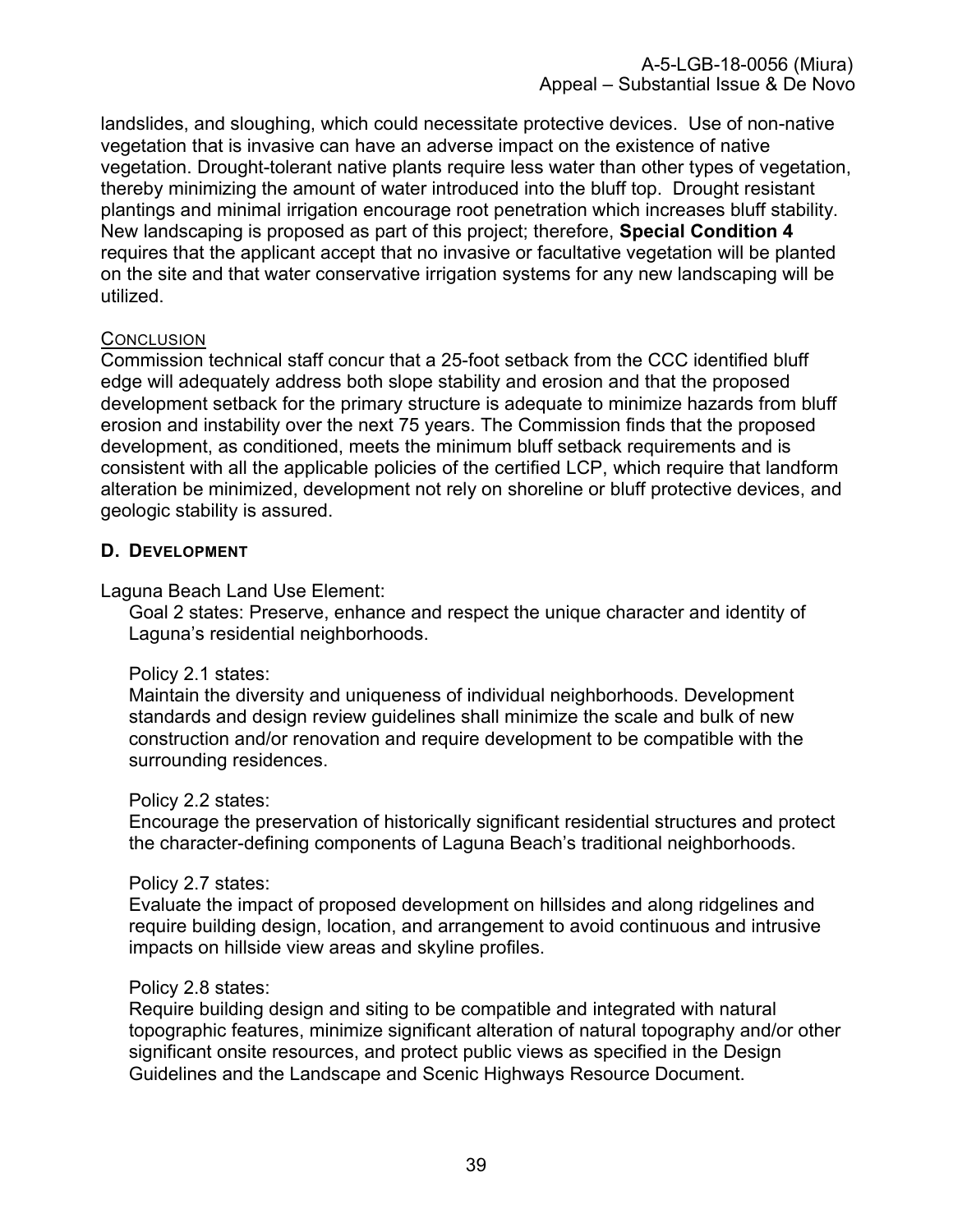The development is located within an existing developed area and the proposed development is compatible with the character and scale of the surrounding area, which consists of two- to three-leveled single-family residences. In addition, as described in greater detail in the Hazards section above, all new improvements and additions will conform with the bluff edge setbacks. In addition, the proposed development will be landward of the existing line of development, in character with the existing line of development of the residence and the surrounding residences. However, the **existing** residence does not conform to the required side and rear yard setbacks. In addition, the applicant is not proposing any work to an existing wall and patio that were constructed prior to the effective date of the Coastal Act (1977) that minimally encroach into the 10-foot bluff edge setback.

The significance of the distinction between minor renovations and a major remodel is that existing non-conformities, such as existing development within setback areas, may be retained as legal non-conforming development only if the proposed development does not constitute a major remodel. A major remodel is substantial new development, and as such, any existing non-conformities cannot permitted to remain and any unpermitted development that may exist onsite must be addressed.

The certified LCP defines a "Major Remodel" as:

Alteration of or an addition to an existing building or structure that increases the square footage of the existing building or structure by 50% or more; or demolition, removal, replacement and/or reconstruction of 50% or more of the existing structure…

The certified Laguna Beach Municipal Code 25.10.008 of the Implementation Plan (IP) states, in relevant part:

A major remodel is a structural renovation and/or addition, which equals or exceeds fifty percent of the original gross floor area of the structure on the lot.

As previously discussed in the Section V.D (Substantial Issue Analysis) above, the project site is developed with a 4,817-square-foot multi-story Spanish Colonial Revival style single-family residence. The original residence was constructed circa 1930, prior to the effective date of the Coastal Act (1977). On September 28, 1995, the City approved a major addition that exceeded fifty percent of the original gross floor area of the singlefamily residence at that time, but did not require the removal of any non-conformities that existed onsite. Non-conformities that existed at the project site during the local review and approval of the 1995 major remodel were addressed consistent with the LCP policies that were the standard of review at that point in time. Therefore, these nonconformities were allowed to remain and are not before the Commission.

Today, the proposed project includes an addition of less than a 50 percent of original gross floor area of habitable space to the current 4,817-square-foot residence. In fact, the net effect of all of the work authorized by the City would result in zero increase in habitable space. Additionally, based on the applicant's project plan, less than 50 percent of the exterior walls, floors, and the roof are proposed for renovations (including demolition,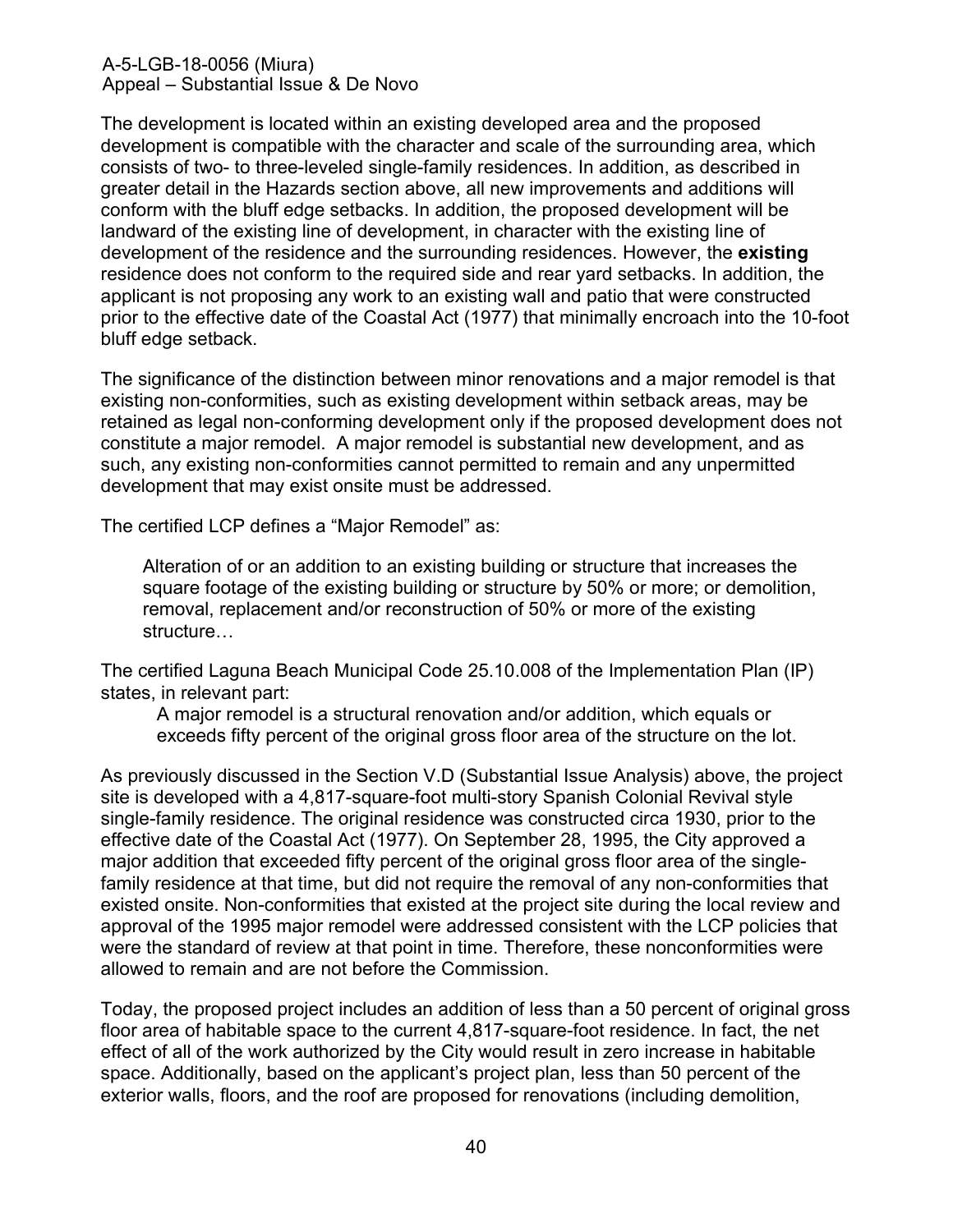removal, replacement, and/or reconstruction) when considered individually and cumulatively. Moreover, foundation work is limited to the proposed new addition areas according to the applicant's foundation plans. Based on this information, the proposed project does not appear to meet the definition of a major remodel. Therefore, the existing non-conformities, such as legal existing accessory structures minimally encroaching into the 10-foot bluff edge setback area, as well as the existing residence located within the side and rear yard setback, are not before the Commission at this time and may be retained as legal non-conforming developments in this case.

It should also be noted that Policy 2.2 (cited above) encourages the preservation of historically significant residences, and the existing residence has been designated by the City as a "K" rated historic structure, and has been listed on the City's Historic Register.

Therefore, the proposed development, as conditioned herein, is consistent with the applicable policies of the certified LCP for new development.

## <span id="page-40-0"></span>**E. VISUAL RESOURCES**

Laguna Beach Land Use Element:

Policy 2.10 states:

Maximize the preservation of coastal and canyon views (consistent with the principle of view equity) from existing properties and minimize blockage of existing public and private views. Best efforts should be made to site new development in locations that minimize adverse impacts on views from public locations (e.g. roads, bluff top trails, visitor serving facilities, etc.)

Open Space/Conservation Element:

Policy 7-A states:

Preserve to the maximum extent feasible the quality of public views from the hillsides and along the city's shoreline.

#### Policy 7-K states:

Preserve as much as possible the natural character of the landscape (including coastal bluffs, hillsides and ridgelines) by requiring proposed development plans to preserve and enhance scenic and conservation values to the maximum extent possible, to minimize impacts on soil mantle, vegetation cover, water resources, physiographic features, erosion problems, and require re-contouring and replanting where the natural landscape has been disturbed.

Policies 2.10, 7-A, and 7-K of the certified LCP require that the scenic and visual qualities of coastal areas shall be considered and protected as a resource of public importance. The project site is located between the first public road (South Coast Highway) and the sea. However, the project site is more specifically located seaward of Rockledge Road, which is a private road. In addition, views of and across the project site are obstructed by other residences located landward of the project site but seaward of South Coast Highway. Therefore, the proposed project is not anticipated to adversely impact public views of the coast from public vantage points.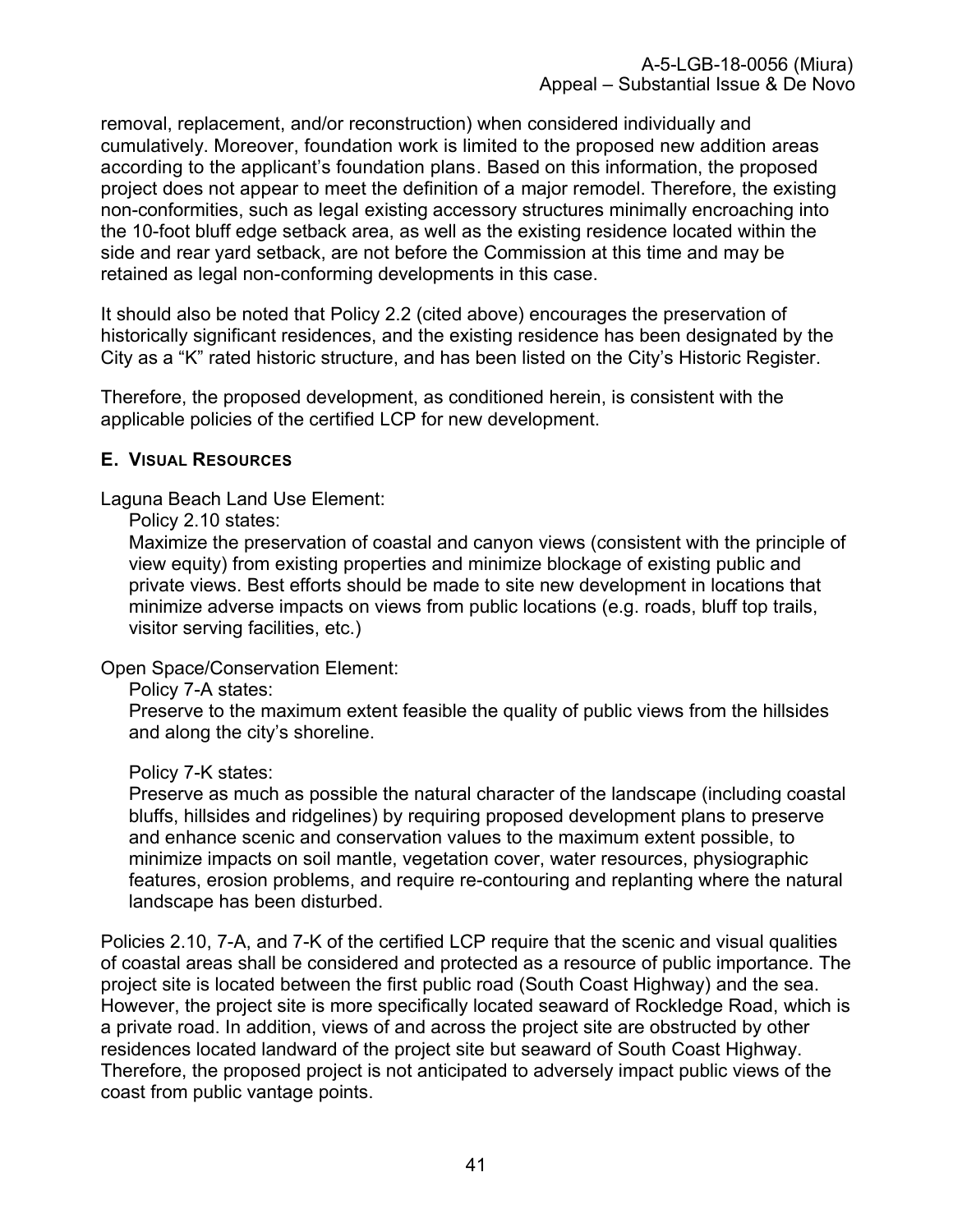In addition, the applicant is proposing to remove all unpermitted nonconforming accessory structures (such a keystone wall, seaside curb and patio expansion) encroaching into the oceanfront bluff and bluff edge setbacks. After the removal of the structures, the applicant intends to restore the natural grades of the bluff in the removal areas and subsequently revegetate these areas with native plant species. **Special Conditions 1 and 4** are imposed to memorialize these measures. Therefore, the proposed development, as conditioned, will help restore and enhance the coastal bluff's natural character at the subject site, which is visible from the public beach below.

Therefore, the Commission finds the project consistent with the visual resource protection policies of the certified LCP.

## <span id="page-41-0"></span>**F. Water Quality**

Regarding protection of water quality, the City's certified LCP includes the following policies:

Land Use Element:

Policy 7.7 states:

Protect marine resources by implementing methods to minimize runoff from building sites and streets to the City's storm drain system (e.g., on-site water retention). (Same as Policy 10.7.)

## Open Space/Conservation Element:

Policy 4-A states:

Development Planning and Design Best Management Practices (BMPs) Ensure that development plans and designs incorporate appropriate Site Design, Source Control and Structural Treatment Control Best Management Practices (BMPs), where feasible, to reduce to the maximum extent practicable, pollutants and runoff from the proposed development. Structural Treatment Control BMPs shall be implemented when a combination of Site Design and Source Control BMPs are not sufficient to protect water quality.

#### Policy 4-C states:

Ensure that development is designed and managed to minimize the volume and velocity of runoff (including both stormwater and dry weather runoff) to the maximum extent practicable, to avoid excessive erosion and sedimentation.

#### Policy 4-D states:

Ensure that development and existing land uses and associated operational practices minimize the introduction of pollutants into coastal waters (including the ocean, estuaries, wetlands, rivers and lakes) to the maximum extent practicable.

#### Policy 4-G states:

Ensure that all development minimizes erosion, sedimentation and other pollutants in runoff from construction-related activities to the maximum extent practicable. Ensure that development minimizes land disturbance activities during construction (e.g.,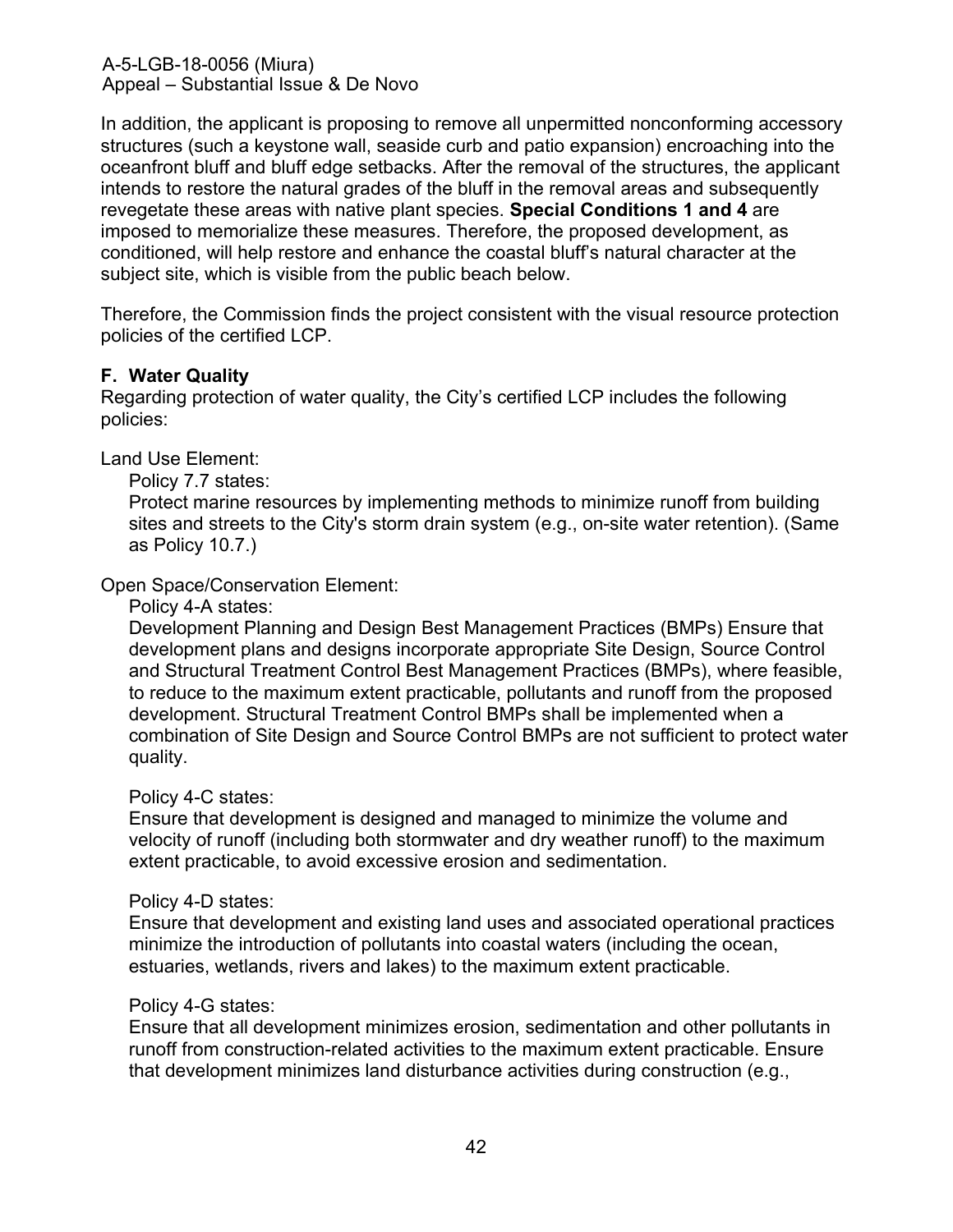clearing, grading and cut-and-fill), especially in erosive areas (including steep slopes, unstable areas and erosive soils), to minimize the impacts on water quality.

Policy 4-H states:

Require the property owner, homeowner's association or local government, as applicable, to continue the application and maintenance of Source Control and/or Structural Treatment Control BMPs as necessary to reduce runoff pollution, including appropriate construction related erosion and sediment control measures.

Since the subject site is adjacent to the ocean, the proposed development has the potential to discharge polluted runoff from the project site into geologically sensitive coastal bluffs and into coastal waters. Therefore, the Commission imposes **Special Condition 3**, which requires the applicant to implement construction best management practices.

In addition, the applicant is proposing drought-tolerant, non-invasive landscaping outside of the bluff setback areas, and restoration of the natural grades of the bluff face located within the 10-foot bluff edge setback (see **[Exhibit 3](https://documents.coastal.ca.gov/reports/2020/3/Th11a/Th11a-3-2020-exhibits.pdf)**), and subsequently revegetate these areas of the bluff face with native plant species. **Special Conditions 1 and 4** are imposed to memorialize these measures. Specifically, Special Condition 4 requires the installation of non-invasive, drought-tolerant vegetation and water-conservative irrigation systems. Special Condition 4 also requires that areas seaward of the 10-foot bluff edge setback be re-vegetated with drought-tolerant and non-invasive plants native to coastal Orange County and appropriate for coastal bluffs to help prevent erosion, restore the bluff and provide natural percolation of any site runoff. This condition also allows for non-native, non-invasive drought-tolerant vegetation to be planted but only within the development footprint landward of the 10-foot bluff edge setback.

The development, as proposed and as conditioned, incorporates design features to minimize the effect of construction and post-construction activities on the coastal bluff and marine environment. These design features include, but are not limited to, the appropriate management of equipment and construction materials, the use of non-invasive droughttolerant vegetation and water conservative irrigation systems to reduce and treat the runoff discharged from the site, and for the use of post-construction best management practices to minimize the project's adverse impact on coastal waters. Therefore, the Commission finds that the proposed development, as conditioned, conforms to LCP water quality protection policies that require protection of marine resources, reduction of pollutants and runoff from the proposed development, minimization of the volume and velocity of runoff, minimization of the introduction of pollutants into coastal waters, and minimization of erosion, sedimentation and other pollutants in runoff from construction-related activities.

## <span id="page-42-0"></span>**G. Public Access**

The City's certified LCP includes the following public access policies:

Land Use Element:

Policy 4.3 states: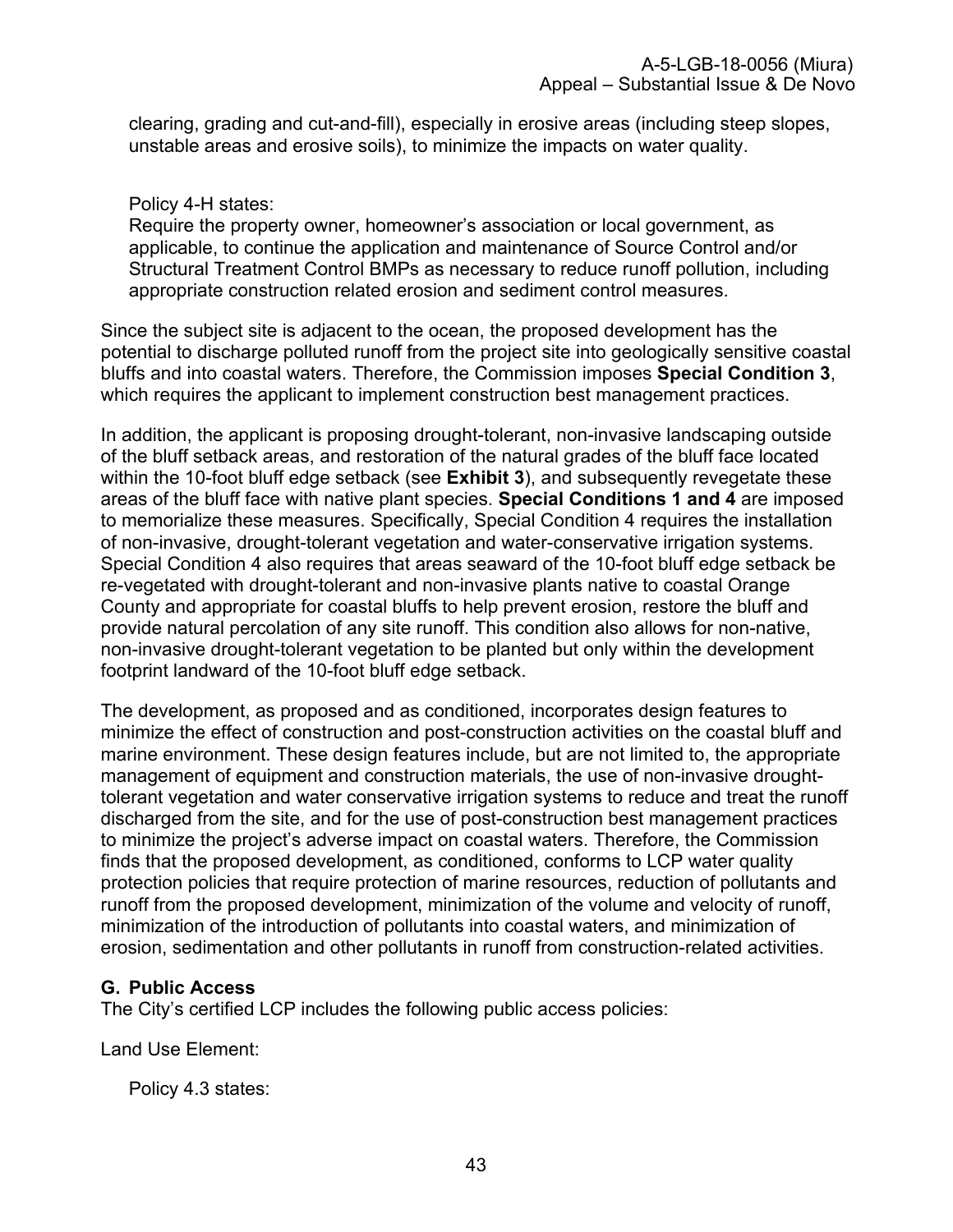Maintain and enhance access to coastal resource areas, particularly the designated public beaches, by ensuring that access points are safe, attractive, and pedestrian friendly.

Action 4.3.1 states: Continue to pursue dedication and acceptance of beach access and other offers-to-dedicate throughout the City. The City shall maintain an inventory of public access and open space dedication or offers-to-dedicate to ensure such areas are known to the public and are protected through the coastal development permit process. (Same as Action 6.9.1)

Action 4.3.2 Maintain and improve public pedestrian access to and along beaches and oceanfront bluff using public rights-of-way and public easements. Protect, and where feasible, formalize, continued public use over areas used historically by the public (i.e. public prescriptive rights) to gain access to and along beaches, oceanfront bluffs, and other recreational areas.

Coastal Land Use Plan Technical Appendix:

The location and amount of new development shall maintain and enhance public access to the coast by providing adequate parking facilities or providing substitute means of serving the development with public transportation.

Open Space/Conservation Element:

Policy 3-A states:

Retain and improve existing public beach accessways in the City, and protect and enhance the public rights to use the dry sand beaches of the City.

Also, projects located between the sea and the first public road paralleling the sea, such as the subject site, must be consistent with the public access and recreation policies of the Coastal Act.

Section 30210 of the Coastal Act states:

In carrying out the requirement of Section 4 of Article X of the California Constitution, maximum access, which shall be conspicuously posted, and recreational opportunities shall be provided for all the people consistent with public safety needs and the need to protect public rights, rights of private property owners, and natural resource areas from overuse.

The project site is located within the Rockledge neighborhood located between Moss Point and Victoria Beach. A small natural cove exists along the base of the bluffs. Public access to this cove is limited due to existing development patterns and physical barriers such as steep bluffs and rocky headlands to the north and south. The cove is accessible from Victoria Beach during low tide. Victoria Beach is accessed from the public stairway access located approximately 1000 feet southeast (downcoast) of the subject site. Limited public parking is available along some portions of Coast Highway in the project vicinity.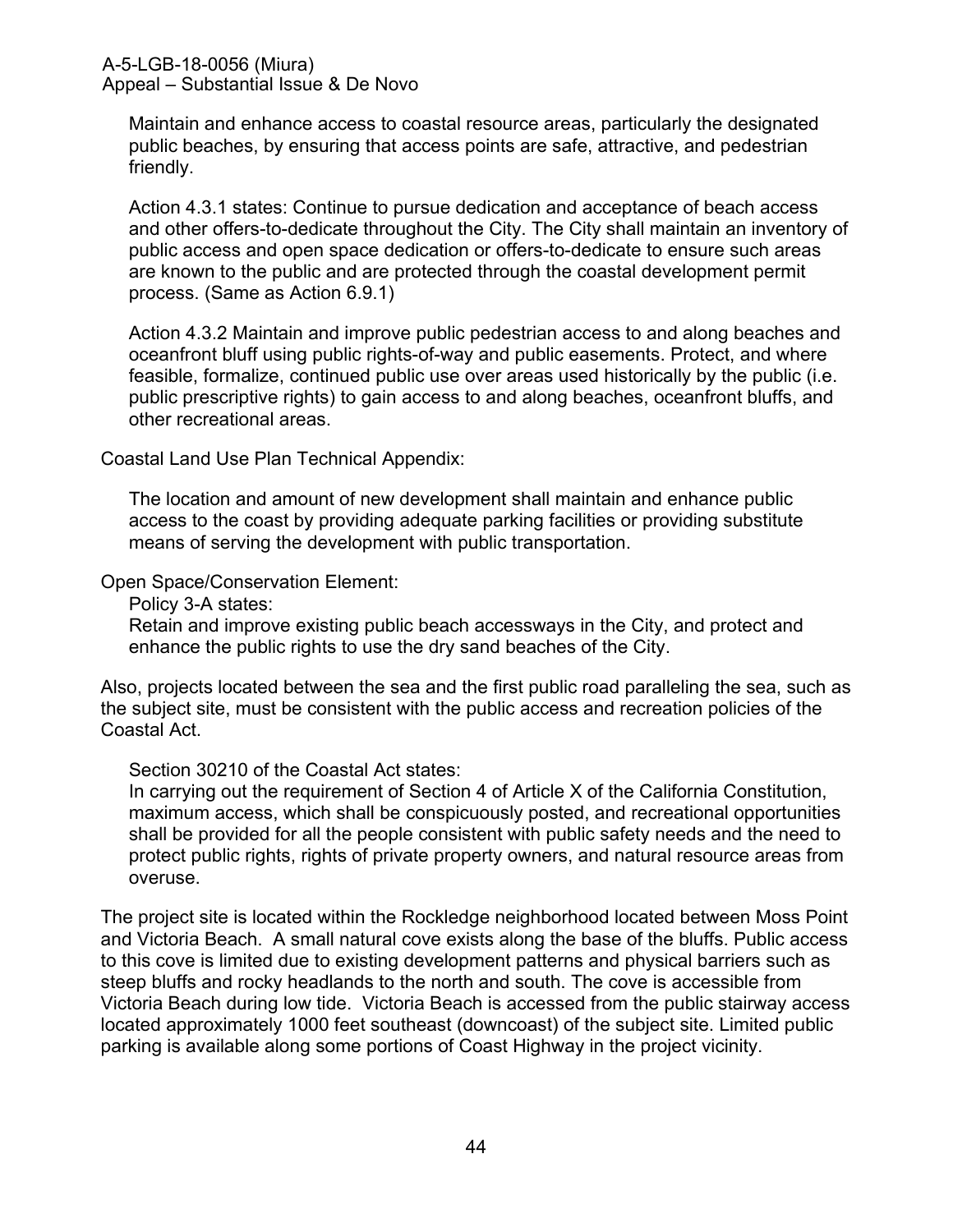Construction projects can adversely impact public access by displacing otherwise available on-street, public parking spaces. During construction, measures should be implemented to ensure that temporary impacts to public access be minimized. Therefore, **Special Condition 5** requires that a final construction staging plan be submitted for Commission review and approval. All construction equipment to be stored overnight shall be stored onsite, outside the street travelway. Placement of the on-site dumpster shall incorporate use of a flagman to direct traffic during placement. No staging shall occur on the beach below the project site.

The proposed project is on an existing private residential lot. Therefore, no long-term, postconstruction impacts are anticipated because the project would not create any changes to existing coastal access, which does not already exist onsite due to the existing residence. Moreover, the two onsite parking spaces satisfies the certified LCP's onsite parking requirements for a single-family residence.

As conditioned, the proposed development will not impact existing public parking available in the area, and the proposed development will not affect the public's ability to gain access to, and/or to use the coast and nearby recreational facilities. The Commission finds the proposed project, as conditioned, is consistent with the LCP public access policies cited above and with the public access and recreation policies of the Coastal Act.

## <span id="page-44-0"></span>**H. Unpermitted Development**

Development has occurred on the subject site without the benefit of required coastal development permits, including but not limited to the installation of landscaping structures/ improvements such as keystone walls and curb and patio expansion, grading, and nonnative landscaping that encroach into the bluff setback areas. A coastal development permit has not been obtained which authorizes such major and minor ancillary structures/ improvements. Any development activity conducted in the Coastal Zone without a valid coastal development permit, or which does not substantially conform to a previously issued permit, constitutes a violation of the Coastal Act. The applicant is proposing to remove any unpermitted accessory structures/improvements (e.g. keystone wall, and patio expansion, non-native landscaping, etc.) that are non-conforming to their respective bluff edge setbacks pursuant to the provisions of the certified LCP, and to restore the natural grades and revegetate the areas of removal.

Issuance of the permit pursuant to the staff recommendation and compliance with all of the terms and conditions of this permit will result in resolution of the violation of the Coastal Act consisting of the installation of unpermitted landscaping structures/ improvements described above.

Although development has taken place prior to submission of this permit application, consideration of the application by the Commission has been based solely upon the policies of the certified LCP and the public access policies of the Coastal Act. Commission review and action on this permit does not constitute a waiver of any legal action with regard to the alleged violations, nor does it constitute an implication of implied statement of the Commission's position regarding the legality of any development undertaken on the site without a coastal development permit, or that all aspects of the violation have been fully resolved. In fact, approval of this permit is possible only with the conditions included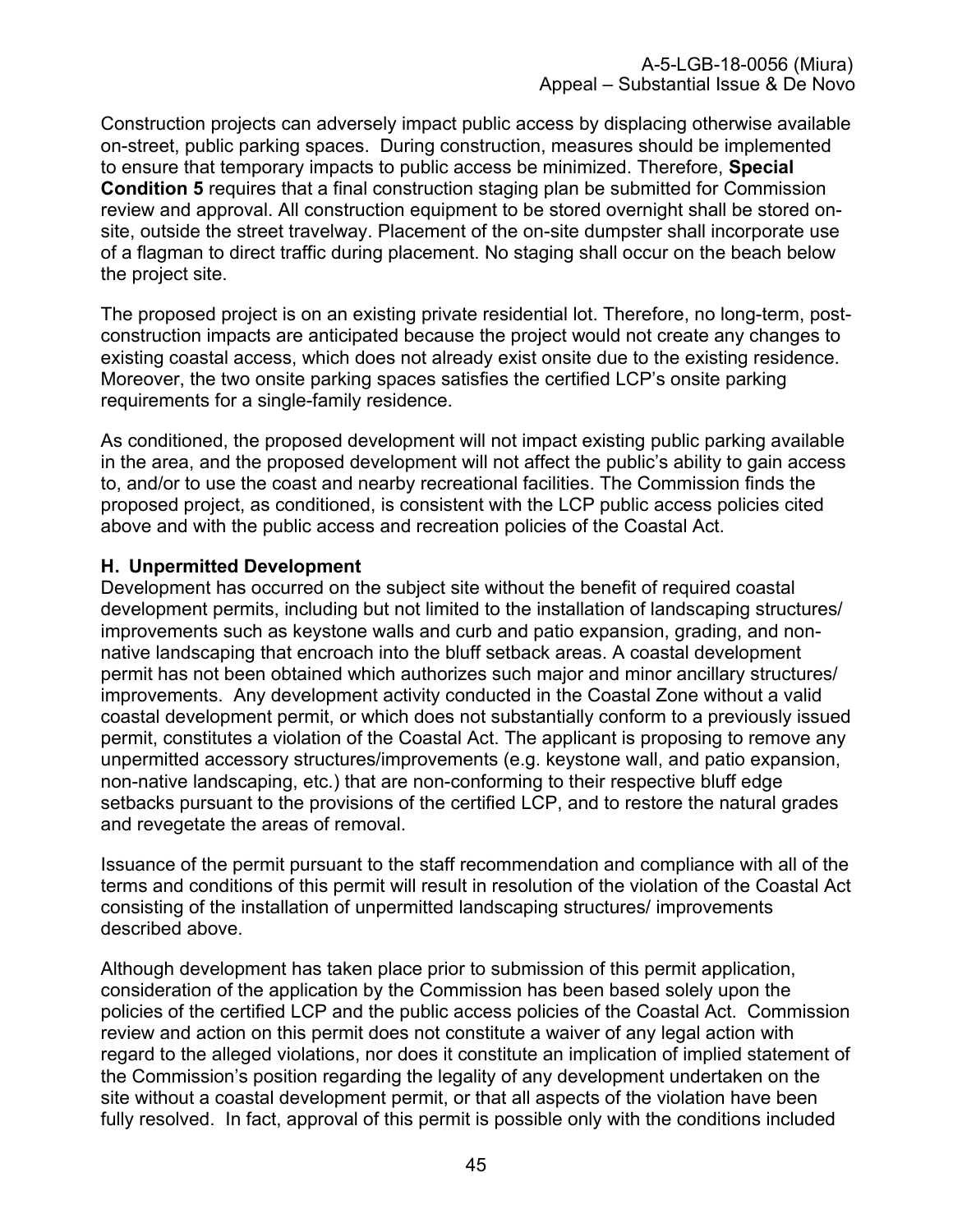herein, such as **Special Condition 1**, which requires that the applicant remove the unpermitted non-conforming hardscape/ landscape and implement restoration and revegetation concurrently, prior to, or immediately following (within 15 days of) the renovations to the single-family residence to ensure the non-conforming unpermitted structures are removed and the area restored in a timely manner. The removal, bluff restoration, and revegetation must be consistent with the requirements of **Special Condition 4(a)(i)** and in accordance with the approved final plans. Failure to comply with these conditions would also constitute a violation of this permit, the certified LCP, and of the Coastal Act. Accordingly, the applicant remains subject to enforcement action just as it was prior to this permit approval for engaging in unpermitted development, unless and until staff's recommended conditions of approval included in this permit are satisfied.

## <span id="page-45-0"></span>**I. Deed Restriction**

Laguna Beach Land Use Element: Action 7.3.9 states:

Ensure that new development, major remodels and additions to existing structures on oceanfront and oceanfront bluff sites do not rely on existing or future bluff/shoreline protection devices to establish geologic stability or protection from coastal hazards. A condition of the permit for all such new development on bluff property shall expressly require waiver of any such rights to a new bluff/shoreline protection device in the future and recording of said waiver on the title of the property as a deed restriction.

To ensure that any prospective future owners of the property are made aware of the applicability of the conditions of this permit, the Commission imposes **Special Condition 10**, which requires that the property owners record a deed restriction against the property, referencing all of the above Special Conditions of this permit and imposing them as covenants, conditions and restrictions on the use and enjoyment of the Property. Thus, as conditioned, this permit ensures that any prospective future owner will receive notice of the restrictions and/or obligations imposed on the use and enjoyment of the land in connection with the authorized development, including the risks of the development and/or hazards to which the site is subject, and the Commission's immunity from liability.

The Commission finds the proposed project, as conditioned, is consistent with Action 7.3.9 of the certified LCP public access policies cited above.

## <span id="page-45-1"></span>**J. LOCAL COASTAL PROGRAM**

The City of Laguna Beach Local Coastal Program (LCP) was certified with suggested modifications, except for the areas of deferred certification, in July 1992. In February 1993 the Commission concurred with the Executive Director's determination that the suggested modification had been properly accepted and the City assumed permit-issuing authority at that time. The Land Use Plan of the LCP consists of the Coastal Land Use Element, the Open Space/Conservation Element, and the Coastal Technical Appendix. The Coastal Land Use Element of the LCP was updated and replaced in its entirety via LCPA 1-10 in 2012. The certified Implementation Plan of the LCP is comprised of a number of different documents, but the main document is the City's Title 25 Zoning Code. The Open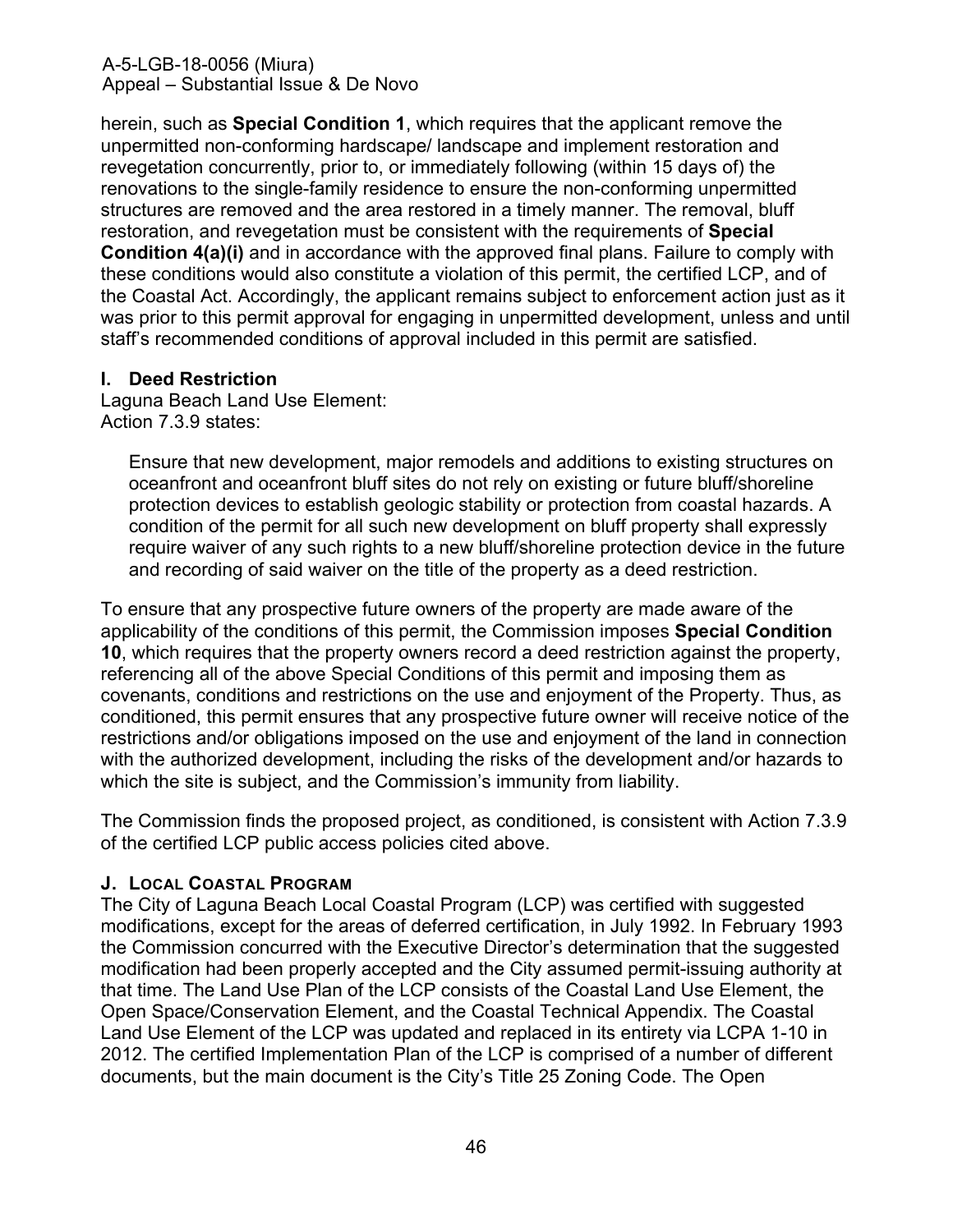Space/Conservation Element and Title 25 have been amended a number of times since original certification.

As discussed in this staff report, the proposed project, as conditioned, conforms to the provisions of the City of Laguna Beach Certified LCP.

## <span id="page-46-0"></span>**K. CALIFORNIA ENVIRONMENTAL QUALITY ACT (CEQA)**

Section 13096(a) of the Commission's administrative regulations requires Commission approval of Coastal Development Permit applications to be supported by a finding showing the application, as conditioned by any conditions of approval, to be consistent with any applicable requirements of the California Environmental Quality Act (CEQA). Section 21080.5(d)(2)(A) of CEQA prohibits a proposed development from being approved if there are feasible alternatives or feasible mitigation measures available, which would substantially lessen any significant adverse effect which the activity may have on the environment.

The City of Laguna Beach is the lead agency for the purposes of CEQA review. On July 12, 2018, the Laguna Beach Design Review Board adopted a Section 15304, Class 4(b) CEQA Categorical Exemption for landscaping, and adopted a Mitigated Negative Declaration for the proposed word to the residence and accessory structures.

In addition, the proposed project has been conditioned to be found consistent with the certified LCP. As conditioned to minimize risks associated with natural hazards, and avoid adverse impacts to water quality and natural resources, there are no feasible alternatives or additional feasible mitigation measures available that would substantially lessen any significant adverse effect that the activity may have on the environment. Therefore, the Commission finds that the proposed project, as conditioned to mitigate the identified impacts, is the least environmentally damaging feasible alternative and can be found consistent with the requirements of the Coastal Act to conform to CEQA.